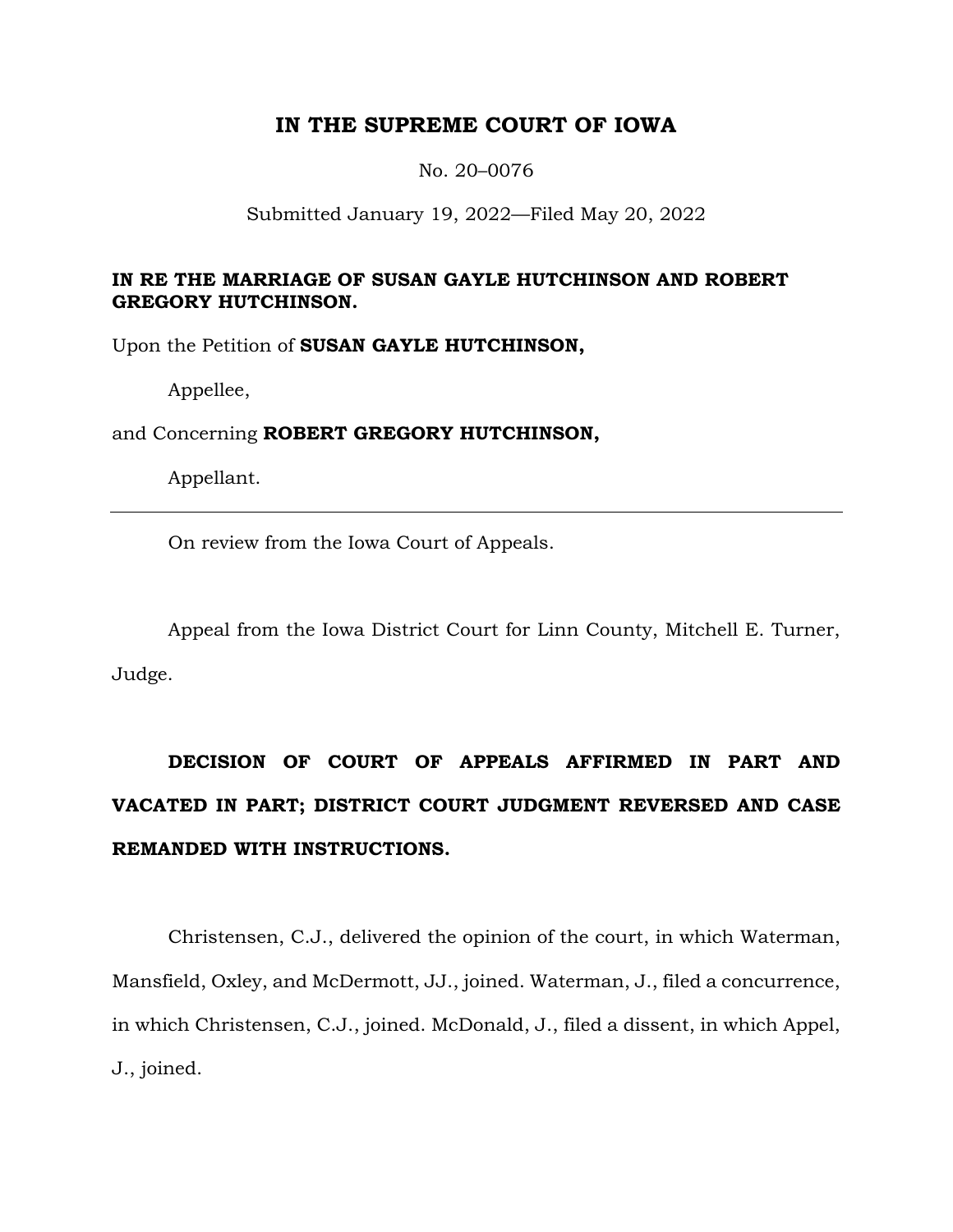Webb L. Wassmer (argued) of Wassmer Law Office, PLC, Marion, for appellant.

Richard F. Mitvalsky (argued) and Thomas F. Ochs of Gray, Stefani & Mitvalsky, P.L.C., Cedar Rapids, for appellee.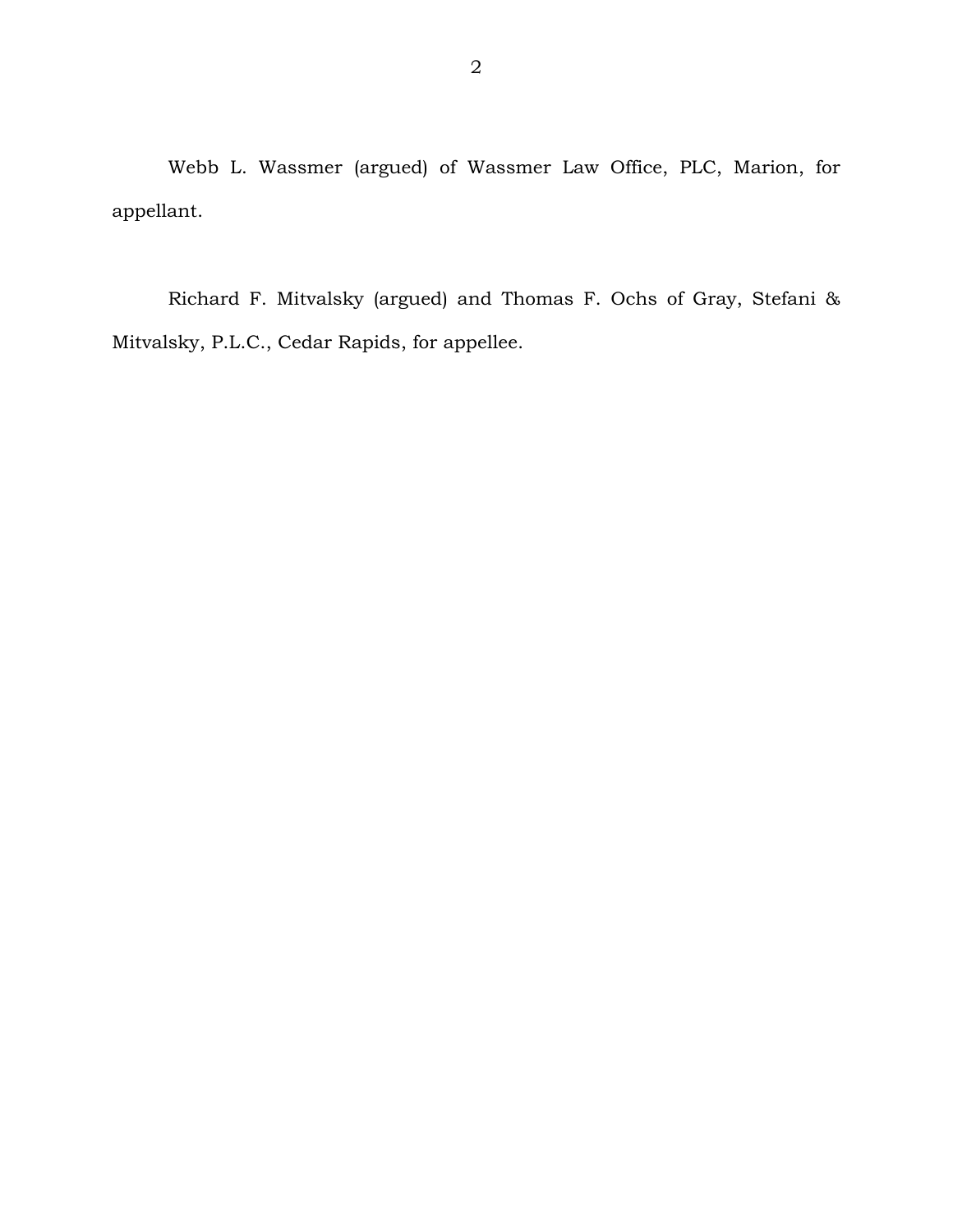### **CHRISTENSEN, Chief Justice.**

It is well established in Iowa law that in every dissolution of marriage proceeding, the court shall equitably divide all marital property. In order for the court to conduct a proper analysis of the property subject to an equitable division, it is imperative for the parties to fully and fairly disclose their financial status as required by Iowa Code section 598.13. If the dissolution decree is not appealed, its property division is not subject to modification unless it falls under one of two exceptions: (1) a petition for relief at law is commenced within one year after entry of decree (Iowa Rules of Civil Procedure 1.1012–.1013); or (2) a petition is commenced for relief with an independent action in equity based on extrinsic fraud. *Mauer v. Rohde*, 257 N.W.2d 489, 496 (Iowa 1977). Susan concedes she is precluded from pursuing an action at law under the first exception, leaving only the second exception at issue in this case.

Throughout months of negotiation within the dissolution of marriage proceeding, Robert (Greg) failed to disclose his GE retirement pension. Susan did not discover this omission until nearly five years later. Alleging extrinsic fraud by Greg, Susan seeks to modify the dissolution decree by awarding her part of Greg's GE pension. Greg argues that the alleged fraud was intrinsic. Furthermore, he argues that reasonable diligence on Susan's part would have led to the discovery of his GE pension within one year after the entry of the order. The district court determined Susan met her burden for relief as the nondisclosure of the GE pension was extrinsic and that Susan would not have been able to find the GE pension within one year through the use of reasonable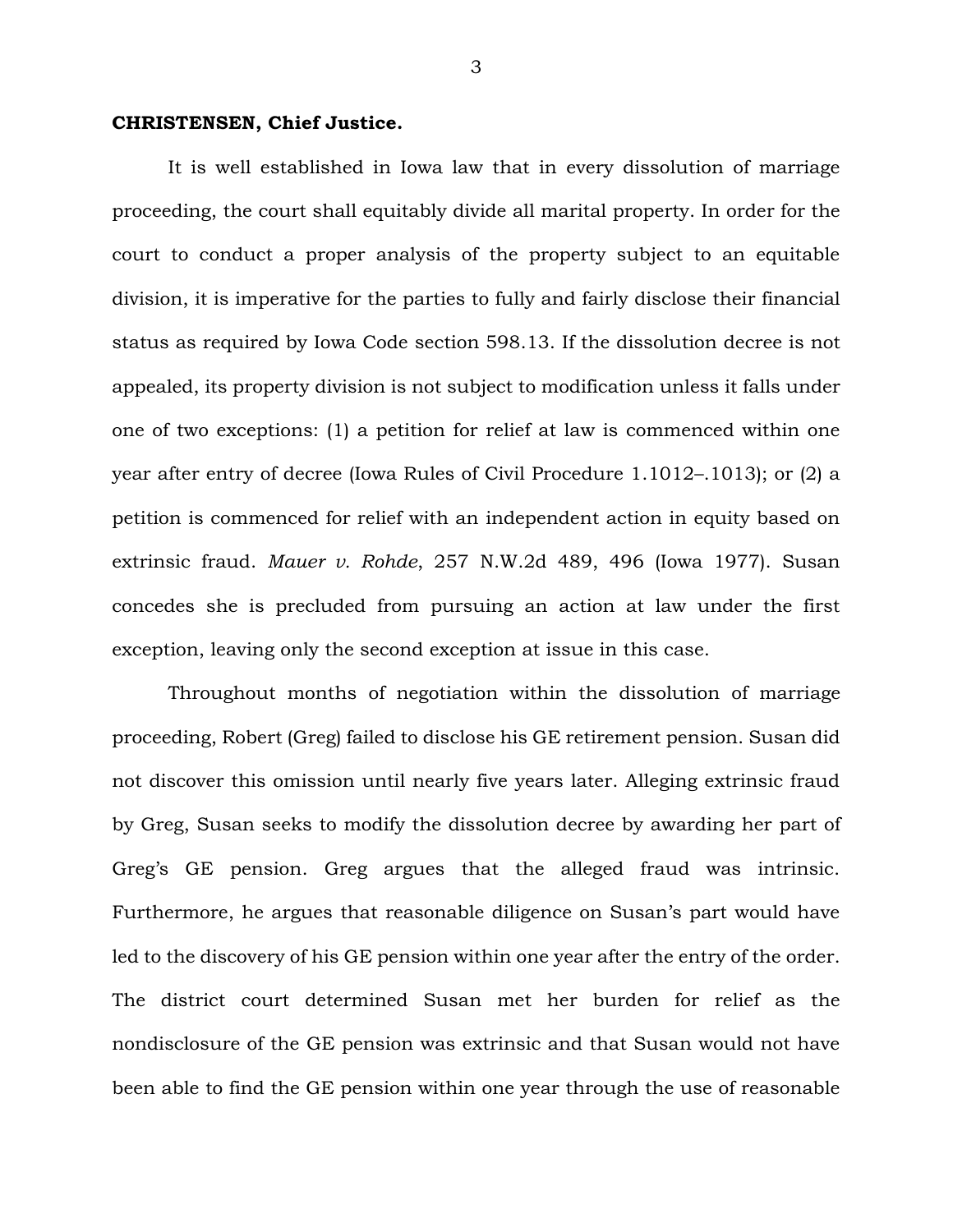diligence. On appeal, the court of appeals opinion agreed that the fraud was extrinsic but reversed the district court's determination that Susan would have found the GE pension with reasonable diligence. The court of appeals also determined various attorney fees issues were unwarranted or required a remand to the district court for further consideration.

On further review, we hold that Greg's concealment of the GE pension was intrinsic fraud. We further hold that Susan would have discovered the omitted pension within one year after the decree was entered with reasonable diligence because it was referred to in a document she received before she signed the stipulation that led to the entry of a dissolution decree. Therefore, we vacate the court of appeals determination that the alleged fraud was extrinsic. All other determinations by the court of appeals are affirmed with remand to district court as outlined in its opinion.

#### **I. Background Facts and Proceedings.**

Susan and Robert (Greg) Hutchinson were married in 1990. Susan primarily worked as a broker-dealer at Berthel Fisher and as a financial assistant at F&M Bank. Greg worked as a salesperson at Ingersoll Rand and General Electric (GE). During his employment at GE between 2000 and 2014, Greg participated in a 401(k) retirement plan and a defined benefit pension. The GE pension vested in 2007. Susan filed a Petition for Dissolution on April 22, 2010. Throughout the legal proceeding, Susan was represented by counsel and Greg elected to represent himself.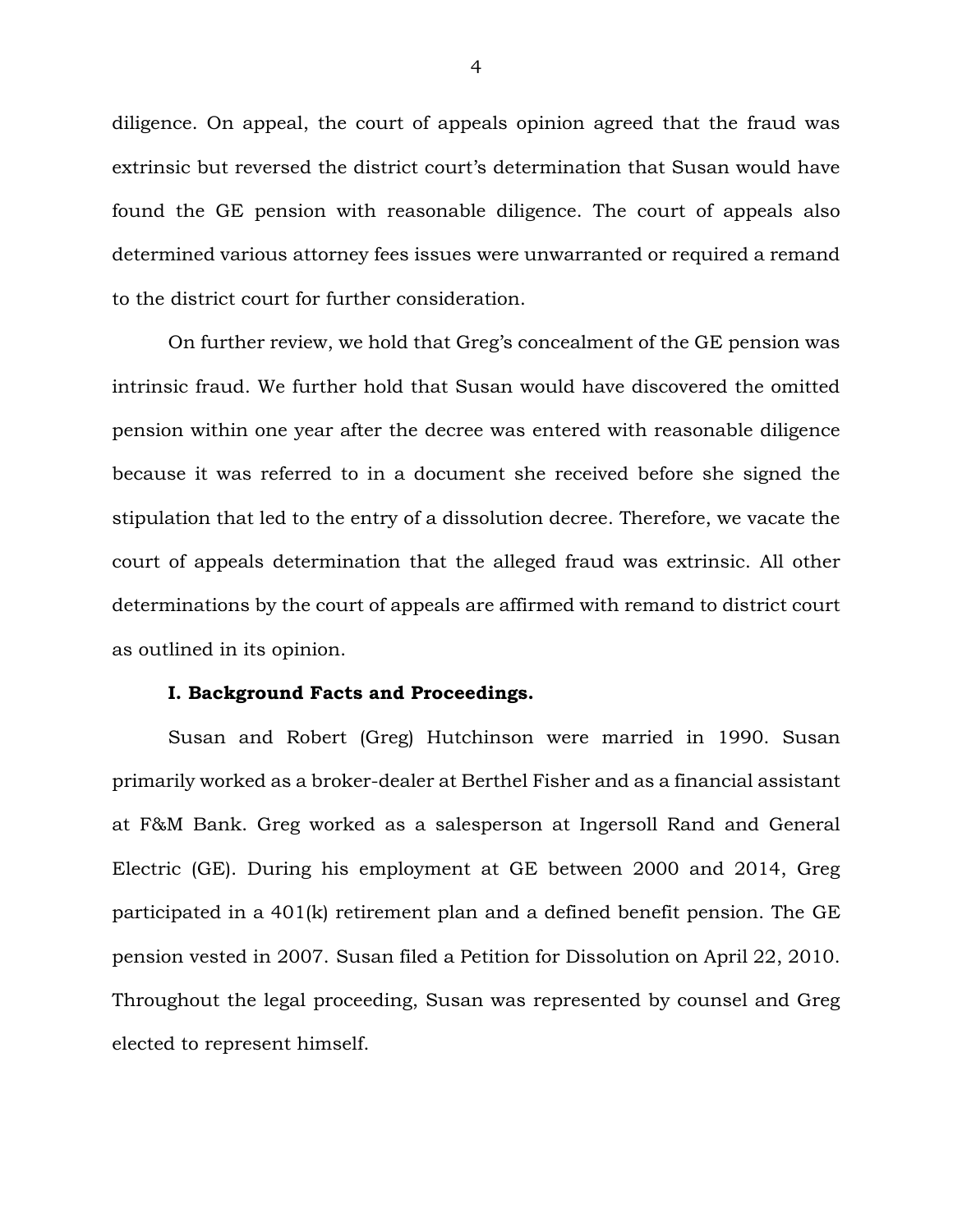A standard family law case requirements order was soon entered, which required the parties to file an affidavit of financial status and exchange financial information (i.e. "[c]opies of IRA accounts, retirement plans, 401k's, deferred compensation, savings plans and any other similar plan documents"). Greg never filed a financial affidavit. On July 12, Susan filed a financial affidavit, which included a "GE Retirement" security valued at \$126,000 and was solely in Greg's name. Greg had provided a document regarding the existence and evaluation of the "GE Retirement" security. According to Susan's attorney, this document solely referenced the GE 401(k).

Between July 12 and October 28, several drafts of a proposed property settlement or stipulation were circulated between Susan's attorney and Greg. Each draft contained a general disclosure provision providing, "Each party states that they have fully disclosed all of their assets, income and liabilities to the other and that each party has had full and fair opportunity to make inquiry as to the same or has waived such right." Under the securities/retirement plans portion of the stipulation, each draft contained a specific disclosure provision that stated, "The parties have provided updated information to each other for the values of these accounts/plans as of June 2010, or the closest date for which financial information is available." Each draft listed "GE retirement fund" as an asset to remain with Greg at a value of \$126,000.

Greg made several detailed and organized requests and counteroffers throughout the negotiations for a satisfactory stipulation including asset evaluation, alimony, and life insurance. With regard to the securities/retirement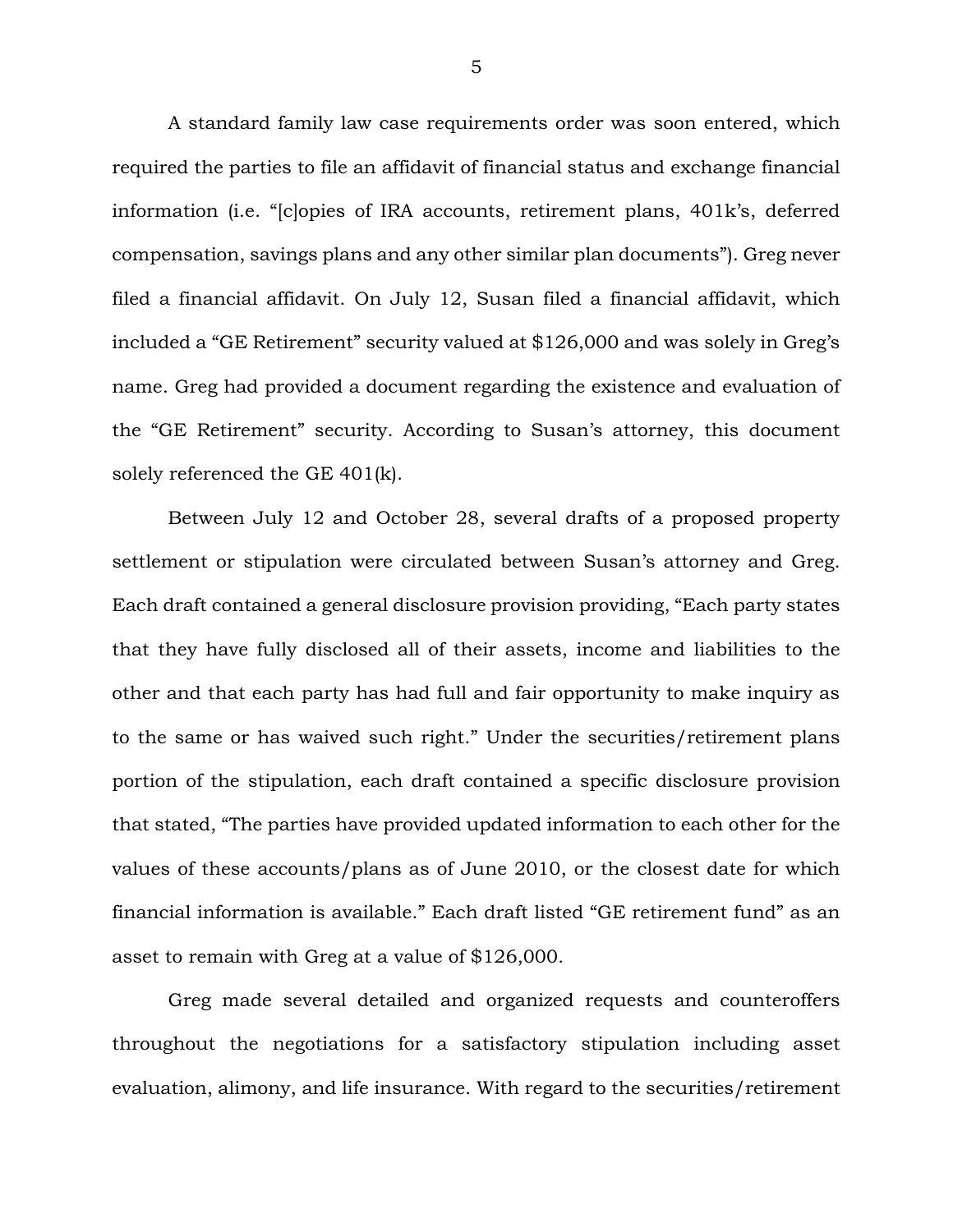plans portion of the stipulation, the parties did negotiate that Susan would remain a 50% beneficiary of Greg's Pacific Life annuity until his spousal support obligation ceased. However, neither party made requests or counteroffers regarding the GE retirement fund during the negotiations.

On October 28, Greg emailed Susan's attorney agreeing to the terms of the final draft of the stipulation and decree. In the same email, Greg asked Susan to sign and notarize a GE consent form in order to waive "her right to GE death benefits and allow[] me to redirect them to my children." Susan's attorney responded that she would notify Susan of the consent form. The next day, Greg delivered a blank copy of the GE consent form to the office of Susan's attorney and signed the final draft of the proposed stipulation. At no point did Greg discuss the GE consent form directly with Susan.

The GE consent form delivered to Susan's attorney contained a section as follows:

## **Section 2- Spouse's Consent to Waive Rights to Benefits (***To be completed by your spouse***)**

PLEASE CHECK EACH BOX THAT APPLIES AND PROVIDE THE REQUIRED SIGNATURES IN INK.

- $\Box$  I waive my spousal rights to pre-retirement death benefits from the GE Pension Plan (including the Pre-Retirement Spouse Benefit) that would otherwise be payable to me at my spouse's death, having reviewed an explanation of my surviving spouse benefits.
- $\Box$  I waive my spousal rights to benefits from my spouse's GE Savings & Security Program account balance. I acknowledge that I have reviewed the beneficiary designation form and understand the consequences of this consent.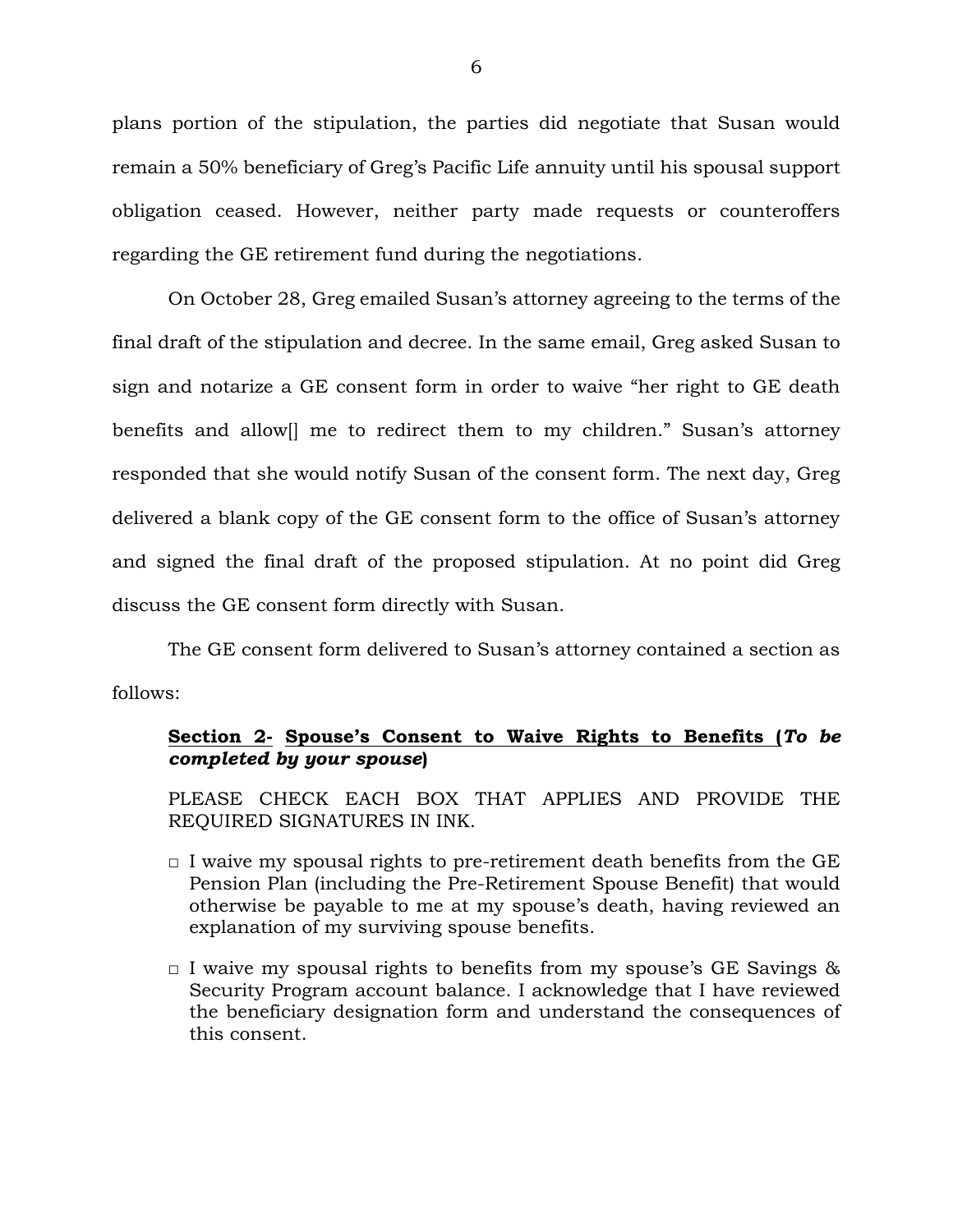I understand that it is my responsibility to carefully review the beneficiary confirmation, when it is received by mail, to confirm that the beneficiary designation form fully represents my intentions.

Greg did not provide Susan with the GE beneficiary designation form as referred to in the second check box. This additional form required Greg to supply his personal information and fill out four sections. The first section required the GE employee to "*Check* [the boxes of] *only those plans for which you want this beneficiary designation to apply*." Those plans included the GE Pension Plan, GE Savings & Security Program, and four other plans. The second section required the GE employee to select a primary beneficiary, while the third section provided the GE employee with an optional contingent beneficiary. The final section required a signature and date to validate the designation. The final signature section also required a spouse's signature if the primary beneficiary for any death benefits under the GE pension plan or the GE Savings and Security Plan was not the spouse.

Greg and Susan signed a final draft of the proposed stipulation respectively on October 29 and November 1. The final stipulation divided the disclosed marital assets evenly. Greg received the entirety of the "GE retirement fund." Susan received \$1,200 of spousal support over four years. Greg and Susan signed the stipulation under oath, indicating that they had read the stipulation and that all "the statements are true as I verily believe."

The parties agreed upon a proposed decree that incorporated their signed stipulation. The proposed decree contained a provision that "each party has fully disclosed all of their assets, income and liabilities to the other either in the form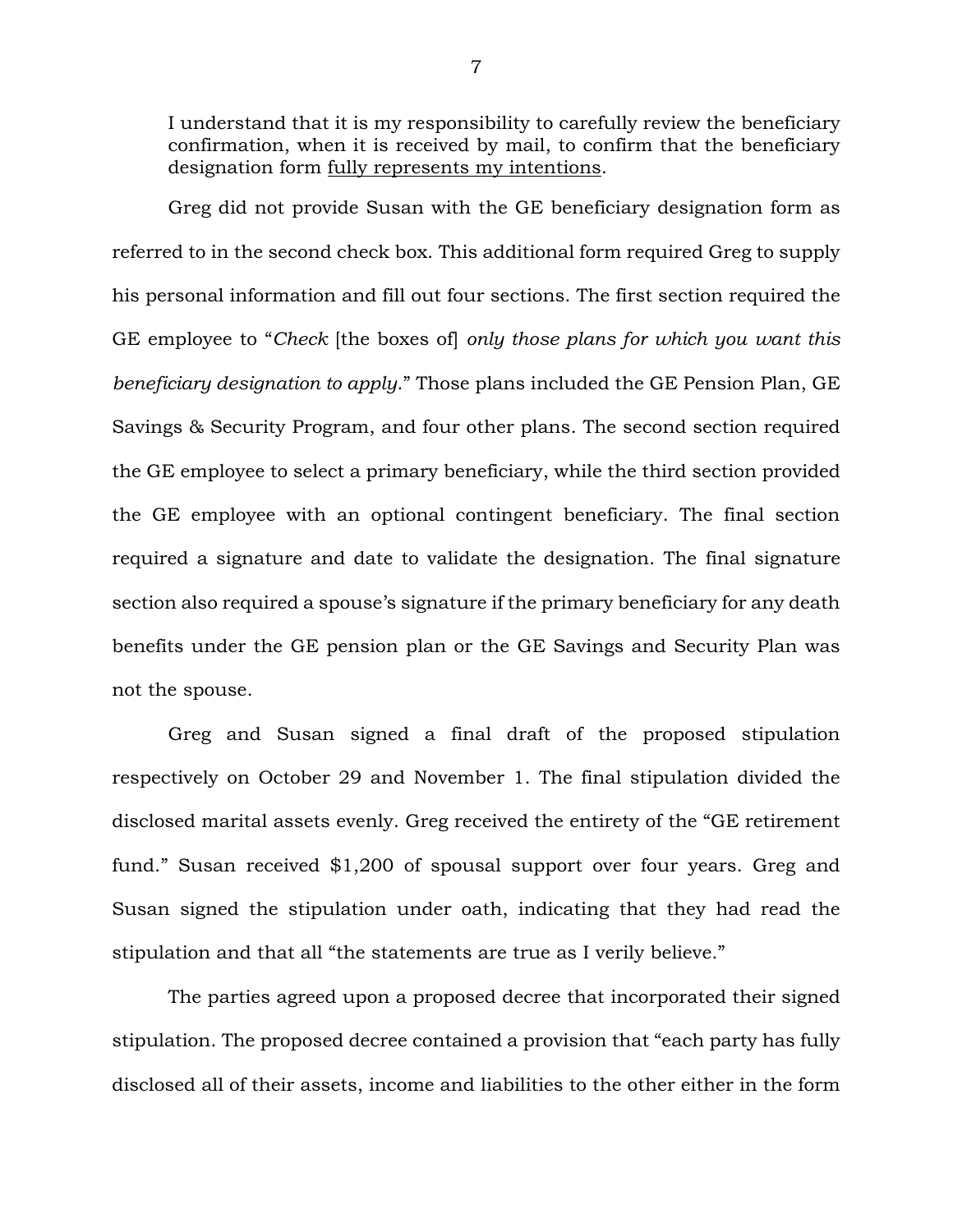of financial affidavits or through sharing information. Each party has had a full and fair opportunity to make inquiry as to assets, income and liabilities of the other or waives same." The court approved and filed the proposed order on November 2.

Ten days later, Greg emailed Susan's attorney and indicated that he had not received the signed and notarized GE consent form. That same day, Susan's attorney replied that she would mail the signed form to him. Shortly after her first email, Susan's attorney sent another email stating, "[W]e had a question about which box to check on the form. Susan signed it [on November 1] but we were reviewing. My legal assistant may have decided to just send it to you and let you identify the relevant plan (check the box). She would have flagged it for your attention."

The legal assistant mailed the signed GE consent form to Greg that same day, November 12, with a letter asking Greg to:

Please confirm in Section 2 which plan you are participating in (GE Pension Plan or GE Savings & Security Program) and check the appropriate box. I have reviewed this with Susan and you have permission to do so. We would appreciate it if you would return a copy of the form (or scan and email) when Section 2 is complete. If you have any questions, please do not hesitate to call me or [Susan's attorney].

When Greg received the consent form from Susan's attorney, he checked the box relating to the GE Pension Plan.<sup>1</sup> On the GE beneficiary designation form,

<sup>&</sup>lt;sup>1</sup>The district court's summary judgment order and final order made a factual finding that one box, the GE Pension Plan, was checked on the GE consent form. The court of appeals majority stated that *both* boxes were filed out on the GE consent form. Based on the record, and as affirmed by counsel during oral argument, the court of appeals was incorrect to suggest both boxes were filled on the GE consent form.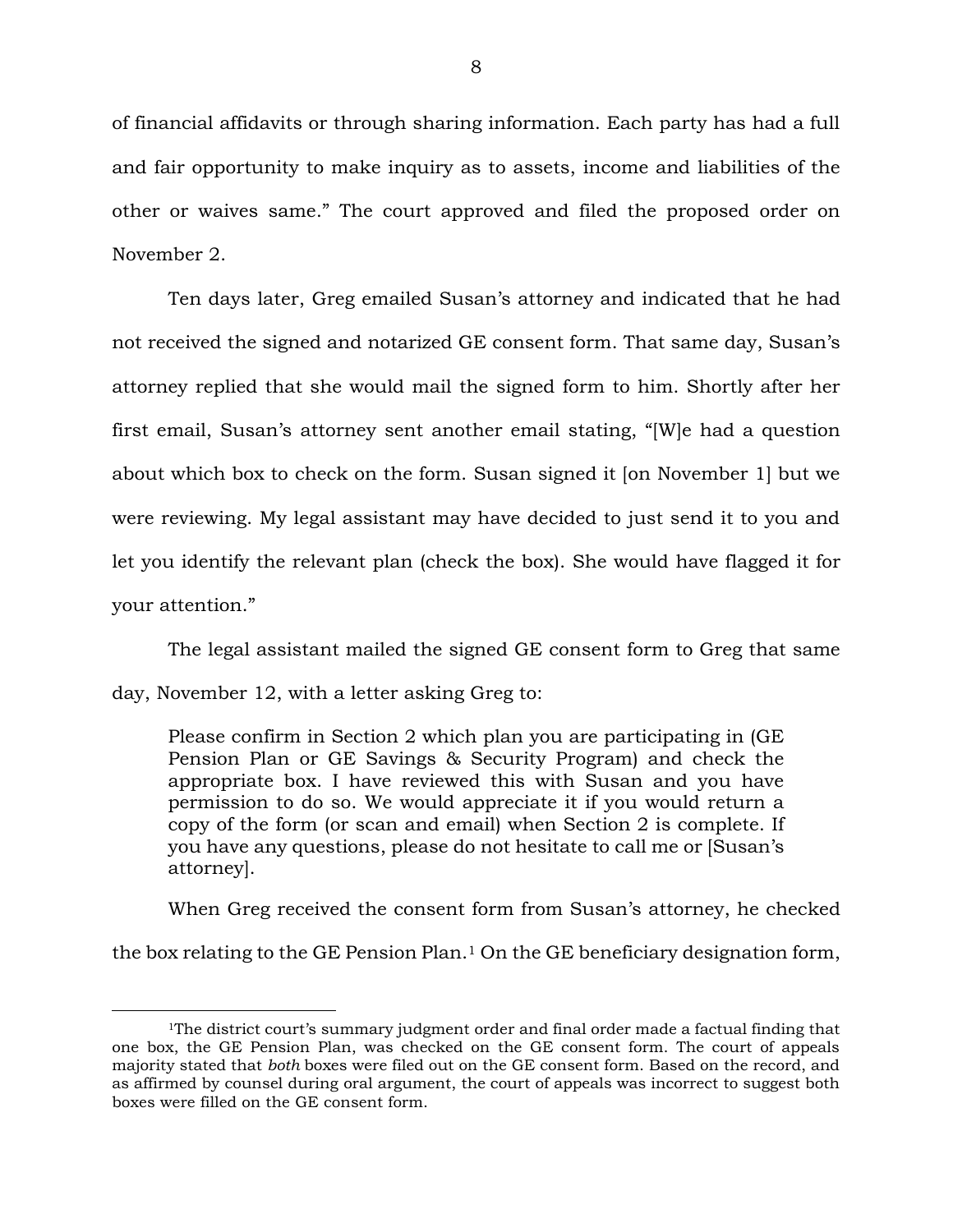he checked *both* boxes relating to the GE Pension Plan and GE Savings & Security Program. Additionally, he changed the primary beneficiary to his girlfriend on the GE beneficiary designation form—not to his children as he previously told Susan's attorney. He did not send a copy of the GE consent form to Susan's attorney as requested.<sup>2</sup> However, neither Susan nor her attorney followed up with Greg to receive a copy of the consent form. Greg also did not provide Susan's attorney with a copy of the filled out GE beneficiary designation form.

Nearly five years passed when Greg asked Susan to sign a full satisfaction of judgment regarding spousal support. On September 3, 2015, they met at the University of Iowa Credit Union, where Greg informed Susan that he retired from GE and was receiving a "nice pension." Susan immediately questioned Greg about his failure to disclose the GE pension during the divorce proceedings. Greg responded that it was "too late" and Susan could not "do anything about it now."

Approximately seven months later, Susan filed a petition to vacate, modify, or correct. The petition requested modification of the dissolution decree pursuant to an independent action in equity and modification of alimony pursuant to Iowa Code section 598.21C (2016). Greg filed for summary judgment on both counts. The district court dismissed the modification of alimony count on summary judgment because the court lacked the authority to divide marital property for

<sup>2</sup>Greg testified that he hand-delivered the GE consent form back to the legal assistant for Susan's attorney. The district court determined that his testimony was not credible on this point and the court of appeals agreed. In his further review brief, Greg acknowledged that he did not return a copy of the GE consent form to Susan's attorney.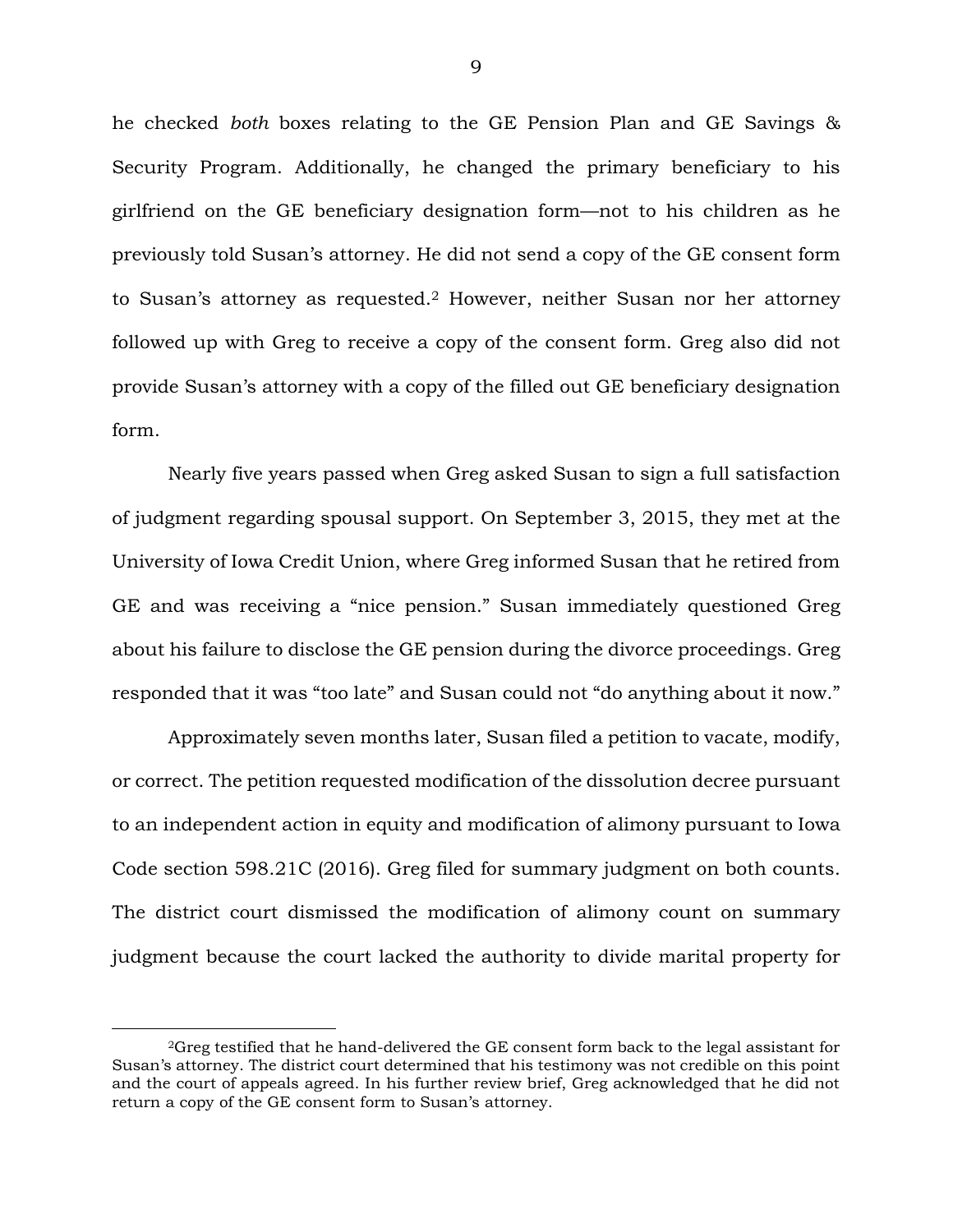an award of alimony. However, the district court denied summary judgment on the request to modify the dissolution decree because questions of fact existed as to whether Susan would have discovered the GE pension if she exercised reasonable diligence as well as other factual questions related to the elements of fraud.

After a two-day trial, the district court found that Greg was aware his pension was vested before the divorce proceedings occurred and that he understood he had an obligation to disclose the pension during the divorce proceedings. The district court also determined neither Susan nor her attorney had knowledge of the GE pension until Greg revealed its existence to Susan at the credit union nearly five years later.

Based on its factual findings, the district court determined modification of the decree was appropriate. First, it concluded Greg's affirmative concealment of the pension constituted extrinsic fraud because the concealment prevented Susan from having a discussion on how to distribute the GE pension. Second, the district court found Susan would not have been able to discover the pension with due diligence. Third, it determined Susan proved all of the required elements for fraud. As a remedy, the district court ordered Susan to begin receiving a monthly pension benefit of \$668.63 per month from the GE pension according to the *Benson* formula.<sup>3</sup> The district court also required Greg to

<sup>3</sup>"The *Benson* formula is a method used to divide a defined benefit plan for the purposes of marital property settlement. *See In re Marriage of Benson*, 545 N.W.2d 252, 254–55 (Iowa 1996) (en banc). The service factor percentage method divides the pension according to a percentage multiplied by a factor based on the member's service during the marriage and the member's total service. *Id.* (providing formula)." *In re Marriage of Miller*, 966 N.W.2d 630, 634 n.2 (Iowa 2021).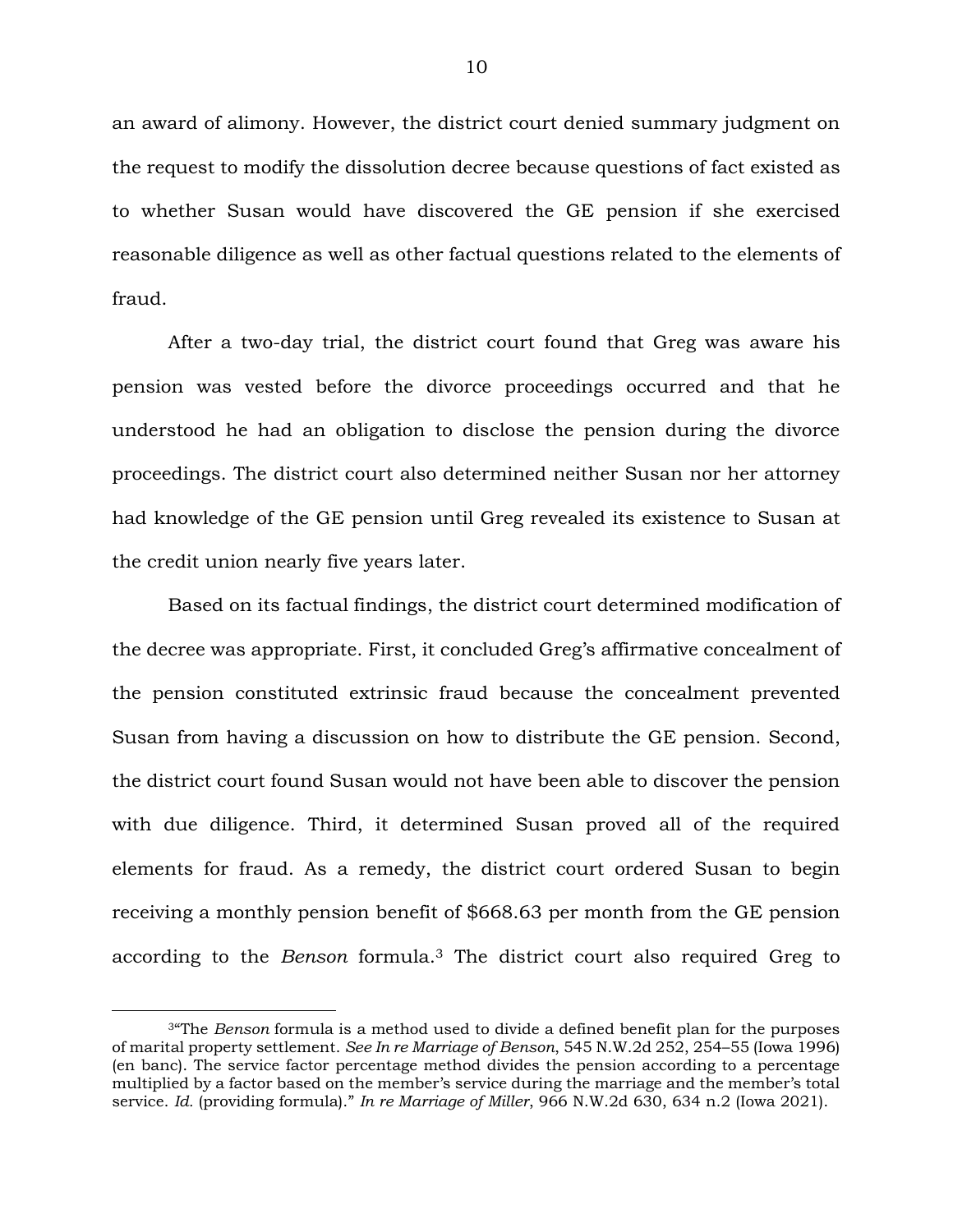reimburse Susan \$40,117.80 in back benefits from his 401(k) acquired through his postmarital job at Integrated Sales.

The district court also ordered Greg to pay \$7,056 in attorney fees as a sanction for failing to provide information about the GE Pension Plan. The district court determined it could not award attorney fees to Greg for obtaining summary judgment on the modification of alimony because attorney fees are not awardable in an action filed pursuant to Iowa Rule of Civil Procedure 1.1012.

Greg appealed. We transferred the case to the court of appeals, which issued a split decision. The majority determined Susan was not entitled to a modification of the decree's property division. Specifically, the majority analyzed how Susan failed to establish she would not have been able to discover the pension with reasonable diligence. The majority also expressed concerns that the nondisclosure of the GE pension was a form of intrinsic fraud but felt constrained by our prior precedent, *Graves v. Graves* (*Graves I*), to hold the nondisclosure was extrinsic. 109 N.W. 707 (Iowa 1906). The court therefore reversed the district court's order regarding the modification of the dissolution decree. It did not reach the issues of whether Greg committed fraud or if the appropriate remedy was to use funds from Greg's Integrated Sales 401(k). The majority also concluded a remand was appropriate to determine whether Greg should have been awarded attorney fees for obtaining summary judgment on Susan's claim for modification of the spousal support award and to develop a record regarding whether the district court exceeded its discretion in requiring Greg to pay \$7,056 in attorney fees as a sanction. The majority denied Susan's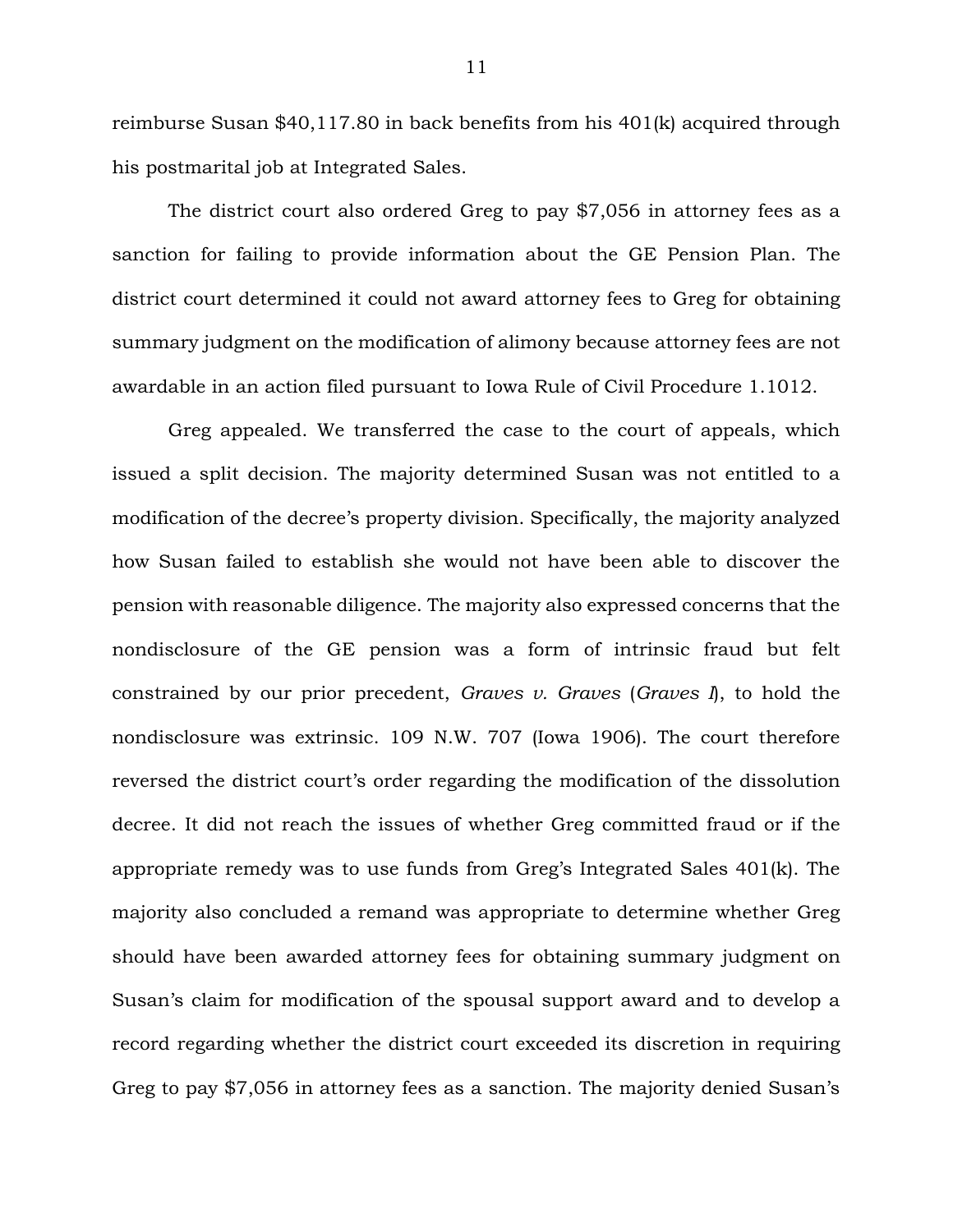request for appellate attorney fees. We granted Susan's application for further review.

#### **II. Standard of Review.**

A motion to modify a final order for fraud under Iowa Rule of Procedure 1.1012 is reviewed for errors at law. *In re Marriage of Cutler*, 588 N.W.2d 425, 429–30 (Iowa 1999); *see In re Adoption of B.J.H.*, 564 N.W.2d 387, 391 (Iowa 1997) ("[O]ur standard of review is that applicable to appeals of orders issued on rule 252 [(now rule 1.1012)] petitions to vacate, even though the judgment vacated was rendered in an equity case."). However, an independent action in equity to modify a decree based on fraud is reviewed de novo. Iowa R. App. P. 6.907; *Johnson v. Mitchell*, 489 N.W.2d 411, 415 (Iowa Ct. App. 1992). In such cases, the court "give[s] weight to the factual determinations made by the district court; however, their findings are not binding upon us." *In re Marriage of Gust*, 858 N.W.2d 402, 406 (Iowa 2015).

"We have discretion to choose which issues we review when we take a case on further review." *In re D.M.*, 965 N.W.2d 475, 480 n.2 (Iowa 2021) (quoting *Holmes v. Pomeroy*, 959 N.W.2d 387, 389 (Iowa 2021)).

## **III. Analysis.**

"In dissolution-of-marriage cases, marital property is to be divided equitably, considering the factors outlined in Iowa Code section 598.21[(5)]." *In re Marriage of Miller*, 966 N.W.2d 630, 635 (Iowa 2021) (alteration in original) (quoting *In re Marriage of McDermott*, 827 N.W.2d 671, 678 (Iowa 2013)). Retirement pensions are considered marital property. *Id.* at 636 (collecting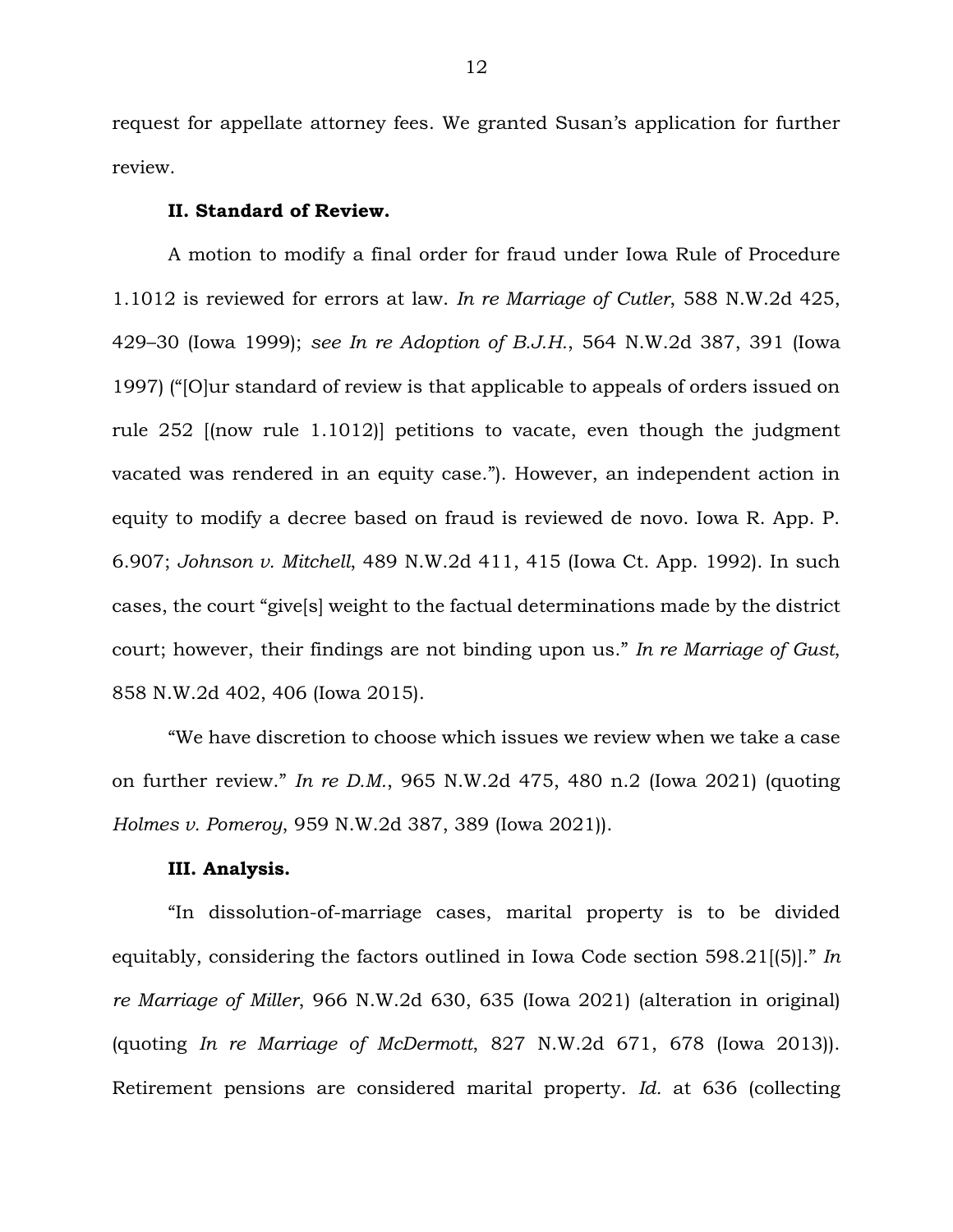cases); *see* Iowa Code § 598.21(5)(*i*) (requiring the court to consider the "[o]ther economic circumstances of each party, including pension benefits, vested or unvested").

Property divisions in a dissolution decree are not usually subject to modification following the conclusion of a direct appeal. Iowa Code § 598.21(7); *see In re Marriage of Brown*, 776 N.W.2d 644, 647 (Iowa 2009). However, property divisions in a dissolution decree can be subject to modification after direct appeal if there is a finding of "fraud, duress, coercion, mistake or some other grounds that would justify changing the decree." *Brown*, 776 N.W.2d. at 647. *See generally* 27A C.J.S. *Divorce* § 393, Westlaw (database updated November 2021) ("Fraud or imposition in obtaining a divorce decree or judgment is generally recognized as a sufficient ground for vacating, modifying, or setting it aside."). "In terms of raw number of reported cases, fraud is probably the most common basis actually used to set aside final judgments dividing marital property." 3 Brett R. Turner, *Equitable Division of Property* § 9.30, Westlaw (database updated December 2021).

Iowa Rule of Civil Procedure 1.1012(2) allows a court to "correct, vacate or modify a final judgment or order, or grant a new trial" if there was "[i]rregularity or fraud practiced in obtaining it" upon a timely petition. This petition "must be filed and served in the original action within one year after the entry of the judgment or order involved." *Id.* r. 1.1013(1). Susan filed her petition over five years after the entry of the dissolution decree. The parties agree, as the district court and court of appeals both correctly determined, that Susan cannot pursue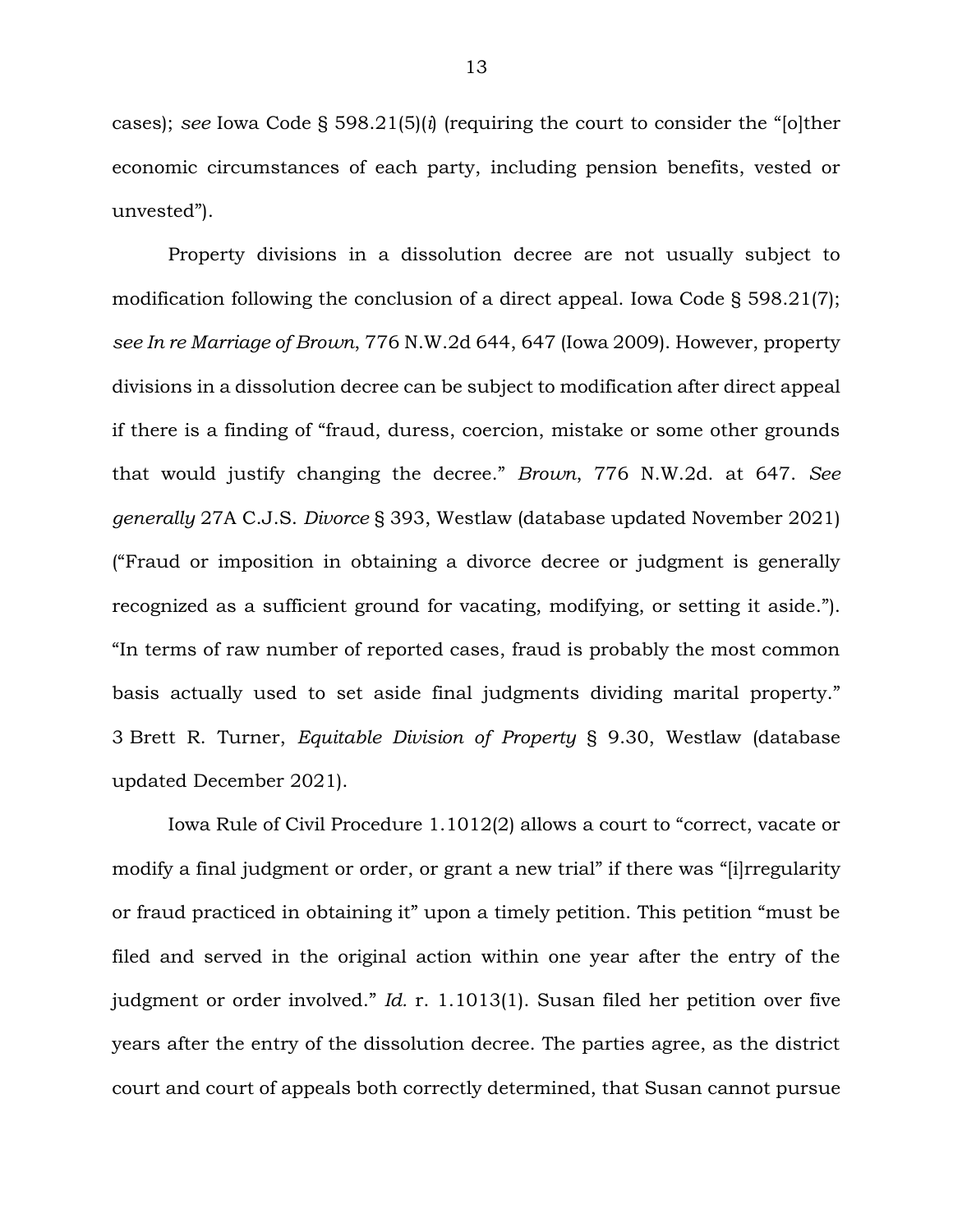an action *at law*. *In re Marriage of Fairall*, 403 N.W.2d 785, 788 (Iowa 1987) (explaining that an action at law must be filed within one year of the judgment or order).

The resolution of this case turns on whether Susan can modify the dissolution decree with an independent action *in equity*. Iowa Rules of Civil Procedure 1.1012 and 1.1013 lack an explicit "independent action" in equity exception to the one-year deadline as compared to Federal Rule of Civil Procedure 60 and similar state rules. *Compare* Iowa Rs. Civ. P. 1.1012–.1013, *with* Fed. R. Civ. P.  $60(d)(1)$  ("This rule does not limit a court's power to: ... entertain an independent action to relieve a party from a judgment, order, or proceeding . . . ."), *and* Ind. R. Trial P. 60(B) ("This rule does not limit the power of a court to entertain an independent action to relieve a party from a judgment, order or proceeding . . . ."). However, we have historically allowed parties to bring an independent action in equity as a common-law exception to the explicit deadline in Iowa Rule of Civil Procedure 1.1013. *Carter v. Carter*, 957 N.W.2d 623, 645– 46 (Iowa 2021).

Also absent from the Iowa Rules of Civil Procedure is an explicit exception for an Iowa court to set aside a judgment at any time for fraud upon the court. *Compare* Iowa Rs. Civ. P. 1.1012–.1013, *with* Fed. R. Civ. P. 60(d)(3) ("This rule does not limit a court's power to: . . . set aside judgment for fraud on the court."), *and* Ind. R. Trial P. 60(B) ("This rule does not limit the power of a court . . . relieve a party from a judgment, order or proceeding . . . for fraud upon the court."). There is some debate as to whether extrinsic fraud is recognized as "fraud upon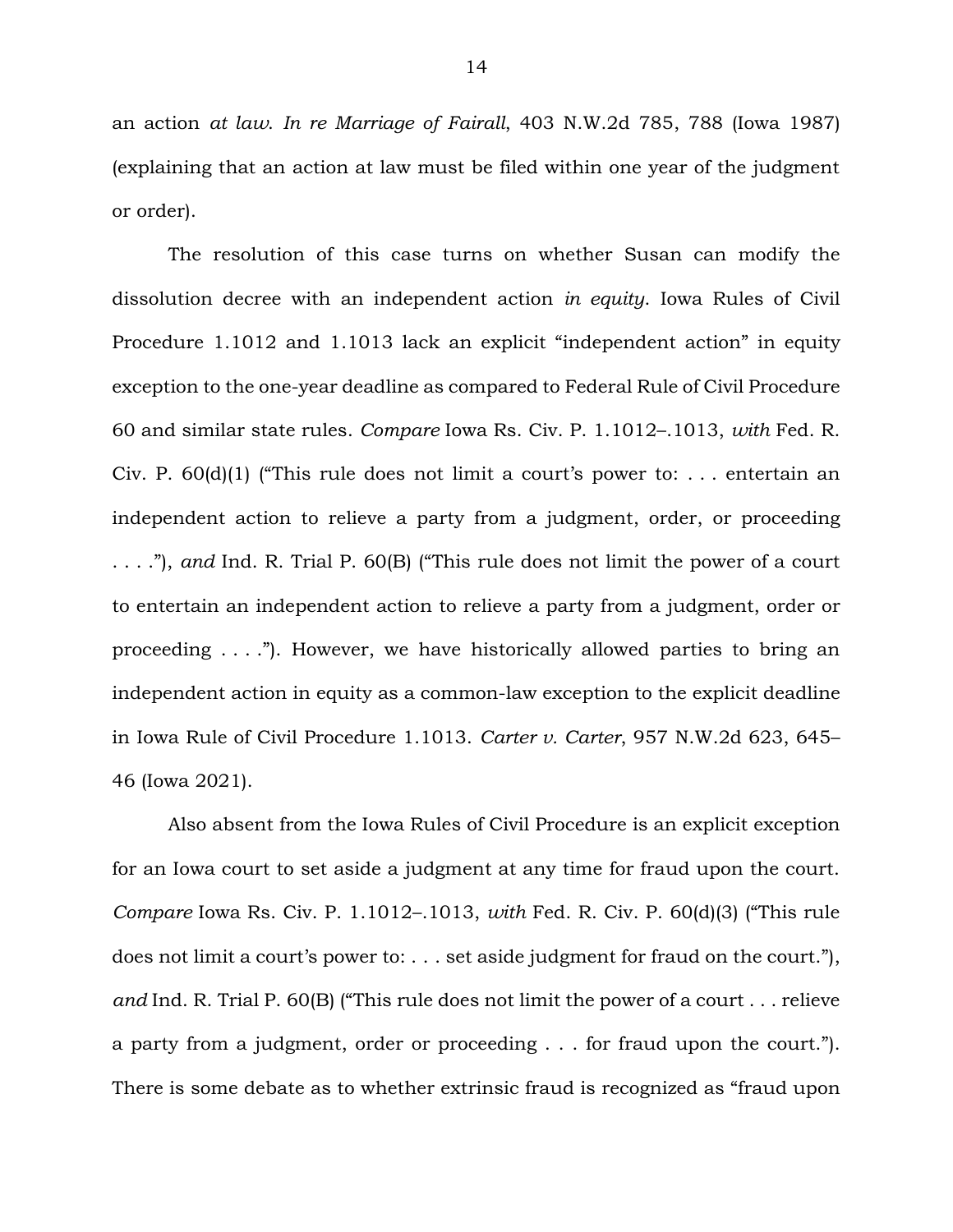the court." *Compare Parker v. Parker*, 950 So. 2d 388, 391 (Fla. 2007) ("[T]his one-year limit does not apply to extrinsic fraud, because extrinsic fraud is considered 'fraud on the court.' "), *and Chewning v. Ford Motor Co.*, 579 S.E.2d 605, 609–10 (S.C. 2003) ("There is no statute of limitations when a party seeks to set aside a judgment due to fraud upon the court. In order to secure equitable relief on the basis of fraud, the fraud must be extrinsic." (citations omitted)), *with Glover v. Torrence*, 723 N.E.2d 924, 933 (Ind. Ct. App. 2000) ("While extrinsic fraud and fraud on the court are closely aligned . . . there are differences between the two. Extrinsic fraud may be found where the fraudulent matter prevented a trial of the issue in the case or improperly procured the exercise of the court's jurisdiction. . . . Fraud upon the court, on the other hand, has been more narrowly limited to the most egregious of circumstances where an unconscionable plan or scheme was used to improperly influence the court's decision, and such acts prevented the opposing party from fully and fairly presenting his case." (citation omitted)), *and In re Marriage of Miller*, 902 P.2d 1019, 1022–23 (Mont. 1995) ("Fraud upon the court embraces only that species of fraud which subverts or attempts to subvert the integrity of the court itself . . . . Extrinsic fraud has been defined as some intentional act or conduct by which the prevailing party has prevented the unsuccessful party from having a fair submission of the controversy." (citations omitted)).

Our caselaw appears to use the terms "fraud upon the court" and "extrinsic fraud" interchangeably. *See, e.g.*, *Scheel v. Superior Mfg. Co.*, 89 N.W.2d 377, 385 (Iowa 1958); *Brown v. Blanchard*, 35 N.W.2d 858, 869–70 (Iowa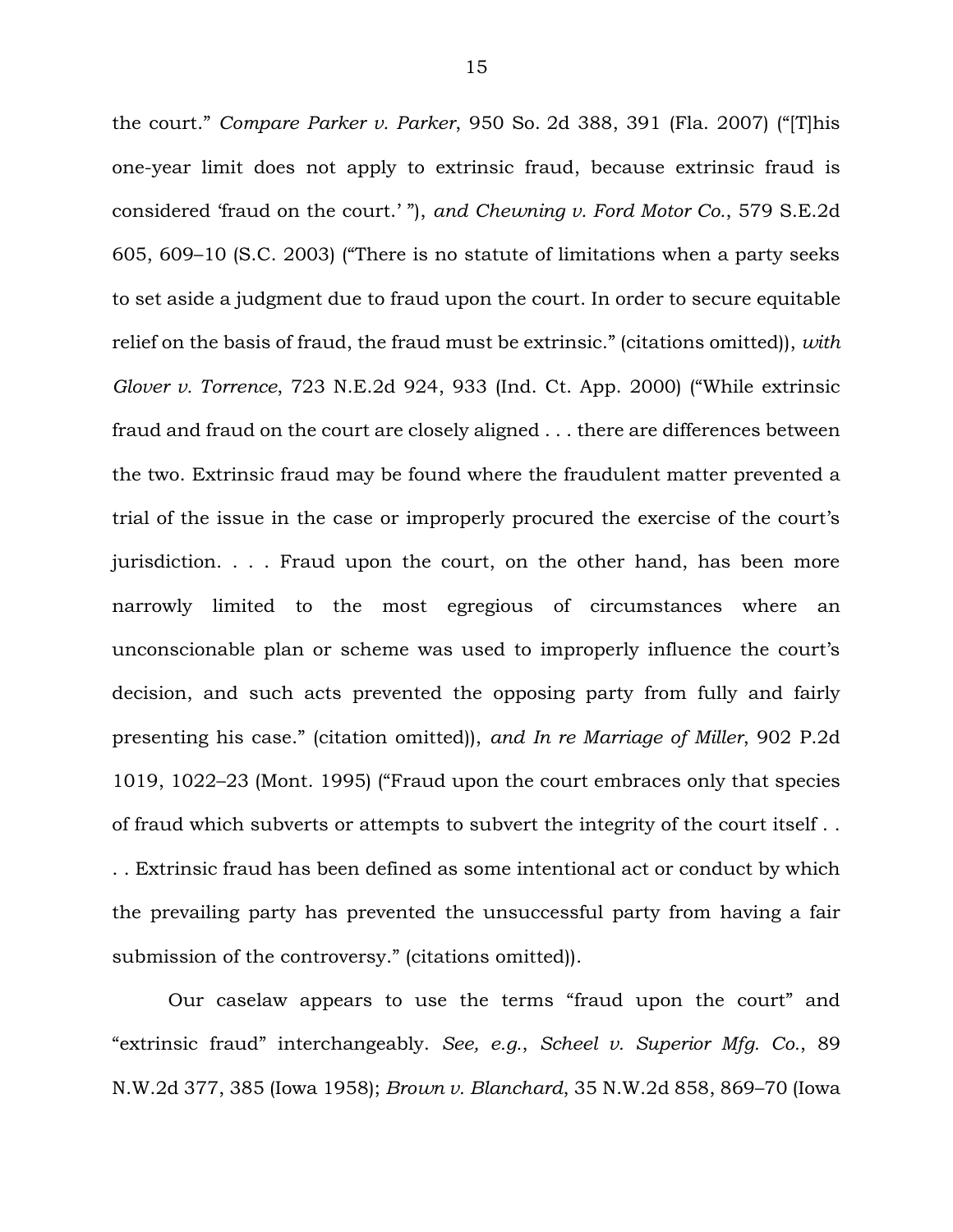1949); *In re Sarvey's Est.*, 219 N.W. 318, 320 (Iowa 1928); *Graves v. Graves* (*Graves II*), 115 N.W. 488, 489 (Iowa 1908); *Miller v. AMF Harley-Davidson Motor Co.*, 328 N.W.2d 348, 353–54 (Iowa Ct. App. 1982) (en banc). Because of the similar considerations, other jurisdictions analyzing whether nondisclosure of marital assets is fraud upon the court are sufficiently relevant to our search as to whether asset nondisclosure constitutes extrinsic fraud.

The burden that a party bears in "attempting in an equity suit to set aside a judgment or decree and to obtain a new trial is a heavy one." *Shaw v. Addison*, 18 N.W.2d 796, 802 (Iowa 1945). First, the alleged fraud must include extrinsic fraud rather than solely intrinsic fraud. *Carter*, 957 N.W.2d at 645). Second, the party would not have been able to discover the fraud within one year by using reasonable or due diligence. *City of Chariton v. J.C. Blunk Const. Co.*, 112 N.W.2d 829, 835 (Iowa 1962). Lastly, the party must show the traditional elements of fraud. *Cutler*, 588 N.W.2d at 430.

**A. Intrinsic v. Extrinsic.** We begin by providing a description of intrinsic fraud and surveying examples of intrinsic fraud in our caselaw. "Intrinsic fraud is that which inheres in the issues submitted to and decided by the court . . . ." *Stearns v. Stearns*, 187 N.W.2d 733, 735 (Iowa 1971). We have said intrinsic fraud "occurs within the framework of the actual conduct of the trial and pertains to and affects the determination of the issue presented therein." *Mauer*, 257 N.W.2d at 496 (quoting *Auerbach v. Samuels*, 349 P.2d 1112, 1114 (Utah 1960)).<sup>4</sup>

<sup>4</sup>The dissent claims that *intrinsic* fraud exists only if it occurred during trial. The dissent's logic is unsupported by *Graves I* or the dissent's leading unpublished court of appeals decision *Rhinehart*, which both found *extrinsic* fraud occurred even though the parties had the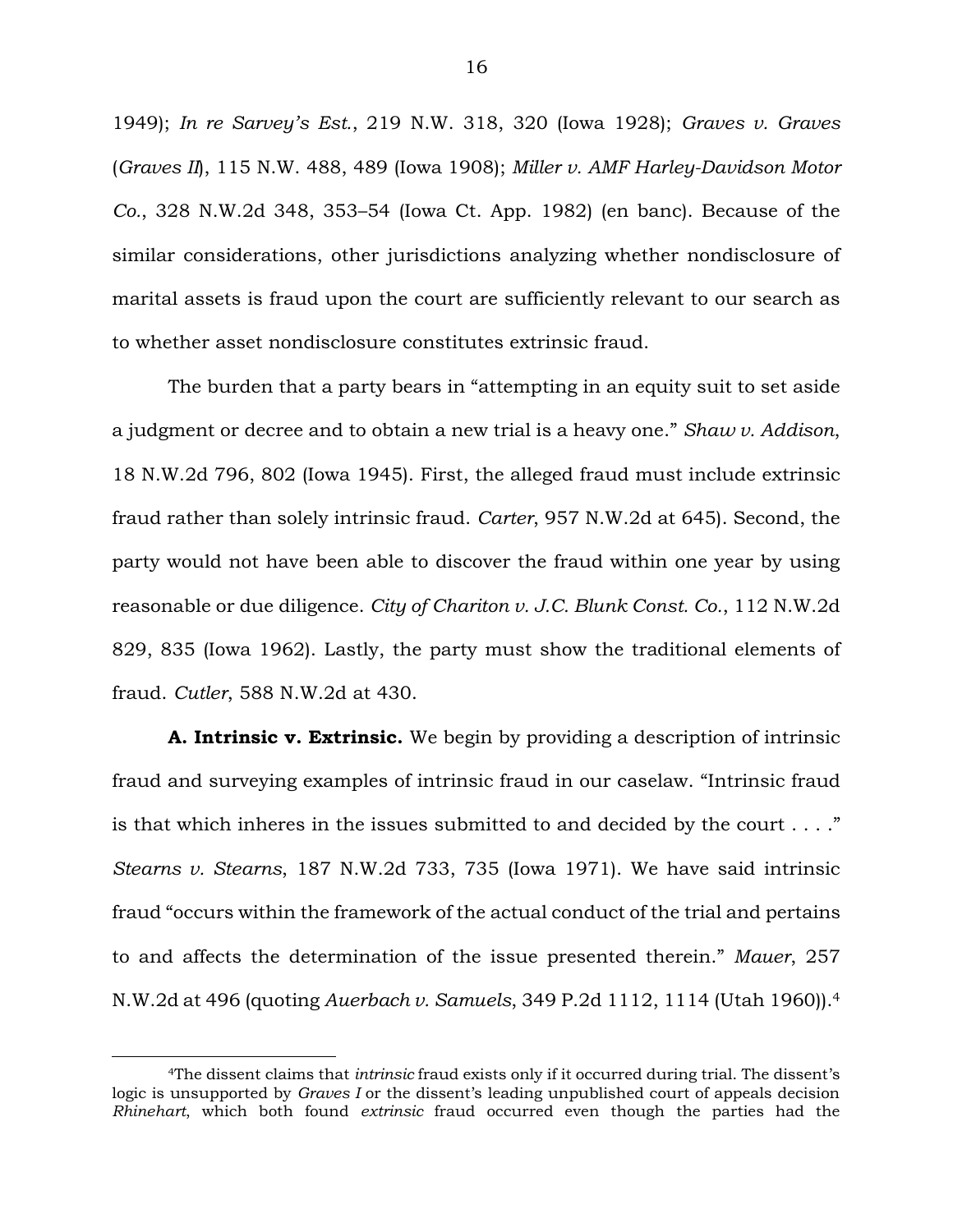But we have further explained intrinsic fraud is "predicated on matters or issues which actually were, or which with due diligence could have been, presented and adjudicated in the original proceedings." *Gigilos v. Stavropoulos*, 204 N.W.2d 619, 621 (Iowa 1973) (quoting 49 C.J.S. *Judgments* § 372(b)(2)); *see Cook v. Cook*, 146 N.W.2d 273, 276 (Iowa 1966) (" '[A]ny fraudulent matter that was presented and considered in rendering judgment.' . . . '[I]ntrinsic' fraud relates to questions that were in conflict and not necessary for the court to determine." (quoting *Crouch v. McGaw*, 138 S.W.2d 94, 97 (Tex. 1940))); *Graves I*, 109 N.W. at 709 ("In all other cases where new trials were granted, there was some active fraud, omission, or concealment, some extrinsic or collateral acts *not involving the merits of the case*." (emphasis added)); *see also United States v. Throckmorton*, 98 U.S. 61, 68 (1878) ("[T]he acts for which a court of equity will on account of fraud set aside or annul a judgment or decree, between the same parties, rendered by a court of competent jurisdiction, have relation to frauds, extrinsic or collateral, to the matter tried by the first court, and *not to a fraud in the matter on which the decree was rendered*." (emphasis added)). Examples of intrinsic fraud include perjury, false or forged instruments, and concealment or misrepresentation of evidence. *Mauer*, 257 N.W.2d at 496; *see, e.g.*, *Phipps v. Winneshiek County*, 593

opportunity to contest any alleged fraud at trial. *Graves I*, 109 N.W. at 709 ("[B]ut when he has a trial, he must be prepared to meet and expose perjury then and there. He knows that a false claim or defense can be supported in no other way . . . ."); *In re Marriage of Rhinehart*, No. 09– 0193, 2010 WL 446560, at \*3 (Iowa Ct. App. Feb. 10, 2010). Additionally, the dissent's understanding of intrinsic fraud would contradict other unpublished Iowa court of appeals decisions holding fraudulent asset *valuation* on a stipulation or settlement agreement is a form of intrinsic fraud that would also prevent a fair submission of the controversy. *See In re Marriage of Fitzpatrick,* No. 19–0033, 2020 WL 4497961, at \*4–5 (Iowa Ct. App. Aug. 5, 2020); *In re Marriage of Moreland*, No. 19–1135, 2020 WL 2988545, at \*2–3 (Iowa Ct. App. June 3, 2020); *In re Marriage of Bacon*, No. 11–0368, 2011 WL 4579601, at \*5 (Iowa Ct. App. Oct. 5, 2011).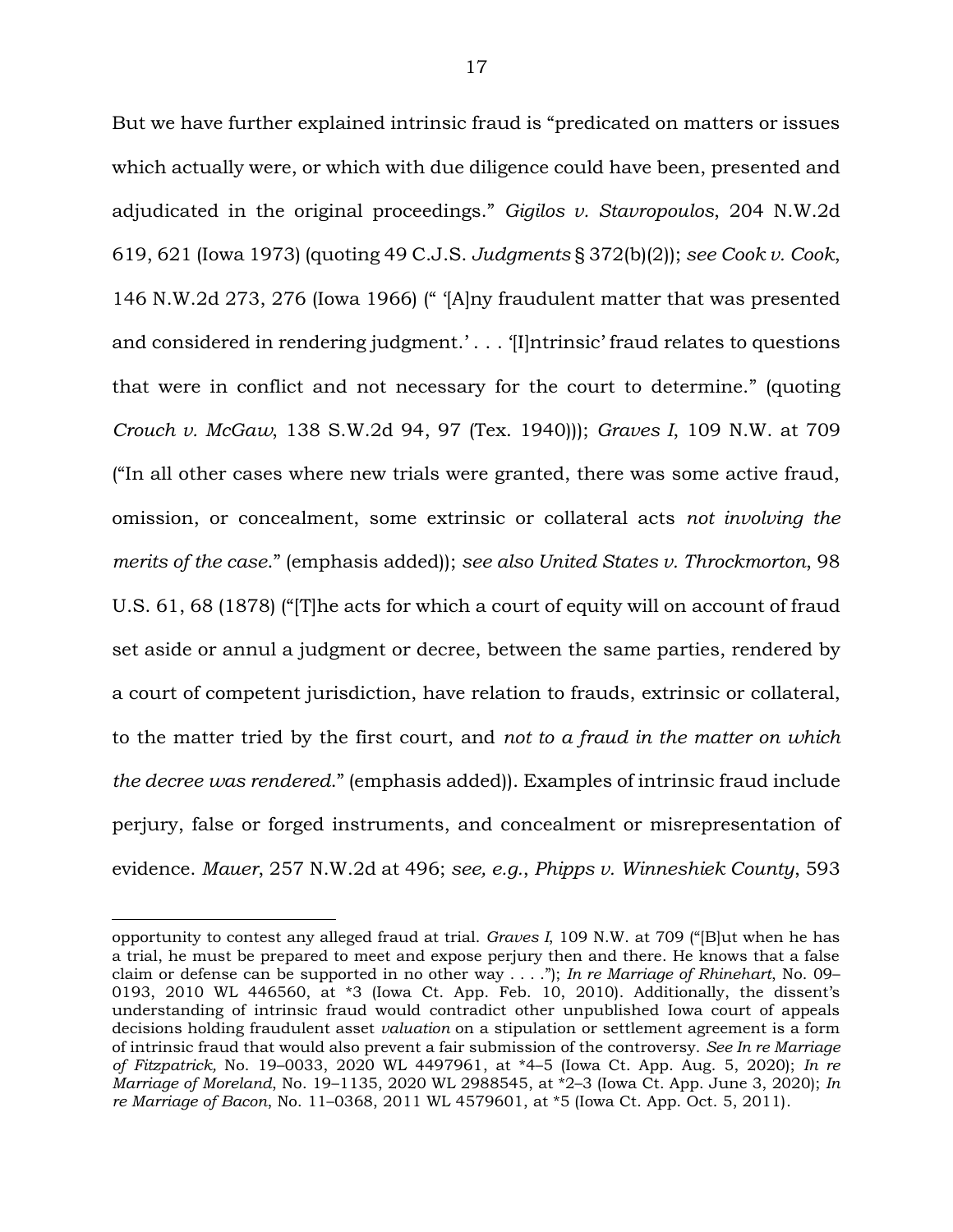N.W.2d 143, 145 (Iowa 1999) (stating false deposition testimony was intrinsic fraud); *In re Marriage of Melton*, 256 N.W.2d 200, 206 (Iowa 1977) ("[T]he fraud alleged here (duress in signing the stipulation) is intrinsic fraud because it inheres in the issues originally submitted to and decided by the trial court when the decree was entered.").

On the other hand, "[e]xtrinsic fraud is some act or conduct of the prevailing party which has prevented a fair submission of the controversy." *In re Marriage of Short*, 263 N.W.2d 720, 723 (Iowa 1978). Extrinsic fraud has also been "described as that fraud which keeps a litigant from presenting the facts of his or her case and prevents an adjudication on the merits." *Mauer*, 257 N.W.2d at 496. This includes "lulling a party into a false sense of security or preventing the party from making a defense." *Costello v. McFadden*, 553 N.W.2d 607, 612 (Iowa 1996). Classic examples of extrinsic fraud include "a bribed judge, dishonest attorney representing the defrauded client, or a false promise of compromise." *Mauer*, 257 N.W.2d at 496.

The parties disagree on whether Greg's nondisclosure of the GE pension constitutes extrinsic or intrinsic fraud. Greg cites the unpublished court of appeals case *In re Marriage of Bacon* for the proposition that the failure to disclose the GE pension on the parties' stipulation was comparable to a false affidavit or perjury that constitutes intrinsic fraud. No. 11–0368, 2011 WL 4579601, at \*5 (Iowa Ct. App. Oct. 5, 2011) (determining intrinsic fraud occurred when the wife filed inflated values on marital assets in the financial affidavit). Susan counters with the unpublished court of appeals case *In re Marriage of*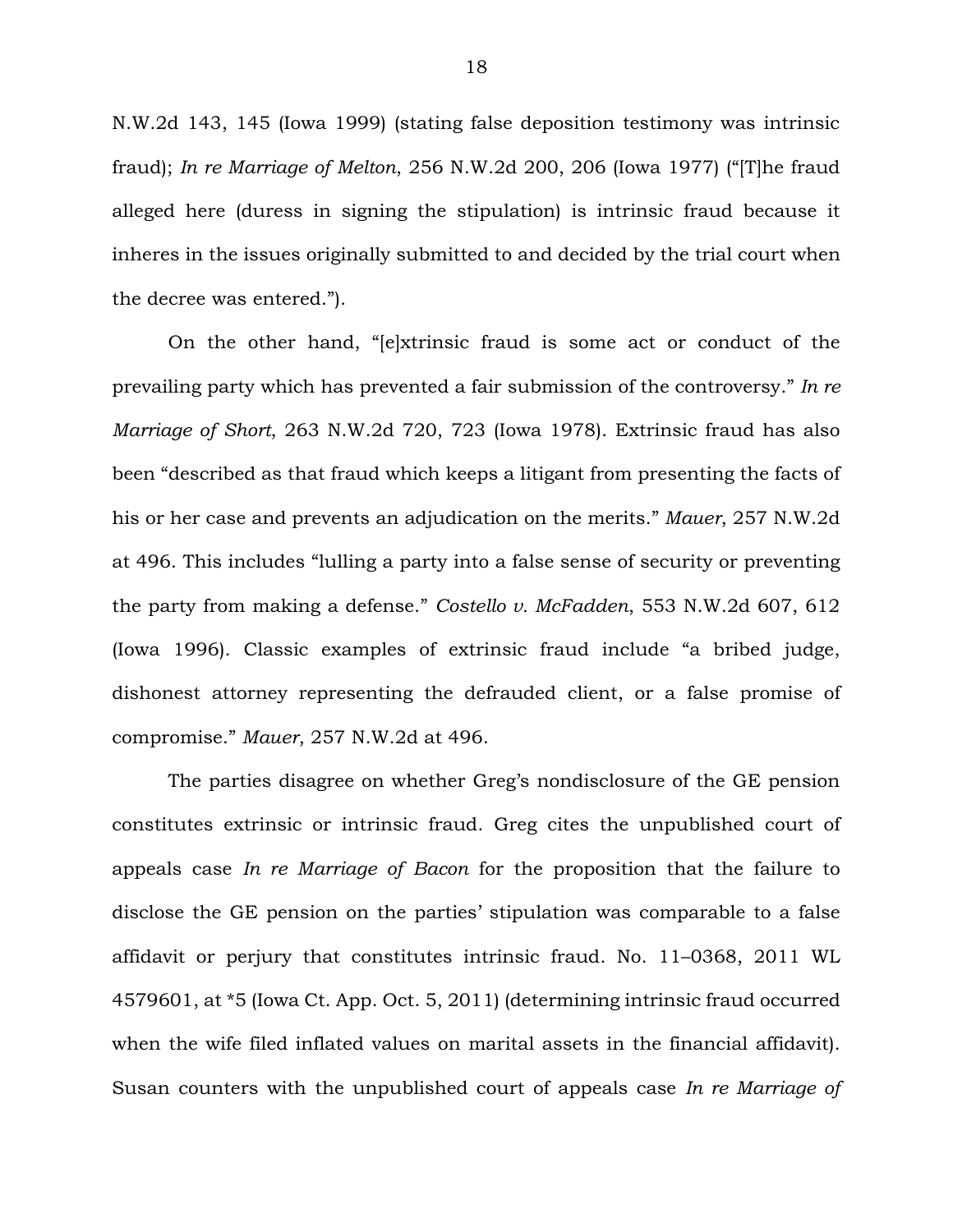*Rhinehart* to argue Greg's failure to disclose the GE pension prevented her from having a fair submission of the property division to constitute extrinsic fraud. No. 09–0193, 2010 WL 446560, at \*3 (Iowa Ct. App. Feb. 10, 2010) (determining extrinsic fraud occurred when husband failed to disclose his representation in two contingency fee lawsuits during depositions and the trial).<sup>5</sup>

As the parties, district court, and court of appeals recognized, our most factually on-point case on asset nondisclosure and extrinsic fraud is *Graves I*, 109 N.W. 707. In *Graves I*, the husband engaged in "false testimony . . . in the original proceeding, regarding the character and amount of his property, and fraudulent concealment of his property" albeit without much explanation as to how the fraudulent concealment of his property occurred. *Id.* at 707; *see Graves II*, 115 N.W. at 489 (explaining on appeal from remand that the husband "had money and property to the amount of \$900 to \$1,500, all of which he had concealed, and that he had such property at the time of the final hearing"). Based on this testimony, the wife, who had one child with the defendant, was not awarded alimony. *Graves I*, 109 N.W. at 707. The wife initiated an action to reopen the case due to fraud, particularly with regard to alimony. *Id.* (noting that

<sup>5</sup>We denied further review of *Rhinehart*. *Iowa Sup. Ct. Att'y Disciplinary Bd. v. Rhinehart*, 827 N.W.2d 169, 173 (Iowa 2013); *see also* Iowa Ct. R. 21.27(3) ("Denial of further review shall have no precedential value."). We did "give preclusive effect to the extrinsic fraud finding" in a correlating attorney disciplinary proceeding. *Rhinehart*, 827 N.W.2d at 179. However, our analysis was focused on whether asset nondisclosure was a fraud committed in violation of Iowa Rule of Professional Conduct 32:8.4(c), not whether the fraud was extrinsic or intrinsic. *Id.* at 180. Moreover, issue preclusion applies even if the underlying decision was incorrect. *Federated Dep't Stores, Inc. v. Moitie*, 452 U.S. 394, 398 (1981) ("Nor are the res judicata consequences of a final, unappealed judgment on the merits altered by the fact that the judgment may have been wrong or rested on a legal principle subsequently overruled in another case.").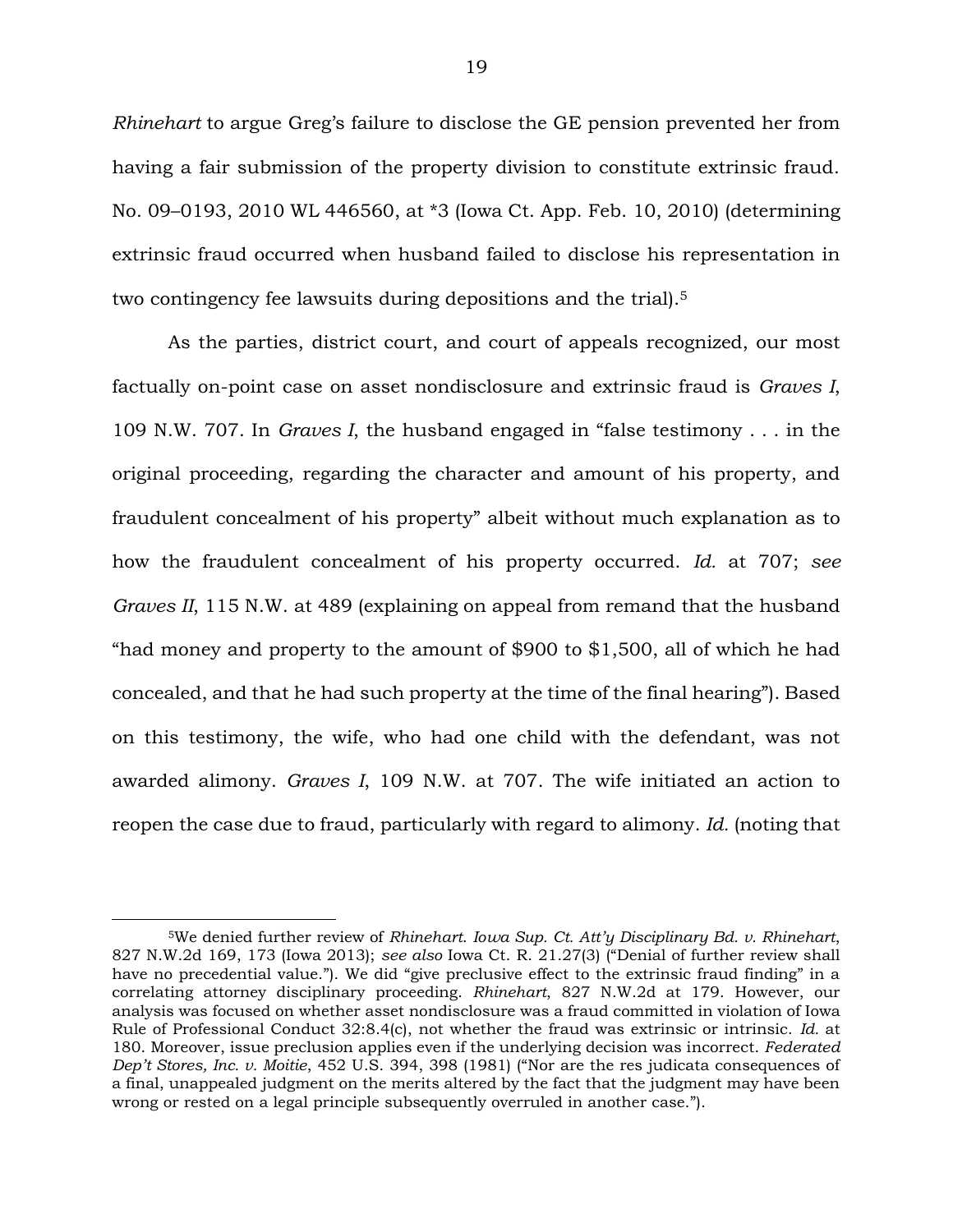the wife's action fell with the equitable independent action exception because it was filed outside of a year).

The *Graves I* court subsequently upheld the district court's decision to reopen the case based on the external concealment of assets. *Id.* at 709. The *Graves I* court clearly stated that "false swearing or perjury alone is not ground for setting aside or vacating a judgment." *Id.* However, if the false swearing or perjury is "accompanied by any fraud extrinsic or collateral to the matter involved in the original case sufficient to justify the conclusion that but for such fraud the result would have been different, a new trial may be granted." *Id.* Like the court of appeals majority in this case, we also have a difficult time identifying exactly what action Graves took that constituted extrinsic fraud. The only action described in detail is that Graves perjured himself, which would be intrinsic. Thus, *Graves I* provides little precedential support for the notion that asset nondisclosure is extrinsic.

A majority of jurisdictions have held asset nondisclosure is a form of intrinsic fraud irrespective of whether a trial has occurred. *See, e.g.*, *Lowe v. Lowe*, 817 P.2d 453, 457 n.9 (Alaska 1991) (determining nondisclosure of a house and retirement income from the dissolution petition did not rise to fraud on the court); *Miller*, 902 P.2d at 1023 (holding that husband's false representation to pay debts in a settlement agreement was a form of intrinsic fraud); *Chapman v. Chapman*, 692 P.2d 1369, 1373 (Okla. 1984) (describing nondisclosure of spousal property in predivorce settlement negotiations was intrinsic fraud because the fraud was "perpetrated *within* the course of adversary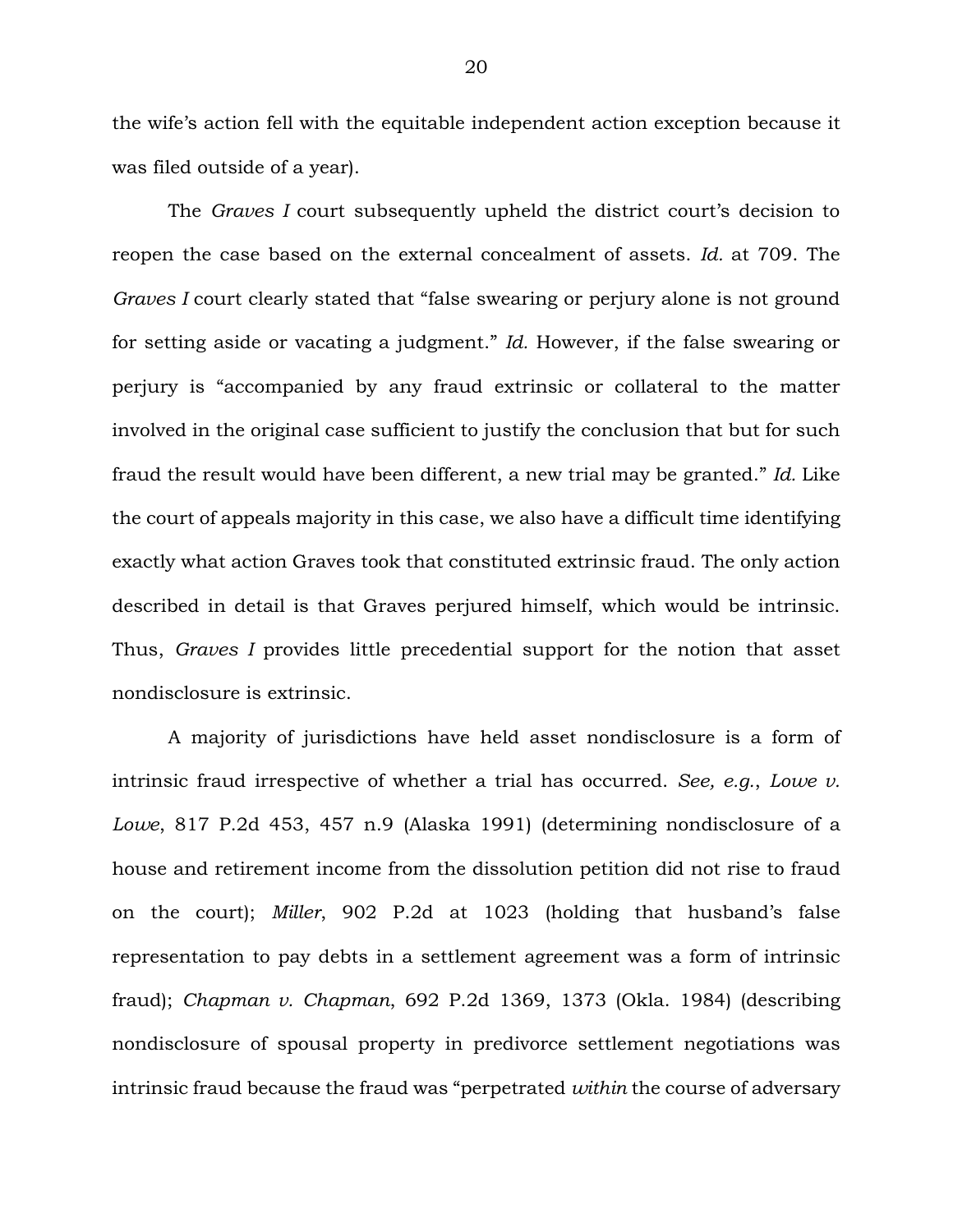proceedings."); *Black v. Black*, 166 S.W.3d 699, 704 (Tenn. 2005) (concluding withholding identity and value of assets in dissolution agreement was intrinsic fraud because it "concerned the subject matter of the litigation").<sup>6</sup> These jurisdictions indicate that asset nondisclosure occurs within the framework of the divorce proceedings. *See Chapman*, 692 P.2d at 1373; *Black*, 166 S.W.3d at 709. Essentially, the nondisclosure of assets is comparable to other forms of intrinsic fraud such as perjury. *Miller*, 902 P.2d at 1023. This approach tracks with the court of appeals majority's explanation that asset nondisclosure looks very similar to the concealment of evidence, perjury, or misrepresentation of evidence, which we have held to be intrinsic fraud. *Mauer*, 257 N.W.2d at 496; *see Melton*, 256 N.W.2d at 206.

We agree with the court of appeals majority and authority from other jurisdictions that these facts show intrinsic fraud. Here, the stipulation dividing

<sup>6</sup>*Ward v. McCord*, 966 S.W.2d 925, 929–30 (Ark. Ct. App. 1998) (determining the concealment of a \$42,000 savings account from a property settlement agreement was intrinsic fraud); *Fritsche v. Thoreson*, 410 P.3d 630, 633–34 (Colo. App. 2015) (determining nondisclosure of pension and employment-related lawsuit funds from a negotiated allocation of marital assets was intrinsic fraud); *Jahangirizadeh v. Pazouki*, 27 N.E.3d 1178, 1182–84 (Ind. Ct. App. 2015) (determining the concealment of \$50,000 bank deposit from a financial declaration was a form of ordinary fraud); *Hresko v. Hresko*, 574 A.2d 24, 28 (Md. Ct. Spec. App. 1990) (determining concealment of a sum of money during property settlement negotiations was intrinsic fraud); *Smith v. Smith*, 627 S.W.3d 82, 94 (Mo. Ct. App. 2021) ("Wife allegedly concealing the Bank of America credit card debt from Husband in the dissolution action constituted intrinsic fraud because the division of property and debt was an issue in the dissolution proceedings and was part of the underlying dissolution judgment incorporating the parties' Marital Settlement Agreement."); *Altman v. Altman*, 542 N.Y.S.2d 7, 9 (1989) (holding that "fraud in the negotiation of the separation agreement" constituted intrinsic fraud because it was involved an "issue in controversy"); *Hewett v. Zegarzewski*, 368 S.E.2d 877, 879 (N.C. Ct. App. 1988) (concealment of a separate stock account and transfer of funds during marriage from a stipulation and property settlement agreement was intrinsic fraud); *Ortmann v. Ortmann*, 999 S.W.2d 85, 89 (Tex. App. 1999) (concealing settlement funds as a bond was "an actual issue in the underlying suit, and therefore, can hardly be said to be a collateral matter"); *Ellet v. Ellet*, 542 S.E.2d 816, 818 (Va. Ct. App. 2001) (holding misrepresentation of the "true status of the family's bills and accounts" on a property settlement agreement was intrinsic fraud because it pertained to a matter "that could have been raised during the divorce proceeding").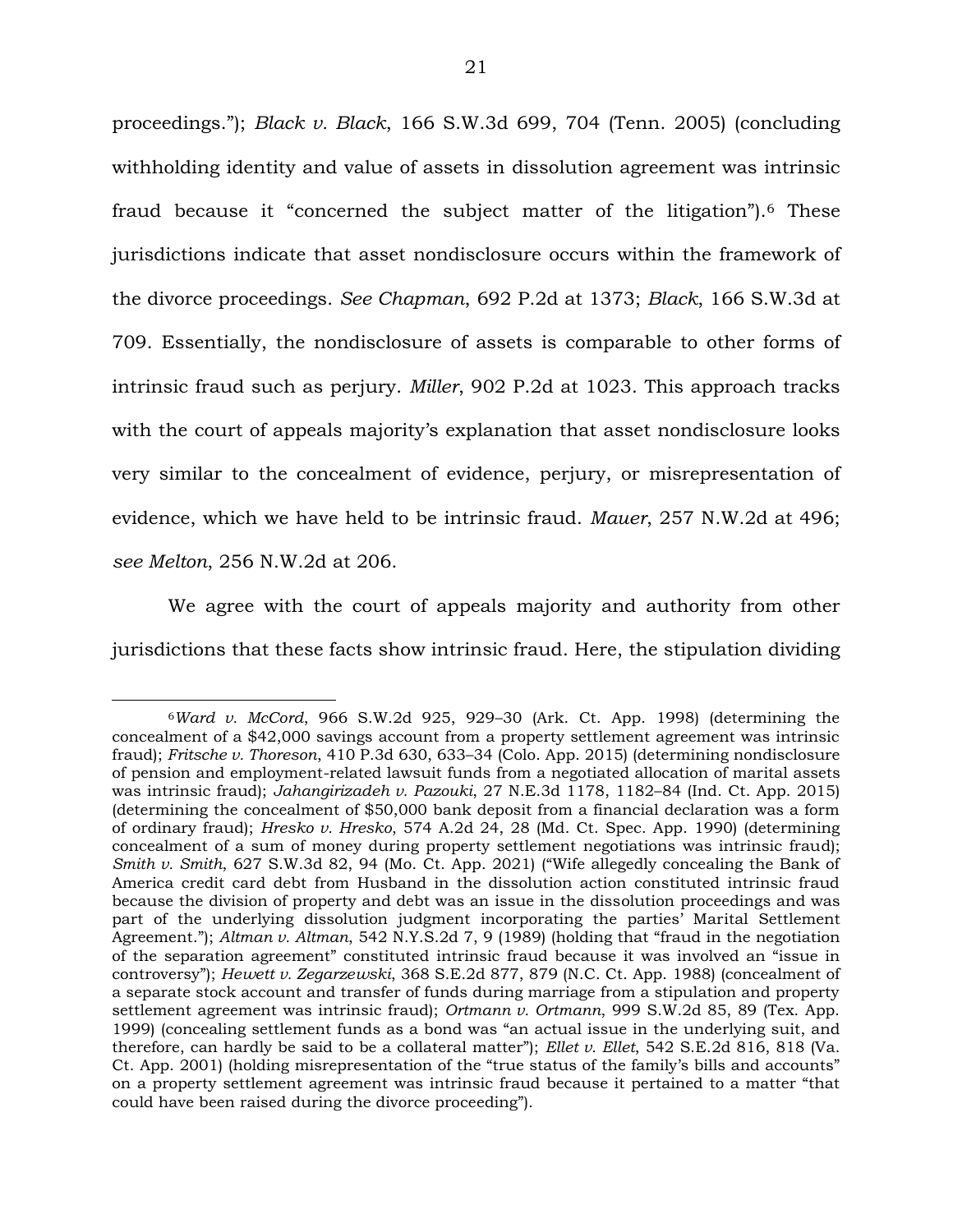property, drafted by Susan's attorney, was presented in a hearing to a court tasked with equitably dividing assets, which incorporated the stipulation into a judgment. *Melton*, 256 N.W.2d at 206; *see Hewett v. Zegarzewski*, 368 S.E.2d 877, 879 (N.C. Ct. App. 1988). Consistent with the understanding that the fraud occurred within the proceeding, the dissolution decree and every proposed stipulation had a specific provision that stated: "Each party has had a full and fair opportunity to make inquiry as to assets, income and liabilities of the other *or waives same*." (Emphasis added); *see Hewett*, 368 S.E.2d at 877 (involving a similar waiver provision). The law favors an end to litigation, particularly with regard to property rights that "ought to be accorded some permanency." *Knott*, 331 N.W.2d at 137; *see Hresko v. Hresko*, 574 A.2d 24, 28 (Md. Ct. Spec. App. 1990).

The facts in this case are not comparable to previous examples of extrinsic fraud as found in Iowa cases. This is not a situation of extrinsic fraud where one party makes false promises outside of the proceeding to prevent another party from knowing about a case altogether or inducing them to not defend one. *See, e.g.*, *State ex rel. Iowa Dep't of Hum. Servs. v. Meyer*, 381 N.W.2d 633, 635 (Iowa 1986) (determining extrinsic fraud existed when letter from petitioner to her attorney directing dismissal of the proceeding "was in fact dictated by the respondent who enticed the petitioner to write and sign it on his promise to continue to demonstrate a fatherly role to the child"); *Brown*, 35 N.W.2d at 869 (determining extrinsic fraud existed when plaintiff "induced the defendant to execute a written appearance and consent to jurisdiction . . . with no contest by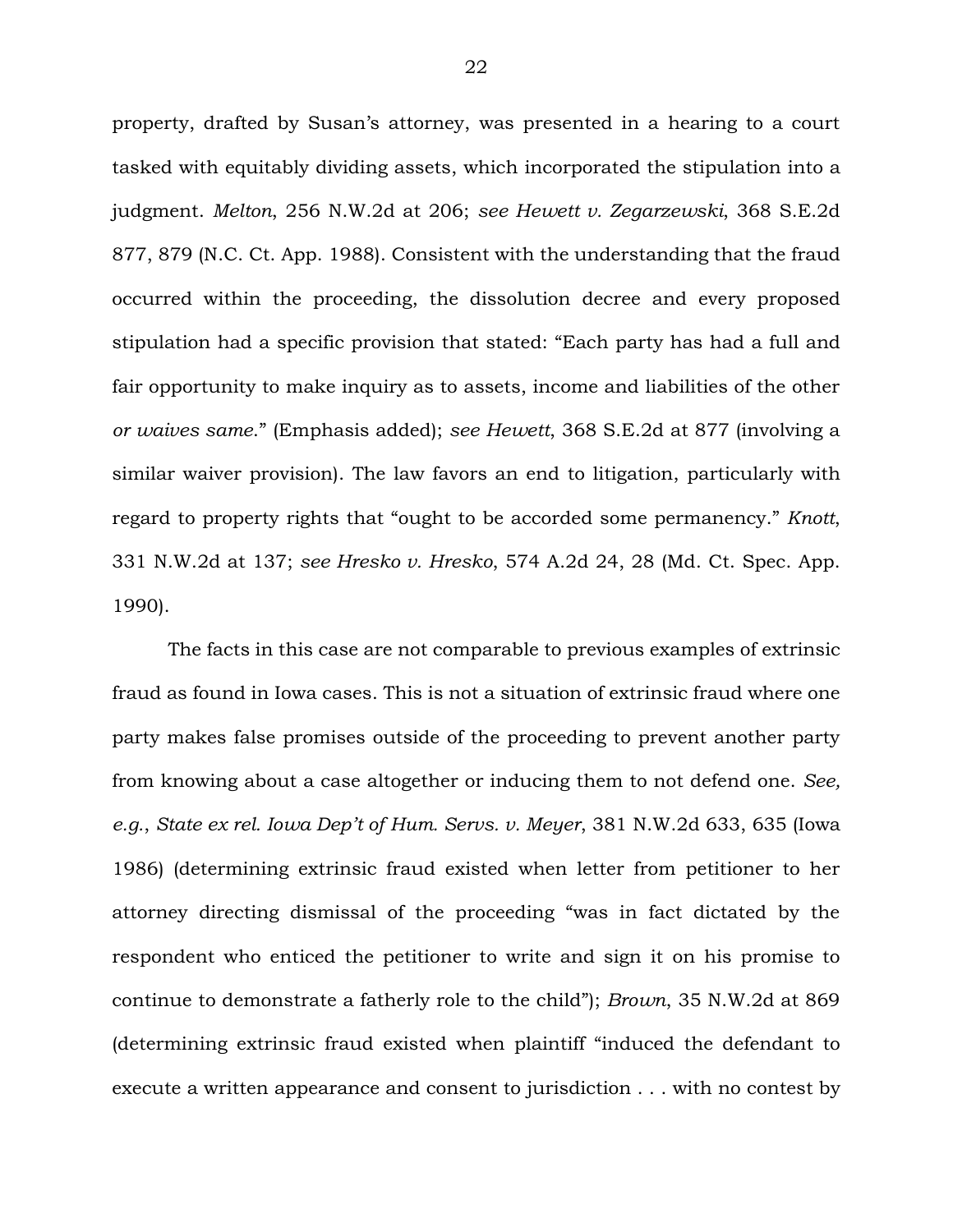defendant. Thereafter without the knowledge or consent of the defendant, plaintiff changed the original notice which he filed in court by adding therein a statement that plaintiff would ask a decree quieting in him the title to all property"); *Tollefson v. Tollefson*, 114 N.W. 631, 632 (Iowa 1908) (per curiam) (determining extrinsic fraud existed when wife was induced to go to Norway at the insistence of husband and promised that he would join her but then husband initiated divorce proceedings in Iowa on the grounds of desertion); *In re Marriage of Stanbrough*, No. 99–840, 2000 WL 1157844, at \*1, \*4 (Iowa Ct. App. Aug. 16, 2000) (determining extrinsic fraud existed when wife signed dissolution agreement but did not agree to terms "freely and voluntarily or with full knowledge of its implications" because husband stated wife would incur substantial debt and not get custody or even see children if she did not immediately sign dissolution agreement, prevented her from consulting an attorney or reviewing the dissolution agreement, and took unfair advantage of her mental state); *In re Marriage of Kinnard*, 512 N.W.2d 821, 823 (Iowa Ct. App. 1993) (determining extrinsic fraud existed when the husband remarried and then divorced wife again after claiming he stopped seeing his girlfriend, promised to attend marriage counseling, and deprived wife of seeing the financial provisions of the original dissolution decree). <sup>7</sup> This is also not a case where a

<sup>7</sup>The dissent in this case also claims that in *In re Marriage of Short* we found extrinsic fraud when the wife "assured the husband that he need not respond and that she would not seek child support," which lead to a default judgment. *Short*, 263 N.W.2d at 721. While the facts in *Short* may be consistent with making an illusory promise outside the proceedings to not defend an action, that did not happen here. Importantly, the *Short* court also never made a determination that those facts constituted extrinsic fraud because the respondent was denied the ability to develop those facts below. *Id.* at 723; *see In re Marriage of Heneman*, 396 N.W.2d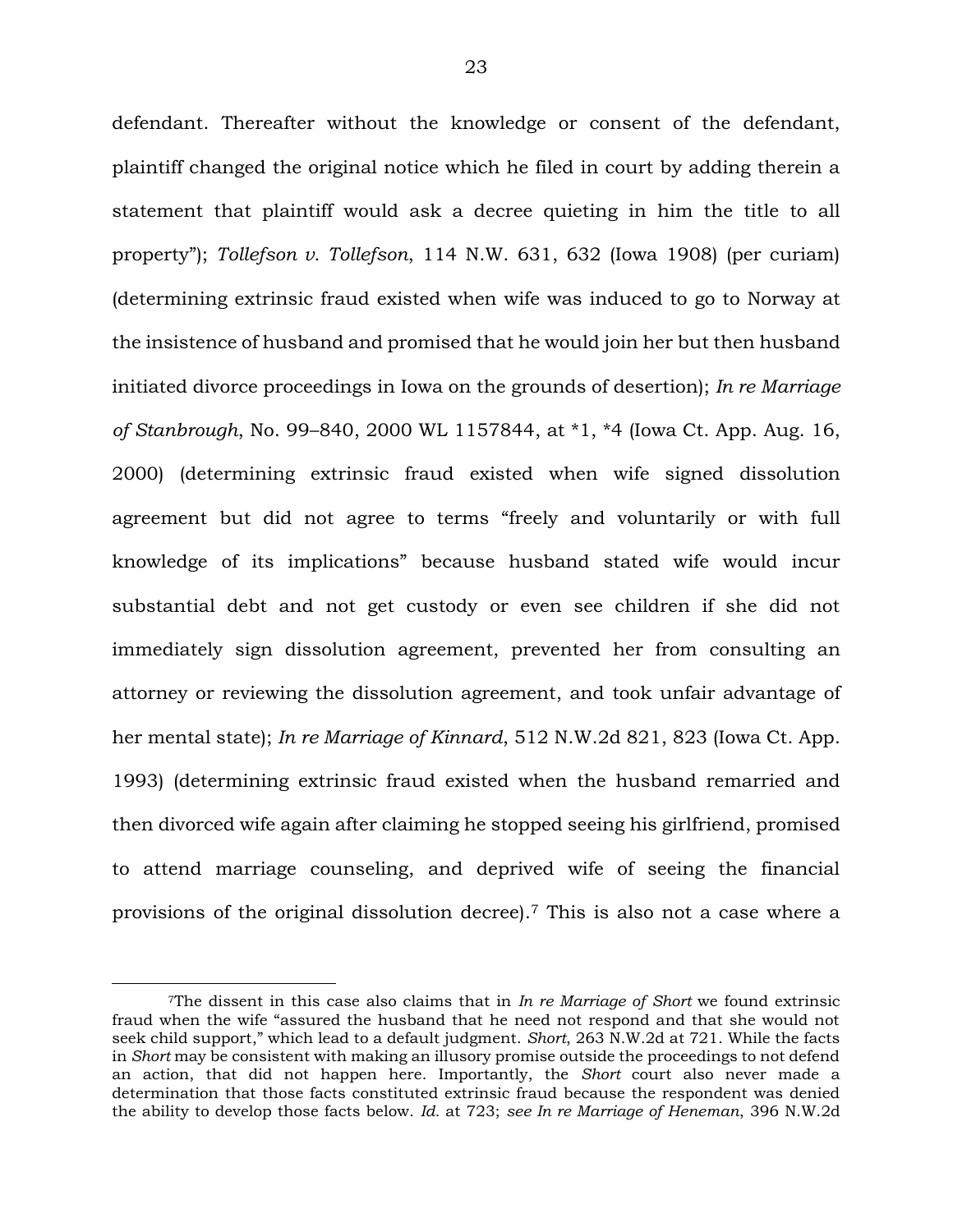party fraudulently procured jurisdiction, something that is always a ground to vacate the decree. *J.C. Blunk Const. Co.*, 112 N.W.2d at 835; *see, e.g., Snyder v. Snyder*, 35 N.W.2d 32, 33 (Iowa 1948) (determining extrinsic fraud existed when the petition falsely claimed the parties were from Iowa). The record shows no promises made outside the proceedings by Greg to Susan to dismiss the dissolution action or prevent her from knowing about the action or that jurisdiction was improper.

A leading scholar on equitable distribution, Brett R. Turner, has argued the majority approach "reaches a terrible result, for it imposes very strict time limits upon the right to reopen a divorce decree for deliberate, bad-faith, malicious concealment of marital assets." Brett R. Turner, *The Limits of Finality: Reopening Property Division Orders in Post-Judgment Proceedings*, 9 No. 8 Divorce Litig. 145, 158 (1997). "The defrauding spouse can reveal the true state of affairs, enjoy his or her ill-gotten gains, and even brag about his or her success, secure in the knowledge that the court can do nothing." *Id.* This concern is remarkably consistent with this case, as Greg boasted to Susan about his "nice pension" after he was done paying alimony for four years and "that there was nothing she could do about it."

As the dissent points out, a minority of states have held that asset nondisclosure is extrinsic fraud or fraud on the court.<sup>8</sup> Some community

<sup>797, 800 (</sup>Iowa Ct. App. 1986) ("In *Short* the Supreme Court . . . never reached the question of whether extrinsic fraud had been committed by [the] petitioner.").

<sup>8</sup>Some of the dissent's citations to other jurisdictions do not directly support the proposition that marital asset nondisclosure is extrinsic fraud or fraud on the court. In Connecticut, *Casanova v. Casanova* is inconsistent with the latter case of *Billington v. Billington*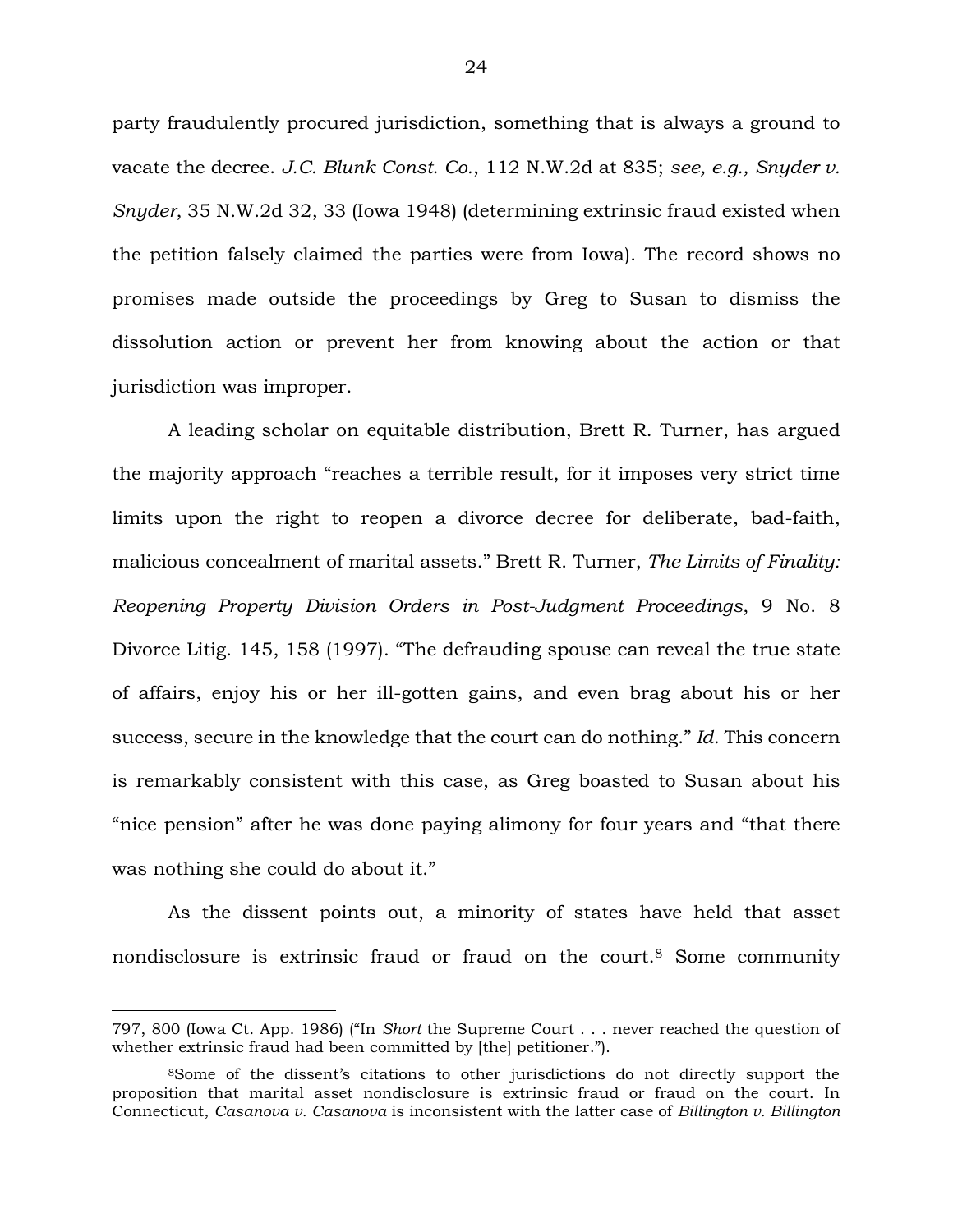property states have held asset nondisclosure is a form of extrinsic fraud because "each spouse has an obligation to inform the other spouse of the existence of community property assets." *In re Marriage of Modnick*, 663 P.2d 187, 191–92 (Cal. 1983) (en banc); *see also Bates v. Bates*, 400 P.2d 593, 597 (Ariz. Ct. App. 1965); *Compton v. Compton*, 612 P.2d 1175, 1182–83 (Idaho 1980). Minnesota has held that asset nondisclosure on a stipulation amounts to fraud on the court because "the court . . . sits as a third party to the stipulation" in marital dissolution cases. *Maranda v. Maranda*, 449 N.W.2d 158, 165 (Minn. 1989). South Carolina has held asset nondisclosure is extrinsic fraud if the nondisclosure is "coupled with an intentional scheme to defraud the court." *Ray v. Ray*, 647 S.E.2d 237, 241 (S.C. 2007). Other states have gone further to abandon the extrinsic-intrinsic distinction altogether. *Terwilliger v. Terwilliger*, 64 S.W.3d 816, 818 (Ky. 2002); *St. Pierre v. Edmonds*, 645 P.2d 615, 618–19 (Utah 1982) (collecting cases).

Some states, unlike Iowa, have solved this issue by creating specific rules or statutes that explicitly allow the reopening of dissolution decrees for the

because *Billington* determined fraud on the court "in the marital litigation context is properly confined to situations where *both parties* join to conceal material information from the court." *Billington v. Billington*, 595 A.2d 1377, 1383 (Conn. 1991) (per curiam) (emphasis added); *Casanova v. Casanova*, 348 A.2d 668, 668–69 (Conn. 1974) (per curiam). In *Pasko v. Trela*, the defrauded plaintiff filed a motion to vacate "within the time required" under law. 46 N.W.2d 139, 142 (Neb. 1951). In *Hamilton v. Hamilton*, the court did not "endorse or refute the merits of" the defrauded plaintiff's claim but simply held that an independent action in equity could be pursued despite it not being explicitly mentioned in the North Dakota Rules of Civil Procedure. 410 N.W.2d 508, 520 (N.D. 1987). In *Creeks v. Creeks*, the court placed undisclosed assets in a constructive trust pursuant to a statute rather than finding extrinsic fraud through an independent action in equity. 619 A.2d 754, 756–57 (Pa. Super. Ct. 1993)). In *St. Pierre v. Edmonds*, the court abolished the distinction between intrinsic and extrinsic fraud altogether to determine whether a party can vacate a judgment for fraud. 645 P.2d 615, 618–19 (Utah 1982).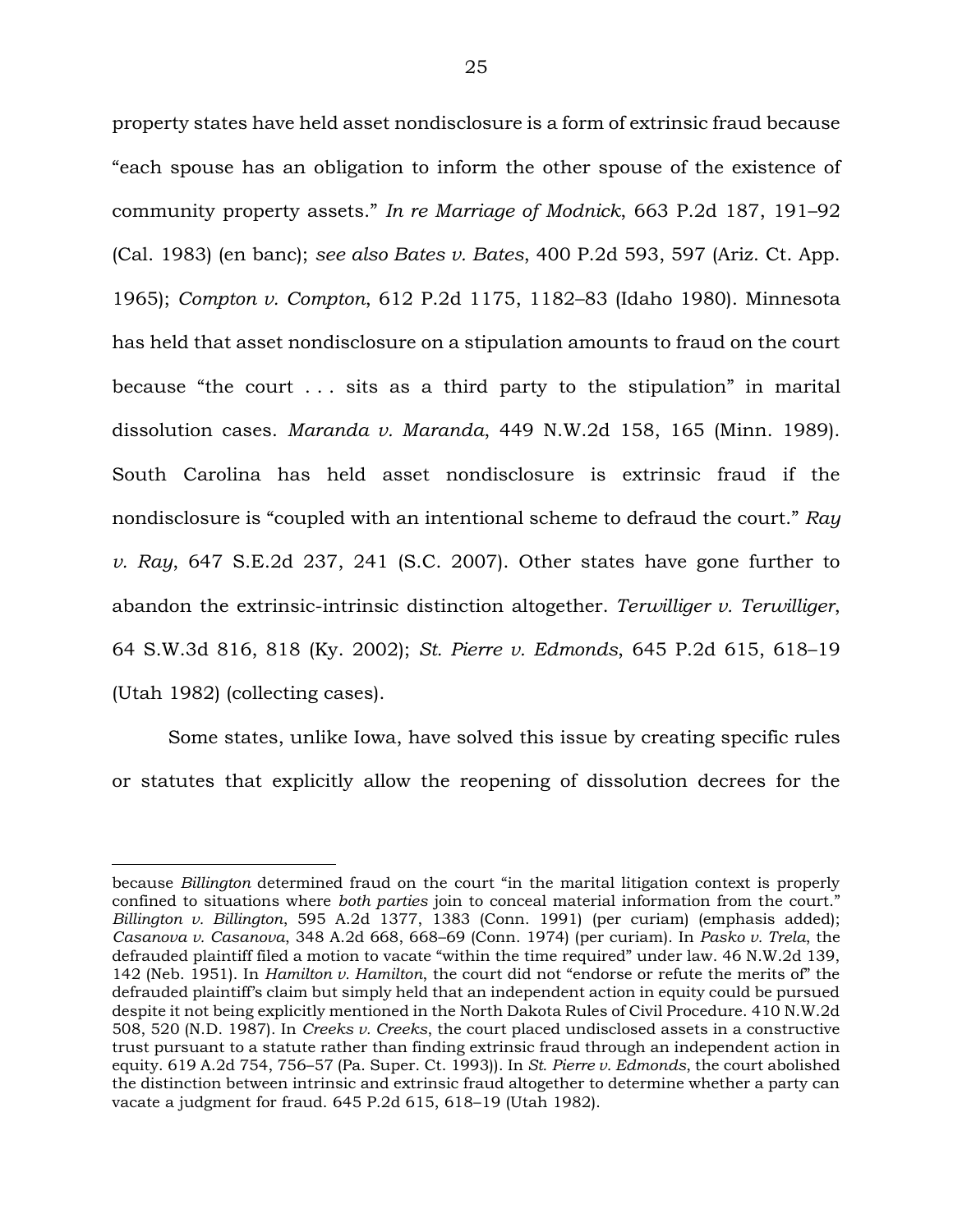nondisclosure of marital assets. Colorado and Florida have specific rules of civil procedure that allow a dissolution decree to be reopened well beyond the standard one-year timeframe for fraud. Colo. R. Civ. P. 16.2(e)(10) (allowing a dissolution decree to be reopened within five years for a fraudulent financial affidavit); Fla. Fam. L.R.P. 12.540 (allowing a dissolution decree to be reopened at any time for fraudulent financial affidavit). North Dakota has a specific statute that allows a court to "redistribute property and debts in a postjudgment proceeding if a party has failed to disclose property and debts as required by rules adopted by the supreme court or the party fails to comply with the terms of a court order distributing property and debts." N.D. Cent. Code § 14-05-24(3) (2021). Pennsylvania allows defrauded parties to place undisclosed assets into a constructive trust. 23 Pa. Cons. Stat. § 3505(d) (2021). As the special concurrence advocates, Oregon perhaps provides the most thorough statute on asset nondisclosure and contains several comprehensive remedies including forfeiture of the undisclosed asset and punitive damages. Or. Rev. Stat. § 107.452 (2021).

But under Iowa common law, we are left with whether the fraud is intrinsic or extrinsic to modify the judgment in an independent action in equity and we determine that asset nondisclosure on a stipulation is intrinsic fraud.

**B. Reasonable Diligence.** Even if we were inclined to hold that asset nondisclosure is extrinsic fraud, we still determine Susan would fail on the second element concerning reasonable diligence. "A party may institute a suit in equity . . . where, with reasonable diligence, he or she was not able to discover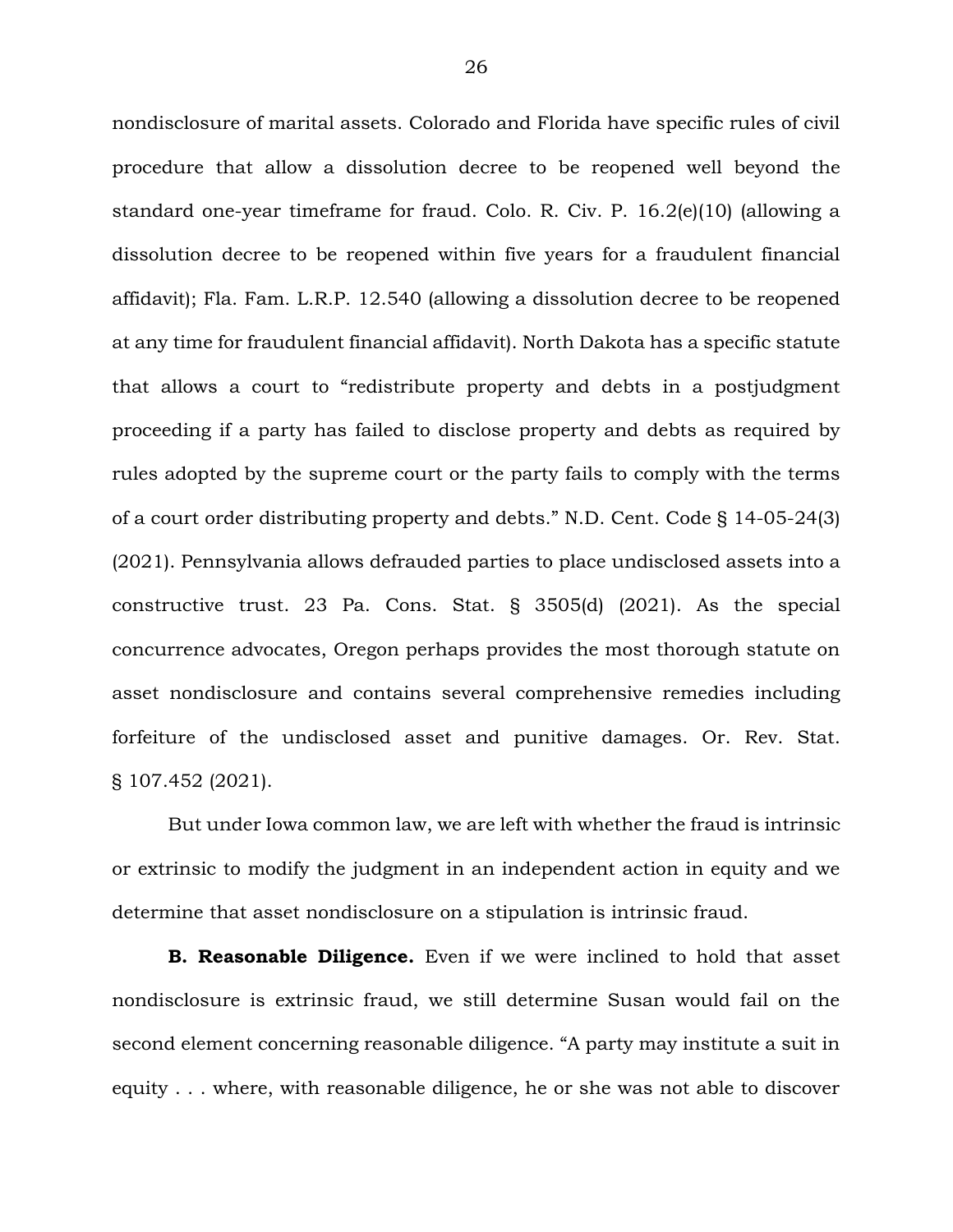the fraud or other grounds for vacating the judgment within one year after the judgment." *Johnson*, 489 N.W.2d at 415. "The applicant is not called upon to prove [s]he sought evidence where [s]he had no reason to apprehend any existed." *Westergard v. Des Moines Ry.*, 52 N.W.2d 39, 44 (Iowa 1952). As such, parties are entitled to rely on the belief that each other's financial disclosures are full and complete in dissolution proceedings, of course, assuming the parties do not waive it. *See* Iowa Code § 598.13(1)(*a*); *see also Schantz v. Schantz*, 163 N.W.2d 398, 406 (Iowa 1968) ("In the consummation of division of property the parties are required to exercise utmost good faith and to make full disclosure of all material facts . . . ."). However, asset nondisclosure in a dissolution proceeding does not automatically justify that a party could not have used reasonable diligence to find the undisclosed asset if extenuating circumstances exist. A party still "must exhaust the probable sources of information concerning [this] case; [s]he must use that of which [s]he knows, and [s]he must follow all clues which would fairly advise a diligent [person] that something bearing on h[er] litigation might be discovered or developed." *Westergard*, 52 N.W.2d at 44.

Greg alleges the exchanges with the GE consent form, which he provided to Susan's attorney three days before Susan signed the stipulation and four days before the dissolution decree incorporating the stipulation was approved, should have alerted Susan to the existence of the pension within one year of the dissolution decree. Specifically, Greg faults Susan and her attorney for not following up to retrieve a copy of the GE consent form and for not calling Greg to figure out which box or boxes to check. Susan claims that she had the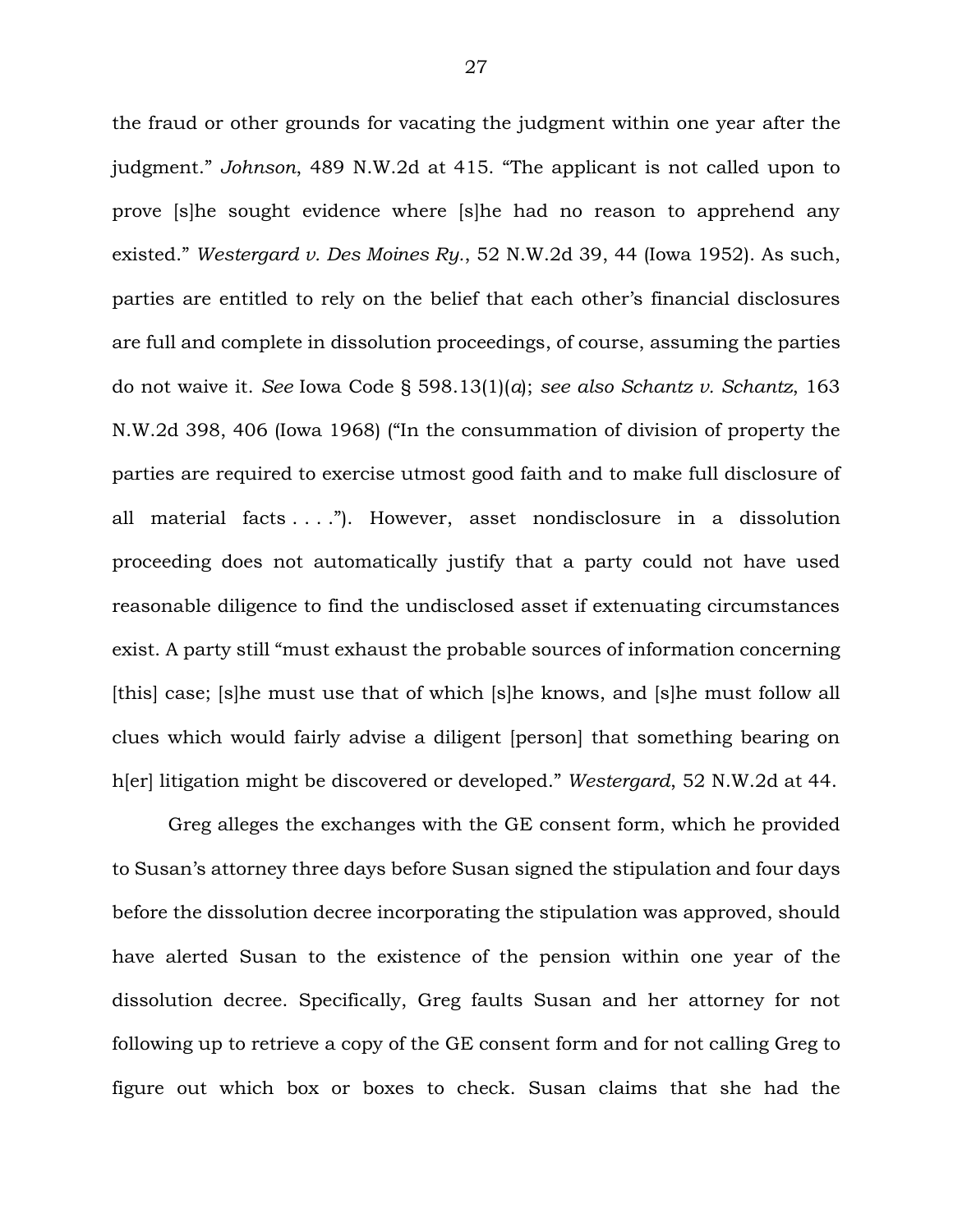expectation that only one retirement plan existed with GE and that only one box would need to be checked on the GE consent form.

Our focus is on language in the GE consent form that contains an explicit relationship to the GE beneficiary designation form, which the district court and court of appeals did not consider. The GE consent form clearly creates an affirmative obligation on Susan by stating, "I understand that it is my responsibility to carefully review the beneficiary confirmation, when it is received by mail, to confirm that the beneficiary designation form fully represents my intentions." This disclaimer is a particularly noticeable "clue," as this statement contains the only underlined portion in the entire section that Susan was asked to complete on the GE Consent Form. *Westergard*, 52 N.W.2d at 44. Moreover, one of the boxes, the GE Savings & Security Program, also referenced the existence of the GE beneficiary designation form.

The likely purpose for this underlined disclaimer on the GE consent form is to prevent situations in which the pension holder misrepresents or changes the benefits to a spouse without the spouse's full knowledge. *See, e.g.*, *Ponsetti v. GE Pension Plan*, 614 F.3d 684, 686–87 (7th Cir. 2010), *superseded by regulation as stated in Fessenden v. Reliance Standard Life Ins.*, 927 F.3d 998, 1003 (7th Cir. 2019) (describing that the GE beneficiary designation form must be executed with the GE consent form); *Metro. Life Ins. v. Van Meter*, No. 3:09– CV–709–H, 2010 WL 4237166, at \*1 (W.D. Ky. Oct. 21, 2010) ("In order to designate as beneficiary someone other than a spouse for the GE Pension Plan or GE Savings and Security Program, the spouse must indicate consent by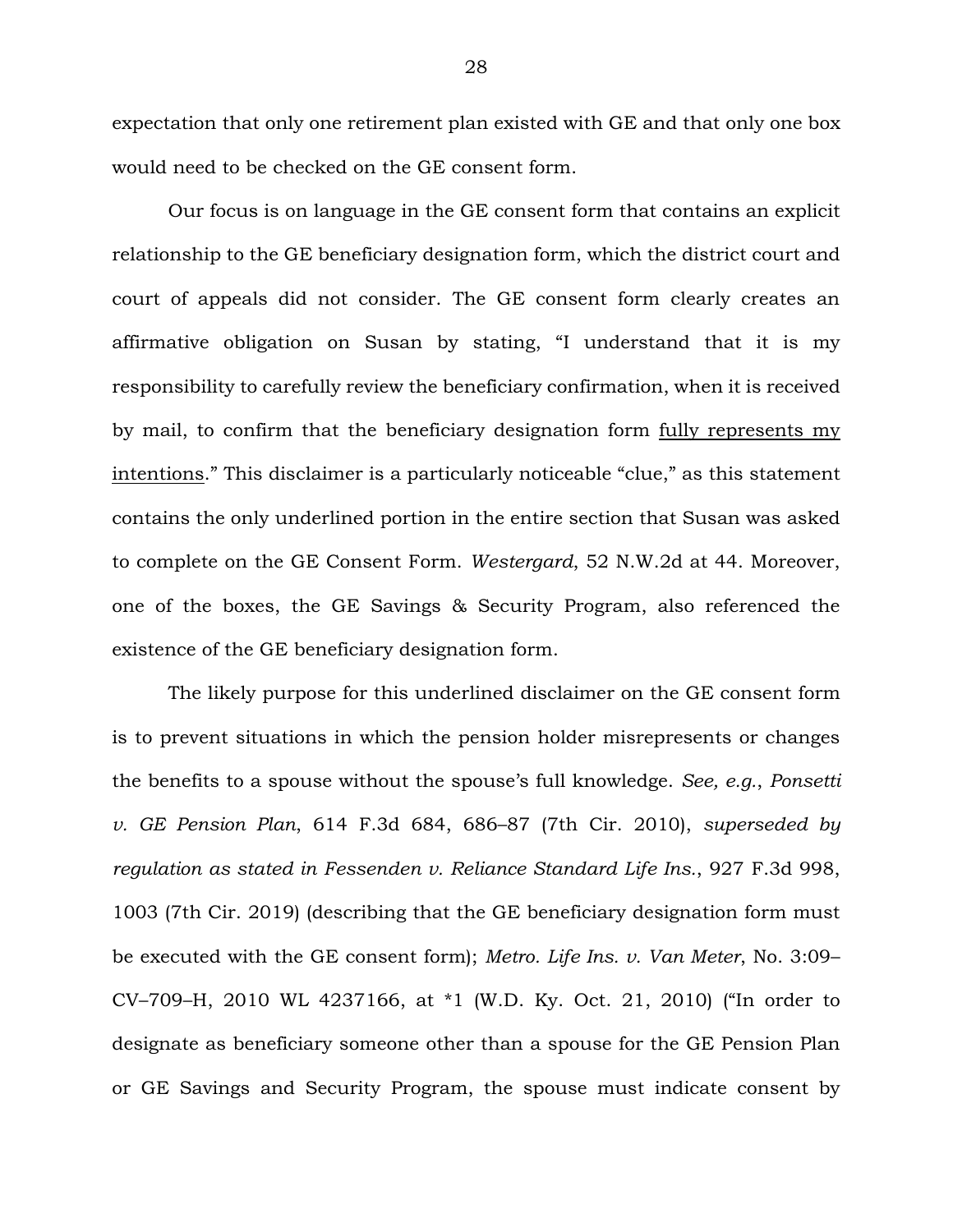signing *both* the change of beneficiary form and the consent form." (emphasis added)). This is particularly close to what occurred here. The statements on the GE consent form should have alerted Susan and her attorney, who had the chance to observe this GE consent form for nearly two weeks, to the separate existence of a GE beneficiary designation form, i.e. "that something bearing on h[er] litigation might be discovered or developed." *Westergard*, 52 N.W.2d at 44. Even if Susan and her attorney reasonably believed that the GE consent form was the GE beneficiary designation form, the disclaimer above is explicit that a separate GE beneficiary confirmation form would be sent by mail for Susan to confirm the changes that Greg made so as to fully represent her intentions. And though the GE consent form did not allow Susan to provide an address for the mailing, this absence of a place to provide her address should have led her to inquire whether another form—like the GE beneficiary designation form—existed for her to confirm her address.

Susan and her attorney would likely have been able to determine that fraud existed had they inquired into the existence of a GE beneficiary designation form or asked for the GE beneficiary confirmation in a subsequent mailing. They would have discovered Greg marked both the GE Pension Plan and GE Savings and Securities Plan. They also would have discovered that Greg listed his girlfriend instead of his children as the primary beneficiaries, contrary to Greg's stated intent. Moreover, Susan would have seen that the signature portion on the beneficiary designation form also required her signature. The fact that Susan was represented by counsel while Greg was not only amplifies this concern about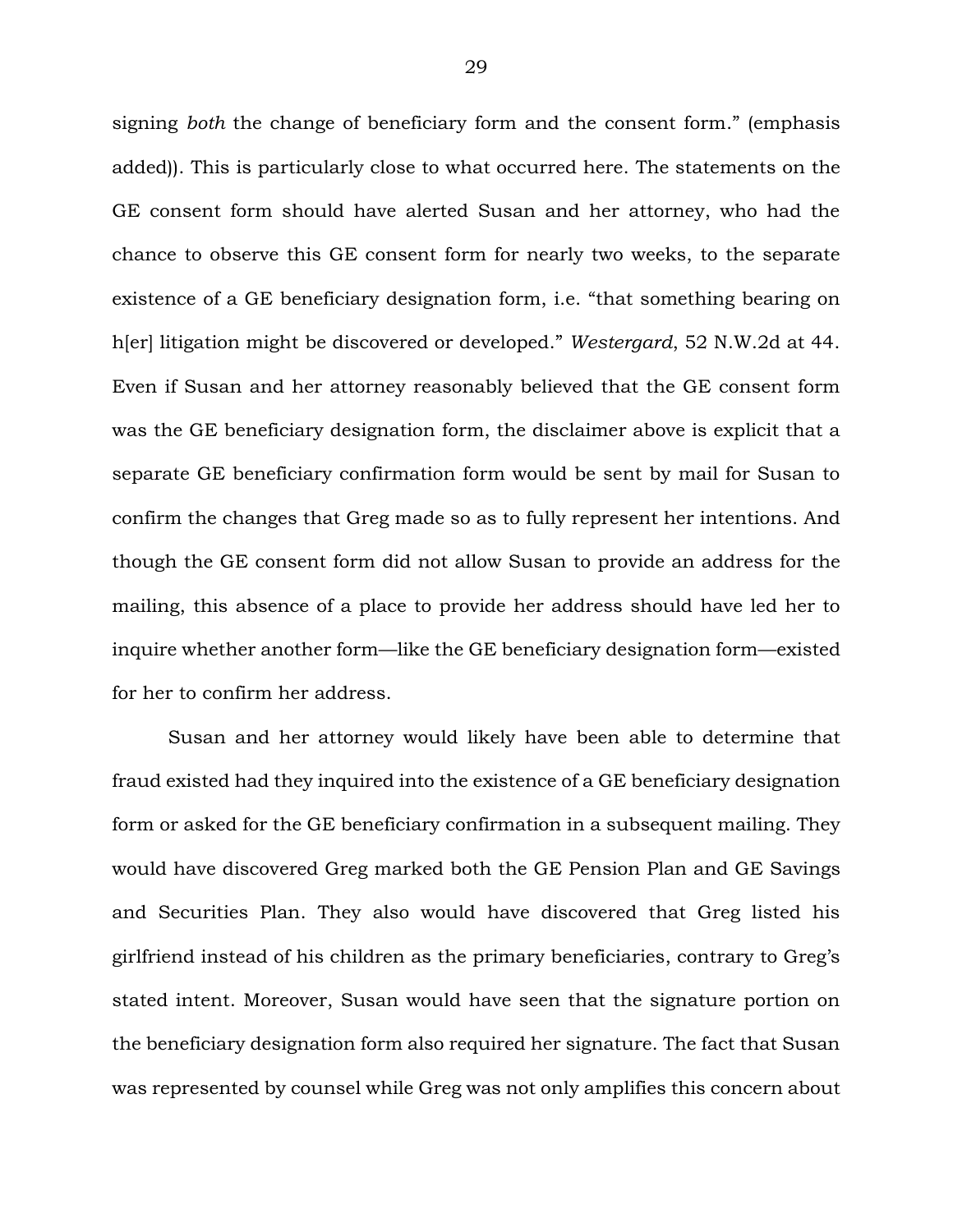reasonable diligence. *See Wise v. Nirider*, 862 P.2d 1128, 1133 (Mont. 1993); *cf. Ray*, 647 S.E.2d at 240 n.2 ("[W]e take this opportunity to remind the Bar that parties must . . . be attentive to the warning signs of fraud [because] '[i]t is the policy of the courts not only to discourage fraud, but also to discourage negligence and inattention to one's own interests.' " (quoting *King v. Oxford*, 318 S.E.2d 125, 128 (S.C. Ct. App. 1984))). Had Susan used reasonable diligence, she would have been aware of the GE beneficiary consent form and discovered the GE pension's existence.

Susan has failed to prove her burden by clear and convincing evidence that Greg either engaged in extrinsic fraud or that she would not have been able to find the pension within one year by using reasonable diligence. Therefore, her independent action in equity fails. Based on our holding, we do not reach the question of whether Susan proved the required elements for fraud or whether the remedy of back benefits from a postdissolution asset is appropriate.

**C. Remaining Issues.** We use our discretion to let stand the court of appeals opinion explaining that remand is appropriate to determine whether Greg was entitled to attorney fees for the summary judgment on the modification action and whether the district court exceeded its discretion in the discovery sanction. We also use our discretion to let stand the court of appeals determination that appellate attorney fees are unwarranted. Accordingly, we remand this case as outlined by the court of appeals opinion.

Our determination that Greg's actions did not rise to the level of extrinsic fraud should not be interpreted as condoning his behavior. Greg intentionally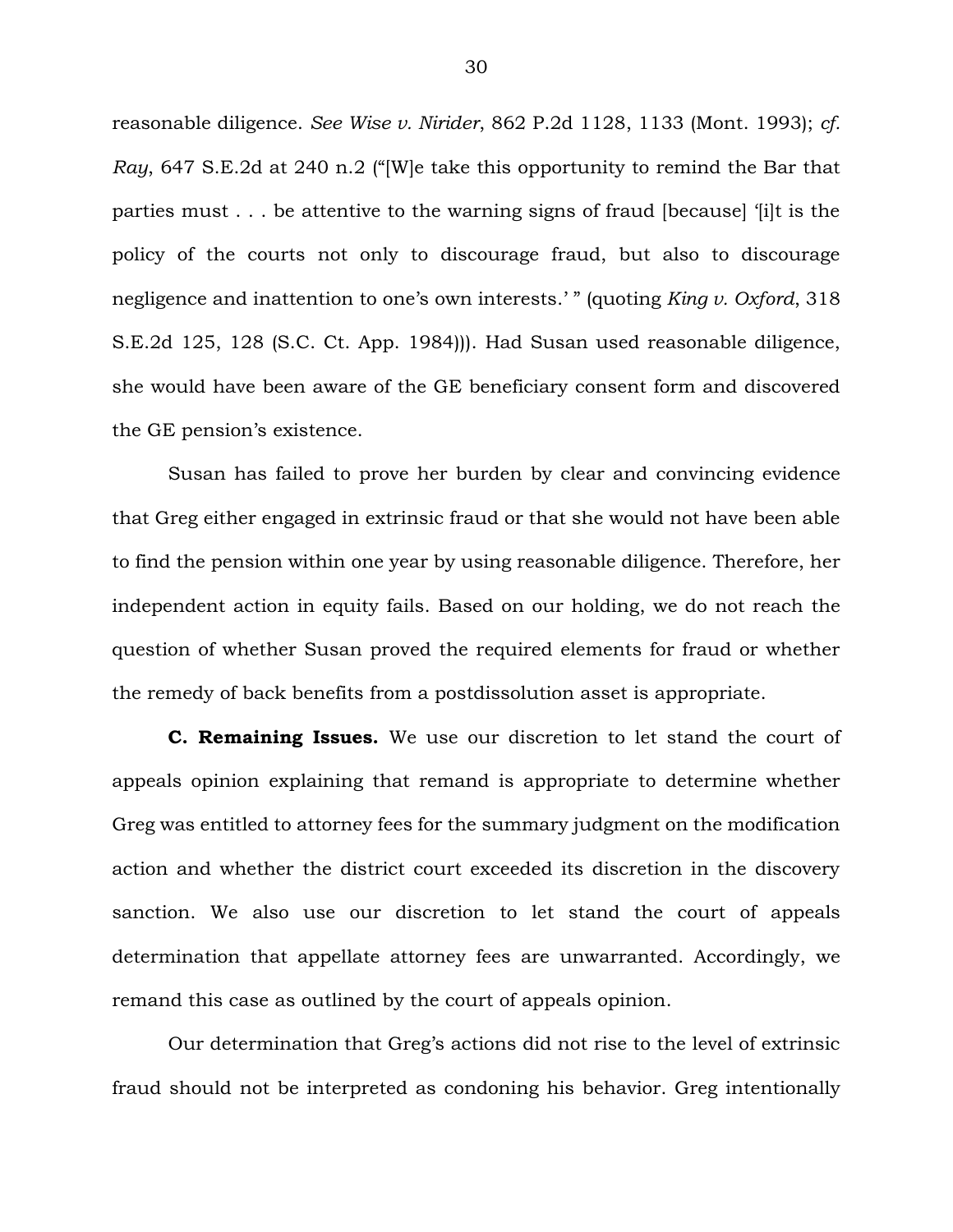concealed the GE pension from Susan through several rounds of proposed stipulations and finalized documents that included full disclosure provisions. Additionally, Greg attempted to induce Susan into signing away any rights to death benefits of his GE retirement plans to his girlfriend under the guise that it would go to their children. Greg described the marital dissolution proceeding as a "goat roping event," and stated Susan did not "deserve any of the pension," and she had "taken everything I've had in the past, and now she's going for more." Based on these comments, it is unsurprising Greg acted callously when Susan first learned of the GE pension at the credit union nearly five years later. As the court of appeals majority mentioned, "His actions were plainly wrong and perhaps criminal." *See* Iowa Code § 720.2.

Greg's blatant antagonism toward Susan continued into the motion to vacate proceedings. The district court's order noted that the "Petition to Vacate has been on file for over three-and-a-half years, and for all of those three-and-ahalf years Greg has dragged his feet and failed to produce any of the documentation from the GE pension plan." The district court awarded sanctions to Susan because these documents could have potentially shown Greg "knew of the pension at the time of the original Decree of Dissolution and that he intentionally and in bad faith failed to divulge that information." His actions may not have risen to meet the standard needed for a successful independent action in equity but they were certainly toxic.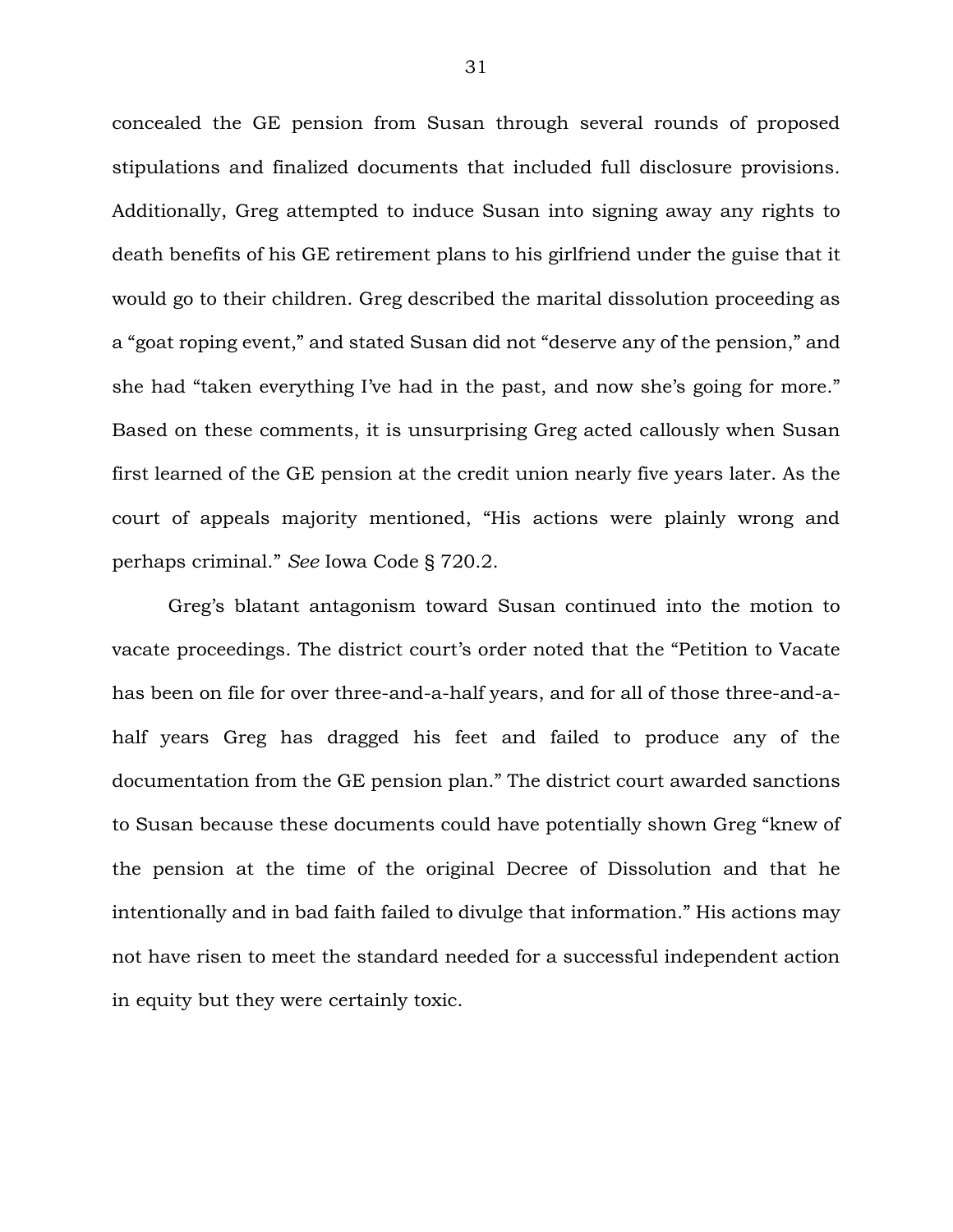## **IV. Conclusion.**

For these reasons, we affirm the court of appeals opinion in part and vacate the court of appeals opinion in part. We remand to the district court for proceedings consistent with this opinion.

# **DECISION OF COURT OF APPEALS AFFIRMED IN PART AND VACATED IN PART; DISTRICT COURT JUDGMENT REVERSED AND CASE REMANDED WITH INSTRUCTIONS.**

Christensen, C.J., and Waterman, Mansfield, Oxley, and McDermott, JJ., join this opinion. Waterman, J., files a concurrence, in which Christensen, C.J., joins. McDonald, J., files a dissent, in which Appel, J., joins.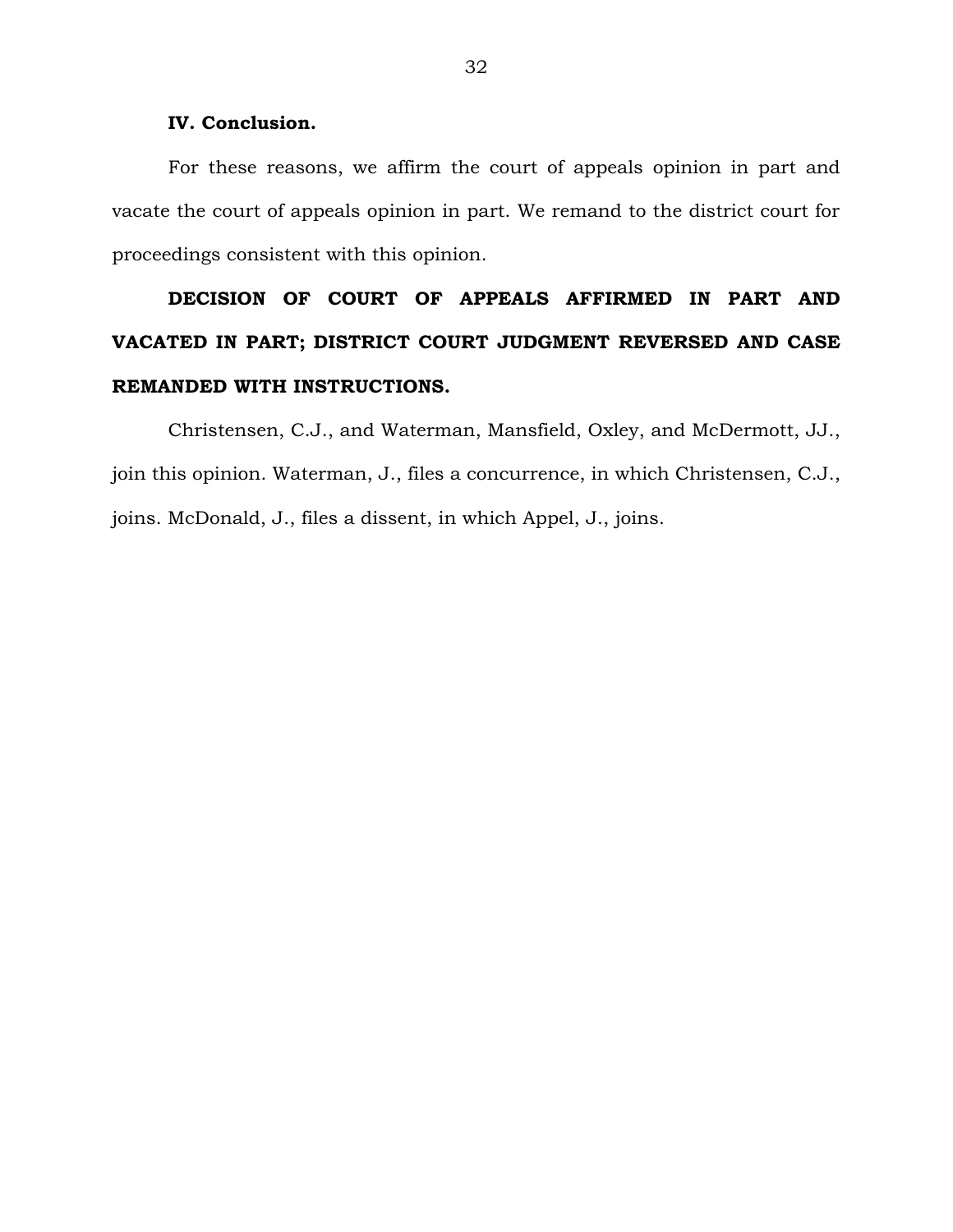### **WATERMAN, Justice (concurring).**

I join the majority opinion but write separately to propose that our state legislature adopt a statute similar to Oregon's that would provide a remedy for victims like Susan Hutchinson. Our court resists the temptation to let bad facts make bad law and refrains from overruling our precedent governing the limited circumstances for reopening a judgment over a year later based on fraud. We should not undermine the finality of all judgments by relabeling false statements in court proceedings as extrinsic, rather than intrinsic, fraud.

Instead, Iowa could adopt a statute narrowly tailored to marital dissolutions. Oregon did so. And if such a statute were on the books now, Susan could recover the entire GE pension Greg intentionally concealed, along with her reasonable attorney fees as well as her compensatory and punitive damages. The Oregon statute provides:

(1) A court that entered a judgment of marital annulment, dissolution or separation shall reopen the case upon the motion of either party if the moving party alleges that significant assets belonging to either or both of the parties:

(a) Existed at the time of the entry of the judgment; and

(b) Were not discovered until after the entry of the judgment.

(2) If the court finds that the assets were inadvertently omitted from the distribution of the marital estate, the court shall make such distribution of the omitted assets as is just and proper in all the circumstances.

(3) If the court finds that the assets were intentionally concealed and thereby not included in the distribution of the marital estate, the court may order: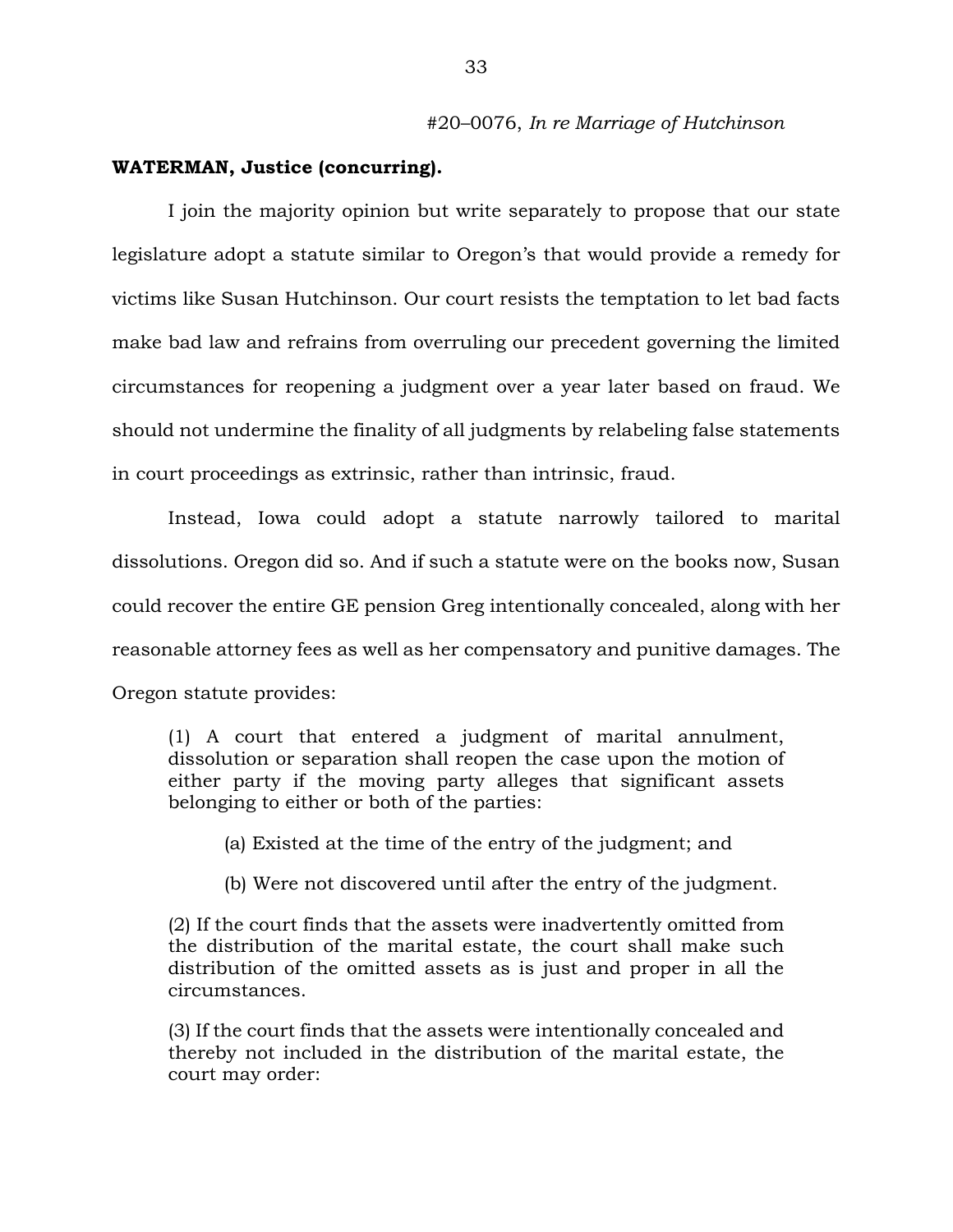(a) The division of the appreciated value of the omitted assets;

(b) The forfeiture of the omitted assets to the injured party;

(c) A compensatory judgment in favor of the injured party;

(d) A judgment in favor of the injured party as punitive damages; or

(e) Any other distribution as may be just and proper in all the circumstances.

(4) The court may award attorney fees on any motion filed pursuant to this section. The court shall award attorney fees to the moving party if the court finds that assets were intentionally concealed and thereby not included in the distribution of the marital estate.

(5)(a) A motion alleging inadvertent omission of assets must be filed within two years after the date of discovery of the omission but no later than three years after the entry of the judgment.

(b) A motion alleging intentional concealment of assets must be filed within two years after the date of discovery of the omission but no later than 10 years after the entry of the judgment.

(6) A motion under this section may be filed with and decided by the trial court during the time an appeal from a judgment is pending before an appellate court. The moving party shall serve a copy of the motion on the appellate court. The moving party shall file a copy of the trial court's order in the appellate court within seven days after the date of the trial court order. Any necessary modification of the appeal required by the trial court order shall be pursuant to rule of the appellate court.

Or. Rev. Stat. § 107.452 (2022).

 $\overline{a}$ 

Section 107.452 was enacted to provide a remedy for intrinsic fraud, such

as when the "*existence* of an asset was fraudulently concealed in the original

dissolution proceeding." *In re Marriage of Conrad*, 81 P.3d 749, 754 (Or. Ct. App.

2003).<sup>9</sup> Section 107.452 thereby provides "an enforcement mechanism for the

<sup>9</sup>Section 107.452 also "authorizes relief from a dissolution judgment for the fraudulent concealment of the true ownership of a significant asset belonging to the parties or either of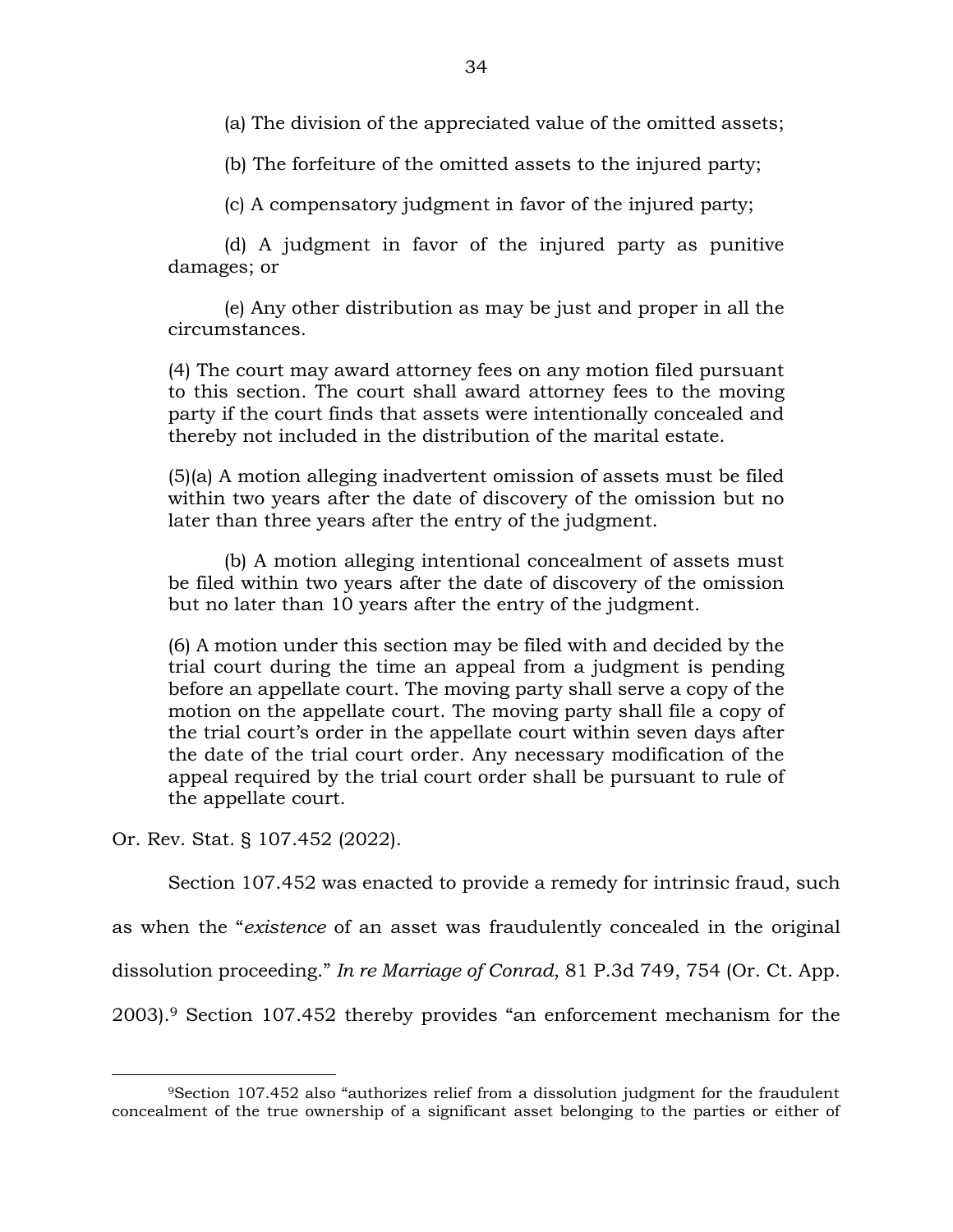statutory disclosure requirements," including the "full disclosure of all assets by the parties" that enables the court to "make [an equitable] division of property." *Id.* (quoting Or. Rev. Stat. § 107.105(1)(f)).

This statute would prospectively provide the relief unavailable to litigants like Susan under our precedent. The record shows Greg Hutchinson intentionally concealed his GE pension by omitting it from the assets disclosed in his financial affidavit and other discovery responses preceding their settlement and stipulated decree. Susan discovered the undisclosed GE pension within ten years. This statute permits the court to award a party in her position the entire asset, along with her attorney fees and compensatory and punitive damages. *Id.*  $\S$  107.452(3)(b)–(d), (4).

Iowa litigants should be able to rely on the veracity of assets and income set forth on the financial affidavits provided in marital dissolution actions without undertaking expensive discovery. Conducting discovery to "trust but verify" the disclosures needlessly drives up the costs of divorce. The Oregon statute provides a powerful incentive for soon-to-be-ex spouses to honestly and fully disclose assets. It helps lawyers convince clients to refrain from concealing assets because if they do and get caught, even up to ten years later, the entire asset could be forfeited to the ex-spouse rather than divided equitably in the manner of assets disclosed before the original decree. And when someone hides

them, even if the existence of the asset was known before the entry of judgment." *Conrad*, 91 P.3d at 750, 754 (requiring the trial court to reopen a dissolution judgment to conduct an evidentiary hearing on the husband's allegation that his wife fraudulently concealed her ownership interest in timber rights on her land).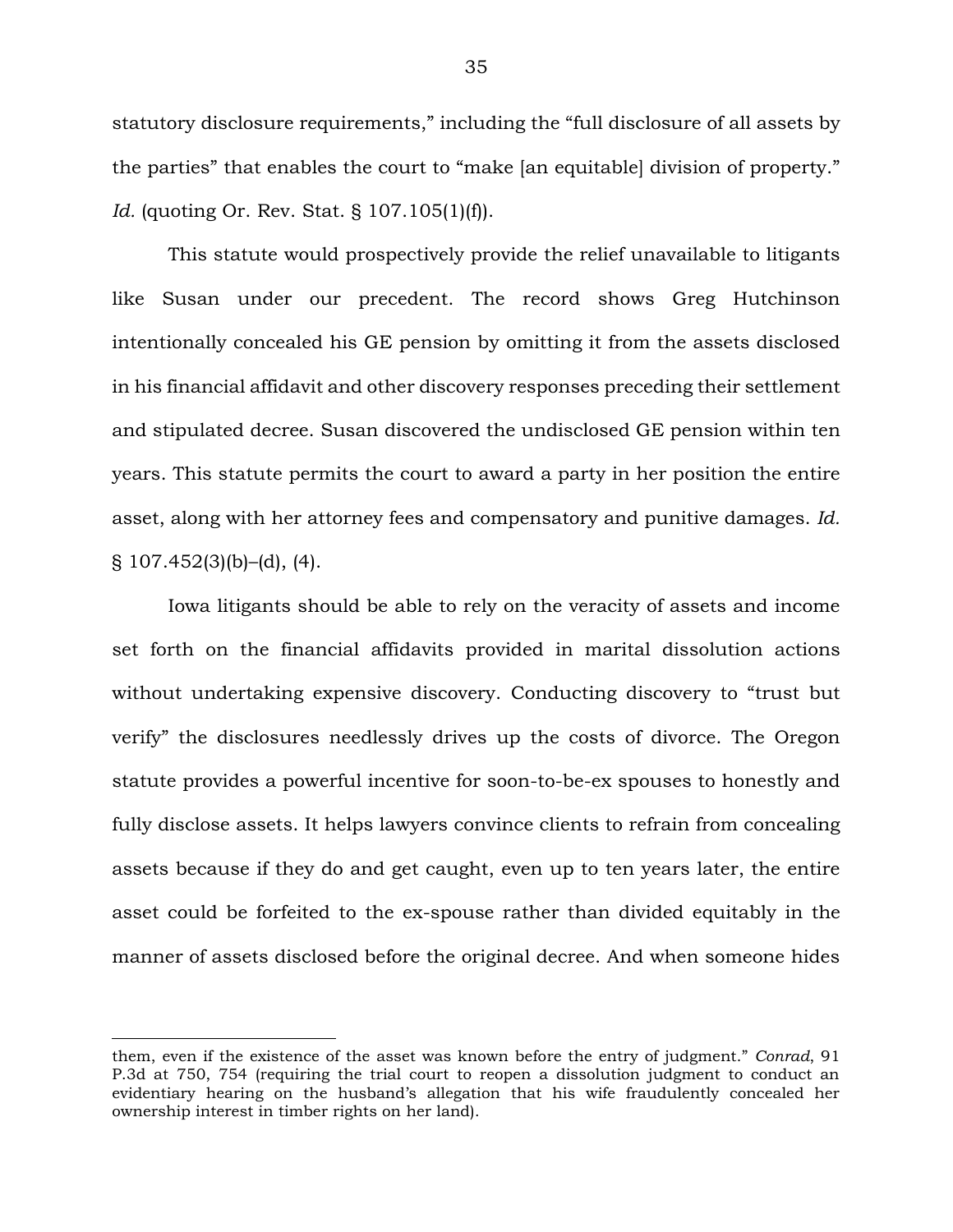an asset intentionally, it would provide a remedy currently unavailable to litigants under Iowa law.

Enactment of such legislation would come too late for Susan, but it would protect and benefit those to follow. Perhaps the Family and Juvenile Law Section of The Iowa State Bar Association could study and recommend a statute similar to Oregon's for its legislative agenda.

Christensen, C.J., joins this concurrence.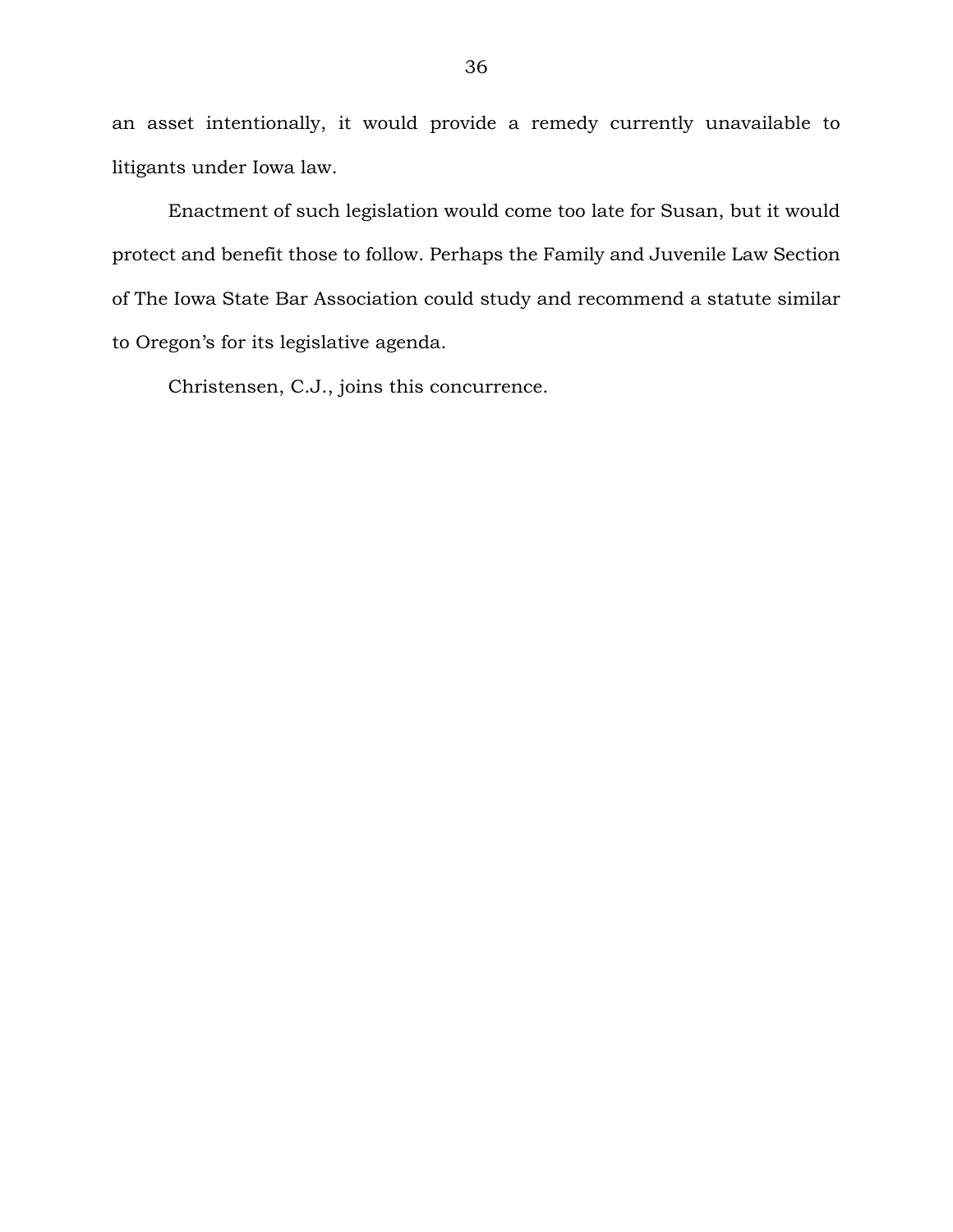## **McDONALD, Justice (dissenting).**

At the time of the parties' divorce, Greg believed that Susan "didn't deserve" any of his pension, so he decided to conceal its existence. He reasoned that if Susan and her lawyer "miss[ed] something," then "that is on them." Except he's wrong. Susan and her lawyer had no duty to inquire further and conduct discovery because Greg had an affirmative duty—imposed by statute, court rule, and court order—to disclose all of his assets both to Susan and to the district court. Greg violated this duty when he concealed the pension from Susan, and he violated this duty when he presented a stipulation to the district court and falsely stated under oath that he had "fully disclosed all of [his] assets, income and liabilities." The majority concludes that it is without power to correct Greg's fraud on Susan and the district court. I disagree and respectfully dissent.

I.

This court may vacate or modify a dissolution decree if fraud was practiced in obtaining it. Iowa R. Civ. P. 1.1012(2); *see In re Marriage of Brown*, 776 N.W.2d 644, 647 (Iowa 2009) (recognizing that a property division can be modified where there is "fraud, duress, coercion, mistake or some other grounds that would justify changing the decree"). Fraud is of two types: extrinsic and intrinsic. "Extrinsic fraud 'is some act or conduct of the prevailing party which has prevented a fair submission of the controversy.' " *In re Adoption of B.J.H.*, 564 N.W.2d 387, 391 (Iowa 1997) (quoting *Stearns v. Stearns*, 187 N.W.2d 733, 735 (Iowa 1971)). Extrinsic fraud "includes lulling a party into a false sense of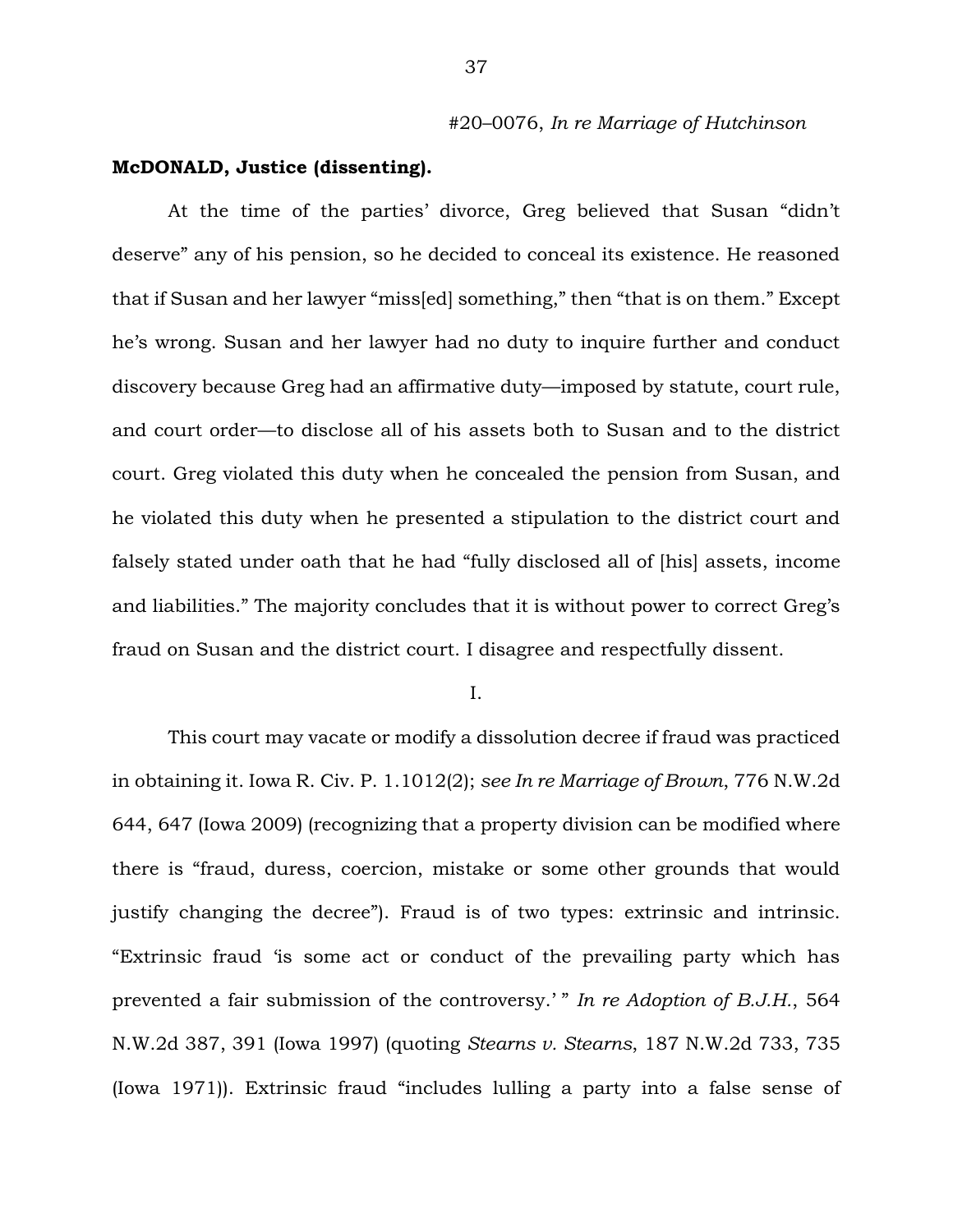security or preventing the party from making a defense." *Id.* (quoting *Costello v. McFadden*, 553 N.W.2d 607, 612 (Iowa 1996)). "In contrast, intrinsic fraud inheres in the judgment itself; it includes, for example, false testimony and fraudulent exhibits." *Id.* A party may seek relief beyond the one-year period set forth in rule 1.1012 only where the fraud was extrinsic. *See Sorenson v. Sorenson*, 119 N.W.2d 129, 133–34 (Iowa 1963).

#### A.

Iowa precedents hold that a party's failure to disclose property during a dissolution proceeding constitutes extrinsic fraud. The controlling case on this issue is *Graves v. Graves*, 109 N.W. 707 (Iowa 1906). In that case, the husband engaged in "fraudulent concealment of his property" and provided "false testimony . . . regarding the character and amount of his property." *Id.* at 707. The wife was not awarded any alimony as a result of the husband's concealment and false testimony. *Id.* Subsequently, more than one year later, the wife filed a petition to reopen the judgment. *Id.* This court held that the husband's "fraudulent concealment of his property" during the dissolution proceeding constituted extrinsic fraud and warranted reopening the case. *Id.* at 709. As in *Graves*, Greg concealed an asset and provided false information to the district court. As in *Graves*, Greg's concealment of his property precluded the district court from providing relief. As in *Graves*, Susan should be entitled to relief.

The court of appeals has applied *Graves* on several occasions, concluding that the failure to disclose assets during a dissolution proceeding constitutes extrinsic fraud that can serve as a basis for relief. In *In re Marriage of Rhinehart*,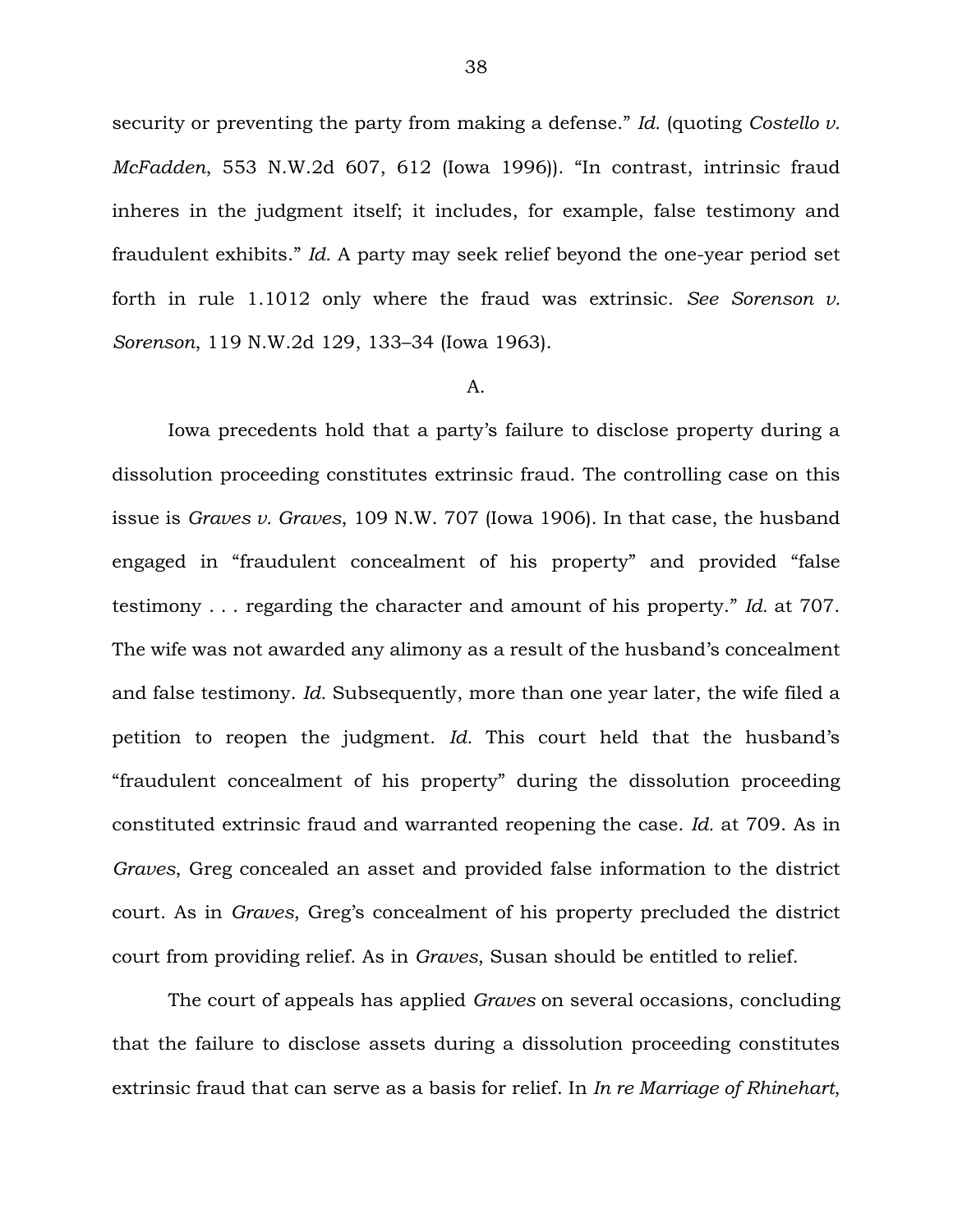the wife filed a petition to set aside the property division in a divorce decree on the ground the husband committed extrinsic fraud in failing to disclose assets (contingency fee cases) during the dissolution proceeding. No. 09–0193, 2010 WL 446560, at \*1 (Iowa Ct. App. Feb. 10, 2010). The district court granted the petition, and the court of appeals affirmed. *Id.* The court of appeals concluded that "the record contains clear and convincing evidence [husband] committed extrinsic fraud." *Id.* at \*3. The case was remanded for trial. After trial and another appeal, the court of appeals held the district court did not err in rejecting the husband's request to reconsider "the issue of whether he committed extrinsic fraud when he did not disclose the contingency fee cases." *In re Marriage of Rhinehart*, No. 12–0287, 2013 WL 530838, at \*4 (Iowa Ct. App. Feb. 13, 2013).

In *In re Marriage of Stanbrough*, the court of appeals held there was "sufficient evidence of extrinsic fraud to warrant vacation of the economic and child custody provisions of the parties' decree." No. 99–840, 2000 WL 1157844, at \*4 (Iowa Ct. App. Aug. 16, 2000). In that case, the husband prepared a stipulated decree and presented it to the wife for her signature. *Id.* at \*2. She signed the decree "without really looking at it." *Id.* "The decree contained a statement that the parties waived the filing of financial affidavits." *Id.* The parties also waived the ninety-day waiting period and presented the proposed decree to the district court, which signed the decree. *Id.* Subsequently, the wife moved to vacate the economic, child custody, and support provisions of the decree due to the husband's failure to fully disclose his financial condition. *Id.* at \*4. The court of appeals affirmed the district court's order vacating parts of the stipulated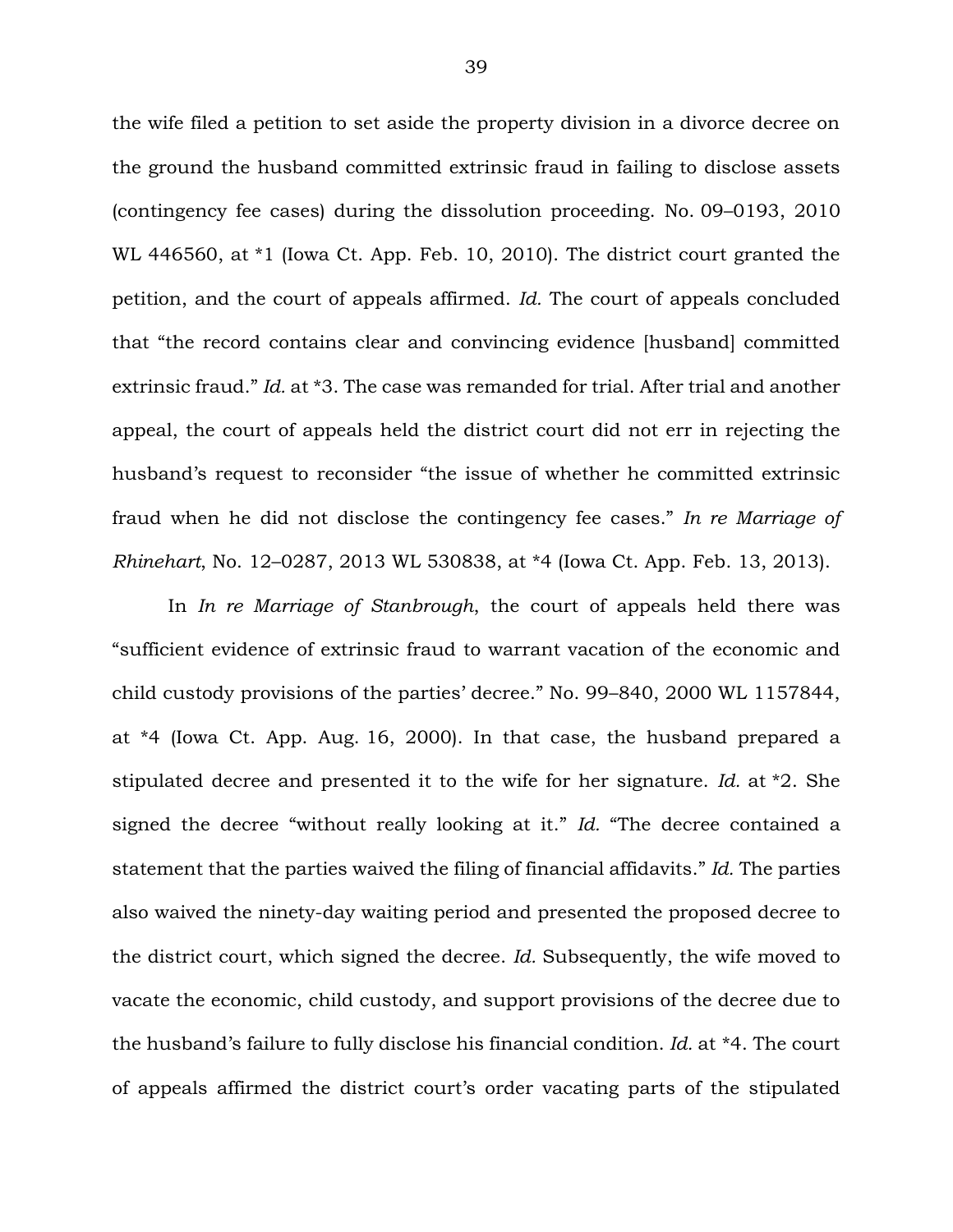decree on the ground that, among others, the husband committed extrinsic fraud in failing to "disclose the family financial condition in order to minimize his financial exposure." *Id.*

B.

I agree with the majority that the rationale of *Graves* is unclear. But unlike the majority, I do not conclude that the lack of clarity in *Graves* precludes relief for Susan. Instead, the lack of clarity in *Graves* presents this court with the chance to finally settle the issue of whether failure to disclose property during the settlement of a dissolution proceeding constitutes intrinsic fraud or extrinsic fraud. Contrary to the majority opinion, our precedents support the conclusion that fraud committed during settlement negotiations constitutes extrinsic fraud.<sup>10</sup>

Generally, intrinsic fraud occurs during trial, and extrinsic fraud occurs outside trial or relates to irregularity in the trial mechanism itself. We articulated this distinction in *Graves v Graves*:

**What, then, is an extrinsic or collateral fraud, within the meaning of this rule? Among the instances given in books are such as these: Keeping the unsuccessful party away from the court by a false promise of compromise**, or purposely keeping him in ignorance of the suit; or where an attorney fraudulently pretends to represent a party, and connives at his defeat, or being regularly

<sup>10</sup>I agree with the criticism that the distinction between intrinsic fraud and extrinsic fraud is "very troublesome and unsound." 11 Charles Alan Wright et al., *Fed. Prac. & Proc. Civ.* § 2861, at 426 (2012). The distinction is "difficult to understand and apply." *Id.* That being said, it appears to me that there is a significant and easily drawn distinction between fraud inducing settlement without trial and fraud occurring during other stages of a proceeding that is not uncovered during the course of trial on the merits. In any event, the parties have not challenged the distinction or suggested an alternative framework.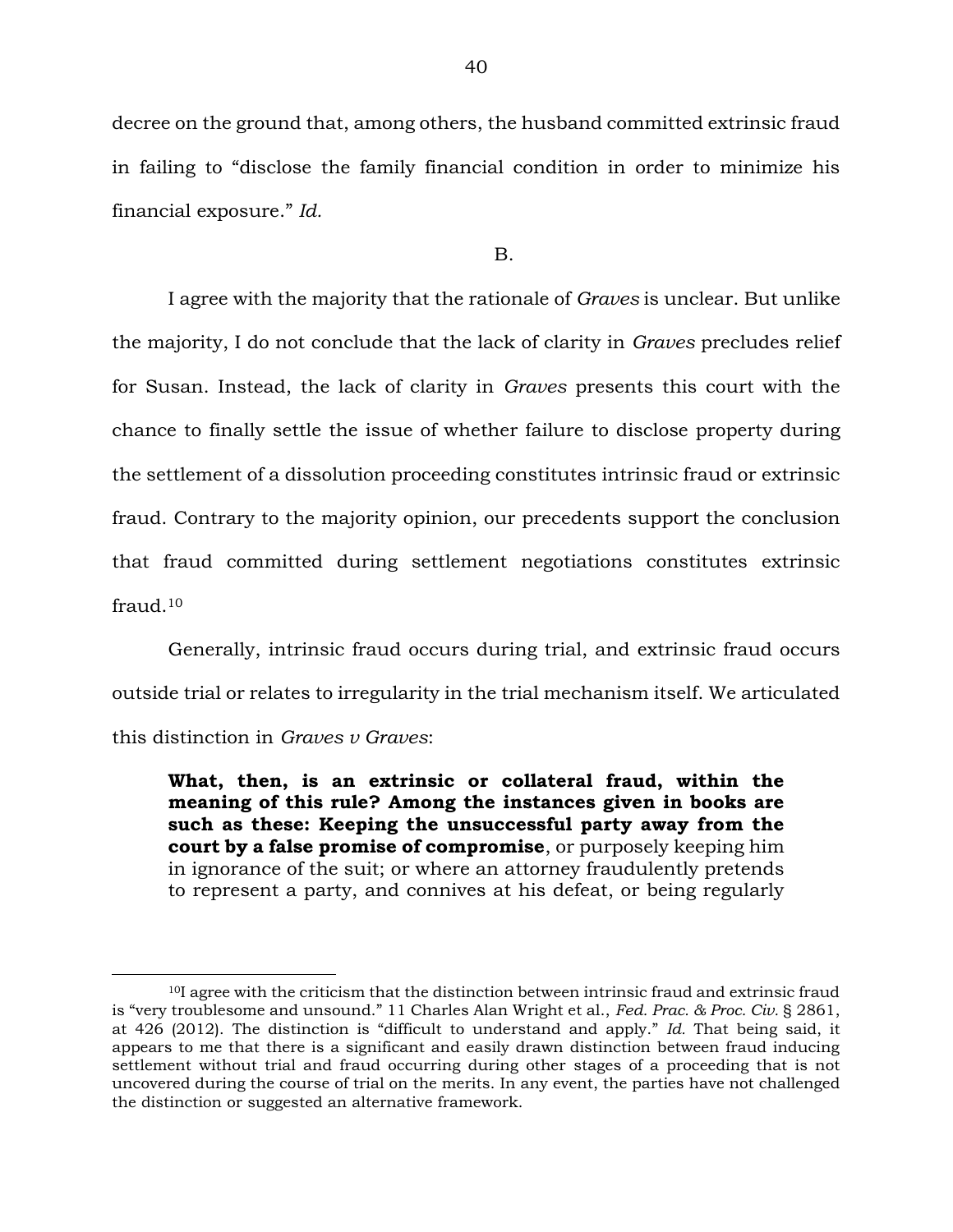employed, corruptly sells out his client's interest. *United States v. Throckmorton*, 98 U. S. 65, 66, 25 L. Ed. 93, and authorities cited.

**In all such instances the unsuccessful part is really prevented, by the fraudulent contrivance of his adversary, from having a trial; but when he has a trial, he must be prepared to meet and expose perjury then and there. He knows that a false claim or defense can be supported in no other way; that the very object of the trial is, if possible, to ascertain the truth from the conflict of evidence, and that, necessarily, the truth or falsity of the testimony must be determined in deciding the issue. The trial is his opportunity for making the truth appear. If, unfortunately, he fails, being overborne by perjured testimony, and if he likewise fails to show the injustice that has been done him on motion for a new trial, and the judgment is affirmed on appeal, he is without remedy.** The wrong, in such a case, is, of course, a most grievous one, and no doubt the Legislature and the courts would be glad to redress it if a rule could be devised that would remedy the evil without producing mischiefs far worse than the evil to be remedied. Endless litigation, in which nothing was ever finally determined, would be worse than occasional miscarriages of justice; and so the rule is that a final judgment cannot be annulled merely because it can be shown to have been based on perjured testimony; for if this could be done once, it could be done again and again ad infinitum.

*Graves*, 109 N.W. at 709 (emphases added).

Since *Graves*, our cases have emphasized the critical distinction between fraud committed in trial (or that should have been discovered by the end of trial), and fraud committed outside trial or that prevented trial from occurring. "Intrinsic fraud 'occurs *within the framework of the actual conduct of the trial* and pertains to and affects the determination of the issue presented therein. It may be accomplished by perjury, or by the use of false or forged instruments, or by concealment or misrepresentation of evidence.' " *Mauer v. Rohde*, 257 N.W.2d 489, 496 (Iowa 1977) (emphasis added) (quoting *Auerbach v. Samuels*, 349 P.2d 1112, 1114 (Utah 1960)). In contrast, extrinsic fraud is "that fraud which keeps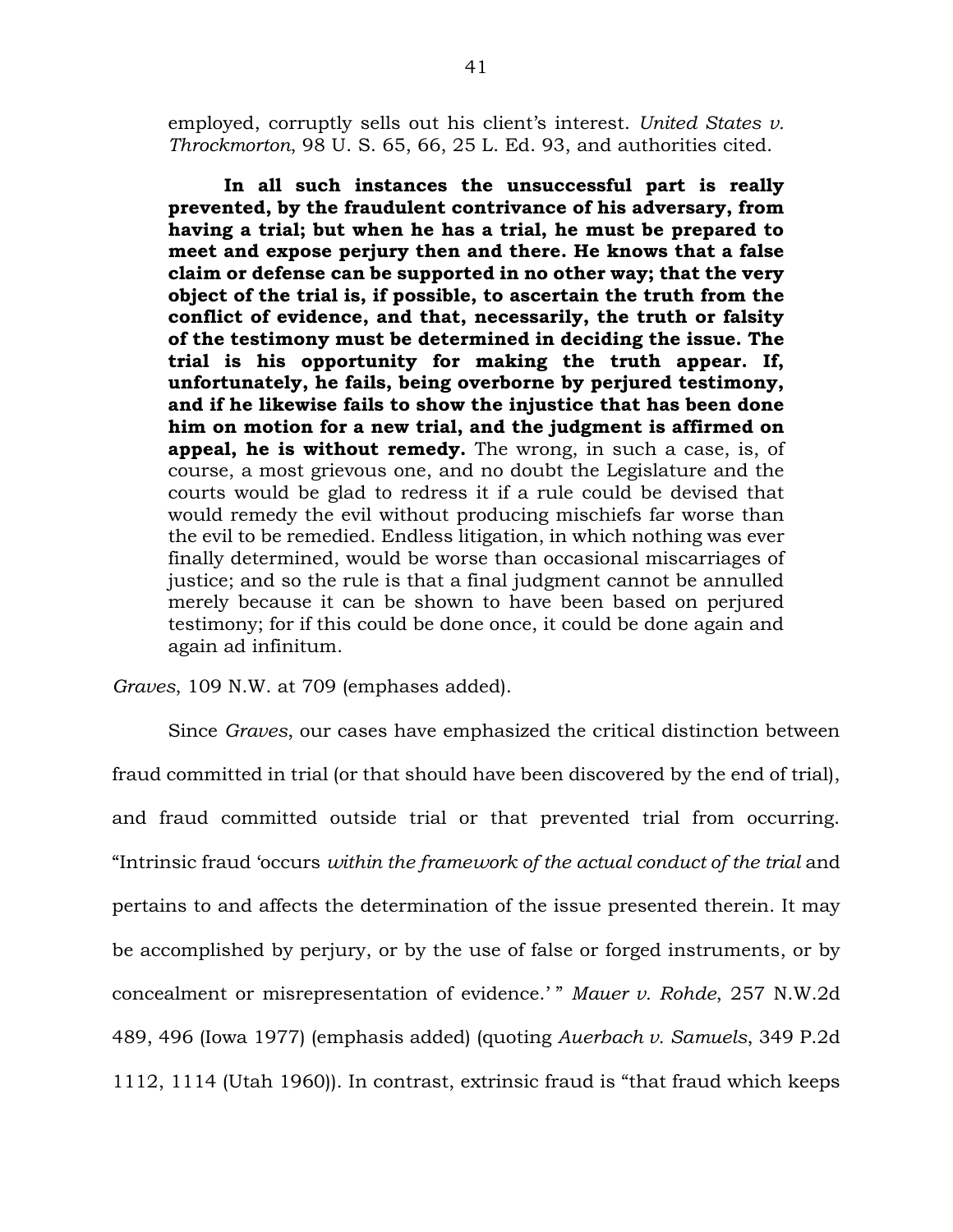a litigant from presenting the facts of his or her case and prevents an adjudication on the merits." *State ex rel. Iowa Dep't of Hum. Servs. v. Meyer*, 381 N.W.2d 633, 634–35 (Iowa 1986) (quoting *Mauer*, 257 N.W.2d at 496).

In family law matters, our cases hold that misrepresentations occurring outside trial constitute extrinsic fraud. In *Tollefson v. Tollefson*, a wife untimely petitioned to set aside a default judgment entered against her in a dissolution proceeding where the husband falsely represented to the court that the wife had deserted him. 114 N.W. 631, 632 (Iowa 1908) (per curiam). We explained that "[f]alse testimony *in the trial* of the original action" was not sufficient to warrant relief. *Id.* (emphasis added). However, events outside of trial, such as "acts or promises lulling the defrauded party into false security, or preventing him from making defense" may constitute "extrinsic or collateral fraud" sufficient to warrant relief. *Id.* at 632–33.

In *Brown v. Blanchard*, this court affirmed the district court's grant of the wife's petition to reopen a dissolution decree. 35 N.W.2d 858, 869 (Iowa 1949). In that case, the husband made misrepresentations to his wife regarding the terms of a property settlement that he presented to the district court. *Id.* We explained that the husband's fraud "was extrinsic and collateral to the proceedings in the divorce action" because he "induced and prevented the defendant from appearing in court and contesting the additional claim wrongfully injected into the case." *Id.* at 869–70. We further explained the wife was entitled to relief because the misrepresentations were a "fraud upon the defendant and a fraud upon the court." *Id.* at 869.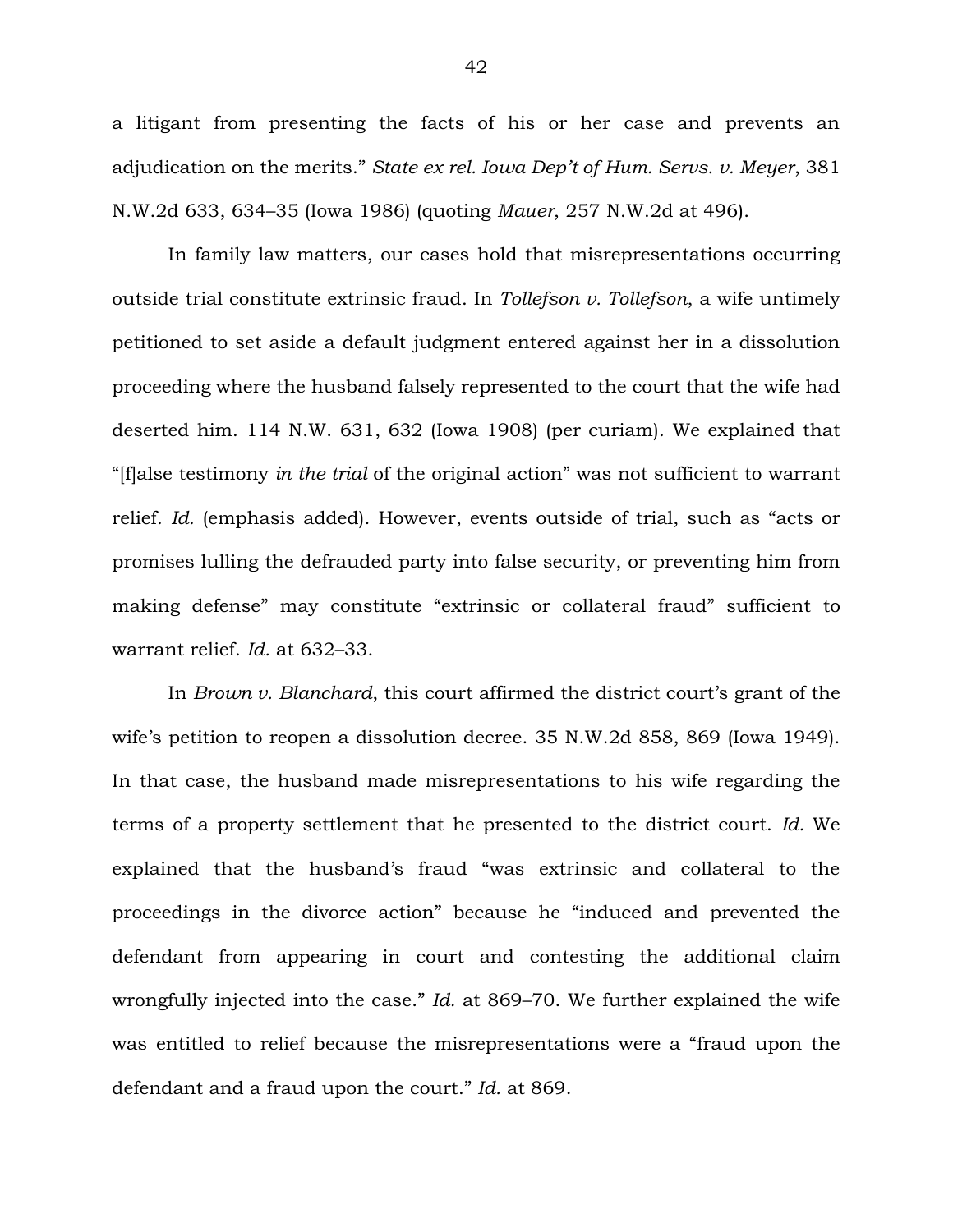Similarly, in *In re Marriage of Short*, the wife filed for dissolution but assured the husband that he need not respond and that she would not seek child support. 263 N.W.2d 720, 721 (Iowa 1978). Based on these representations, the husband took no action, and default judgment was entered. *Id.* After learning that he was behind on his child support obligations, the husband petitioned to reopen the decree. *Id.* at 721–22. We concluded this was extrinsic fraud and held the husband was entitled to proceed because the wife lulled him "into a false sense of security" and "prevent[ed] him from making a defense." *Id.* at 723.

In *In re Marriage of Kinnard*, the court of appeals vacated a decree dissolving the parties' second marriage to each other. 512 N.W.2d 821, 824 (Iowa Ct. App. 1993). The court held that the husband committed extrinsic fraud when he made false representations to his wife to induce her to remarry him to avoid the financial consequences from the first decree and then dissipated his assets upon remarriage to obtain a more favorable decree. *Id.* at 823–24.

As in these cases, Greg lulled Susan into a false sense of security by making a false offer of compromise and settlement that failed to include all material assets. This misrepresentation occurred prior to trial and prevented Susan from conducting additional discovery and proceeding to trial. The "purpose for vacating judgments resulting from extrinsic fraud is to promote the policy of law that every cause of action should be tried on its merits." *Costello*, 553 N.W.2d at 612. When a party commits fraud during settlement negotiations, he lulls the other party into a false sense of security and effectively prevents a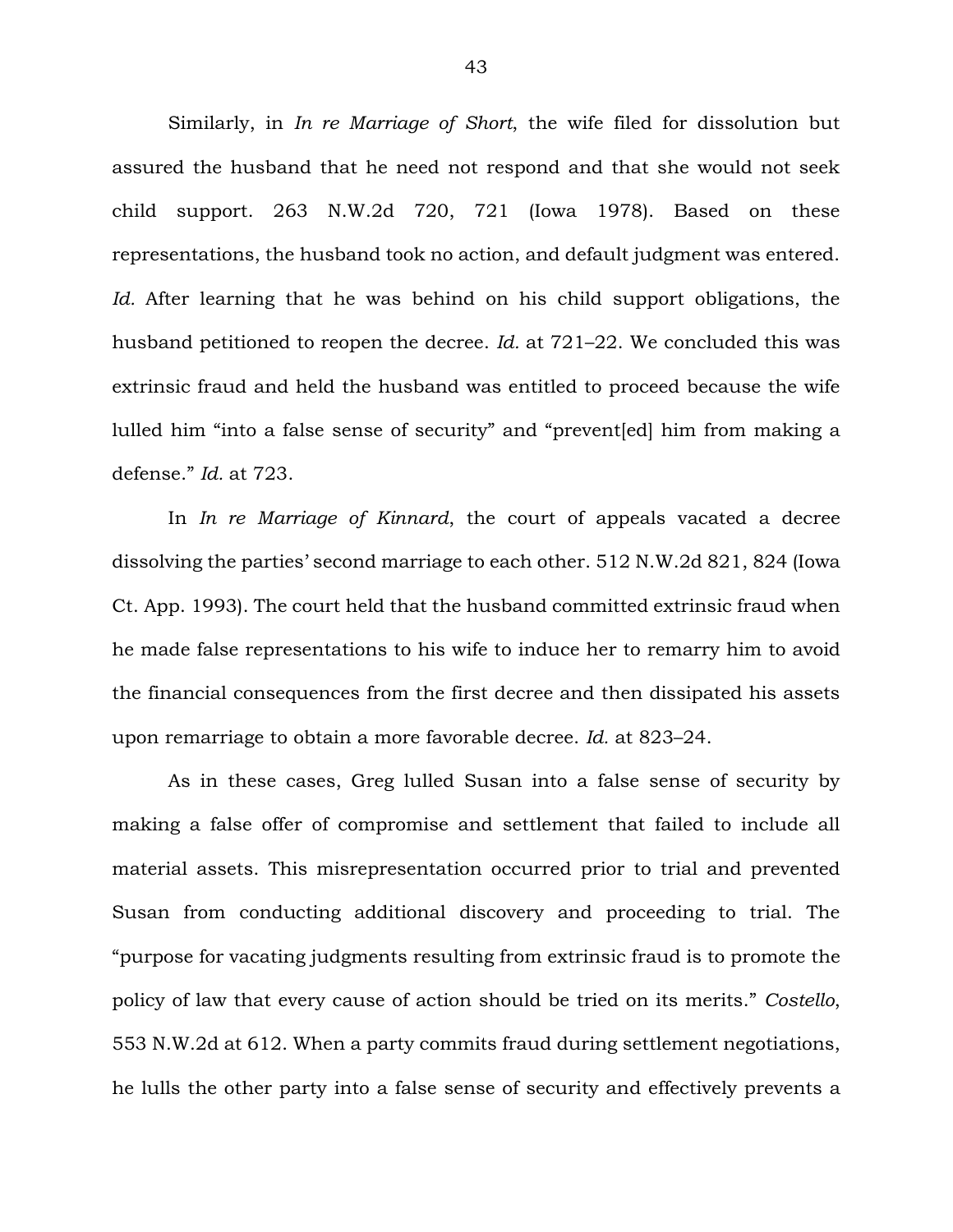trial on the merits of the claim. *See id.* "A fraudulent concealment of facts which would have caused the judgment not to have been rendered will constitute extrinsic fraud." *Bradley v. Bd. of Trs. of Wash. Twp.*, 425 N.W.2d 424, 425 (Iowa Ct. App. 1988); *see also Mauer*, 257 N.W.2d at 496; *Harrison v. Keller*, 117 N.W.2d 477, 480 (Iowa 1962) ("We think a fair examination of the record shows the claimant has sustained the burden of showing that fraud was exercised by the carrier in procuring the commutation and that the trial court erred in not so holding."); *Scheel v. Superior Mfg. Co.*, 89 N.W.2d 377, 384 (Iowa 1958) ("It is clear that because of these matters plaintiff was deprived of his rights, the commissioner was induced to exercise jurisdiction he would not otherwise have exercised, and there was never any real trial or hearing upon the question of commutation. We are content to hold, in view of all the facts, the commissioner's approval was obtained by the casualty company's extrinsic fraud practiced upon plaintiff and the commissioner.").

Consistent with our precedents in *Graves*, *Rhinehart*, *Stanbrough*, *Tollefson*, *Brown*, *Short*, and *Kinnard*, other courts hold that the nondisclosure of material assets outside court during the settlement of a dissolution proceeding entitles the other party to relief.<sup>11</sup> As the Supreme Court of Kansas explained:

<sup>11</sup>*See, e.g.*, *Smith v. Cahill*, 72 So. 3d 692, 698–99 (Ala. Civ. App. 2011) (stating a property settlement may be set aside if one party conceals assets or liabilities); *Worthey v. Worthey*, 491 So. 2d 953, 956 (Ala. Civ. App. 1986) (reversing summary judgment and allowing wife to proceed with action to set aside decree where the husband had induced the wife to sign a separation agreement by misrepresenting to the wife the parties' net worth); *Bates v. Bates*, 400 P.2d 593, 598 (Ariz. Ct. App. 1965) (holding wife could maintain an action to recover the value of real estate not disclosed in a stipulated decree); *Kuehn v. Kuehn*, 102 Cal. Rptr. 2d 743, 748 (Ct. App. 2000) ("Further, concealment of community assets is extrinsic fraud and therefore a basis for equitable relief from the judgment."); *Casanova v. Casanova*, 348 A.2d 668, 668–69 (Conn. 1974) (per curiam) (holding wife could proceed where husband misrepresented assets and income and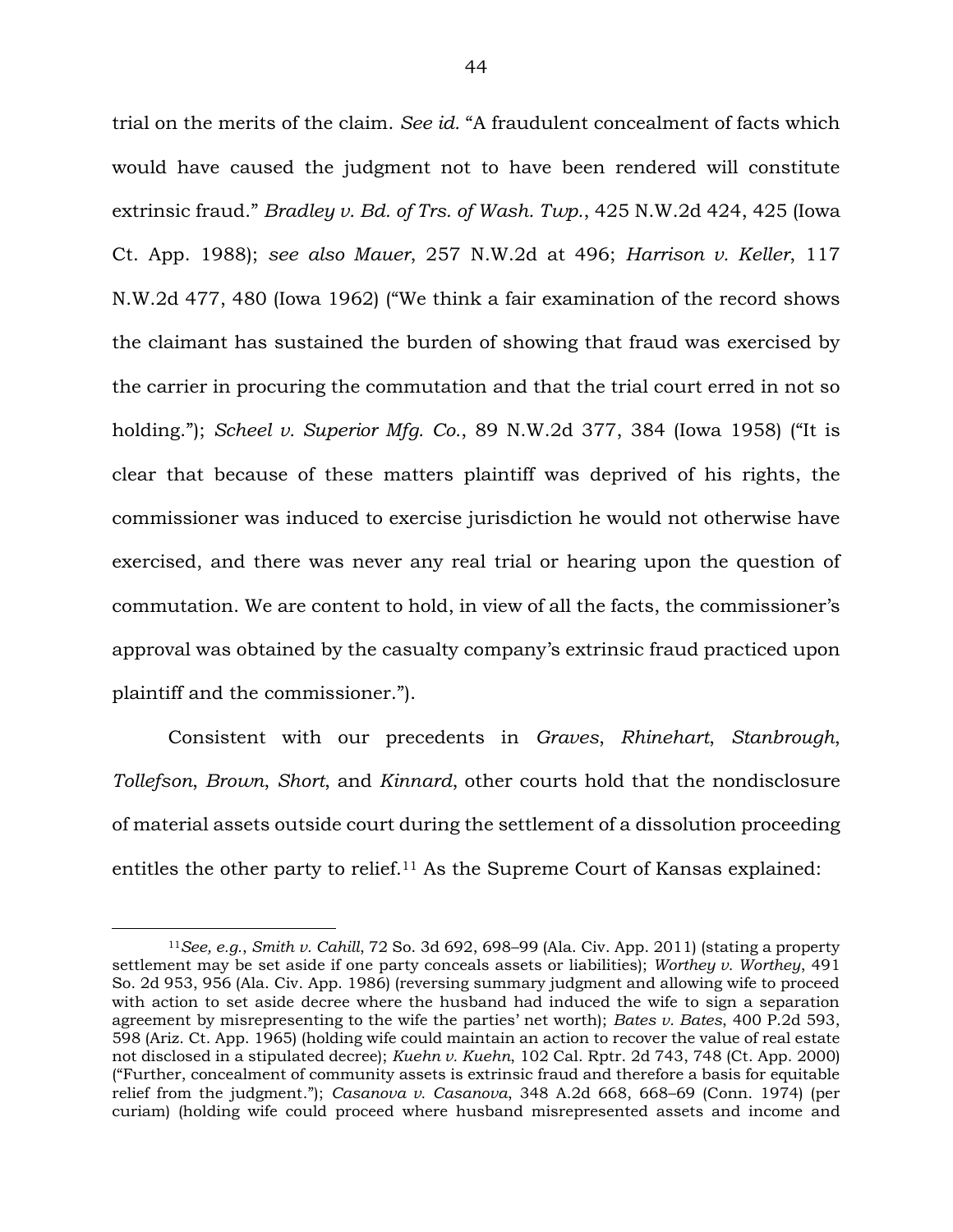We are of the opinion that the facts alleged in the petition were sufficient to show defendant withheld the true extent and value of their property and fraudulently induced plaintiff to enter into and subsequently submit to the trial court for its approval the property settlement agreement, wherein defendant allegedly received substantially all of the property, as a fair and equitable division of the property of the parties, thereby preventing a fair presentation and submission of that issue to the court. Inasmuch as it was the duty of the court, in granting the decree of divorce, to make an equitable division of the property acquired by the parties during their marriage, the alleged action on the part of the defendant constituted extrinsic fraud. We are of the opinion that had the trial court known the true facts regarding the extent and value of the property of the parties as alleged, the judgment would obviously have been different.

*Hodge v. Hodge*, 349 P.2d 947, 950 (Kan. 1960).

 $\overline{a}$ 

A significant rationale for providing such relief is to place family law litigants on the same footing as other civil litigants. "[S]ettlement agreements are essentially contractual in nature." *Phipps v. Winneshiek County*, 593 N.W.2d 143, 146 (Iowa 1999). "A stipulation and settlement in a dissolution proceeding

stating that "a misrepresentation of assets and income is a serious and intolerable dereliction on the part of the affiant which goes to the very heart of the judicial proceeding"); *Schmeusser v. Schmeusser*, 559 A.2d 1294, 1295–96 (Del. 1989) (en banc) ("[W]e conclude that certain intentional and material statements and omissions of the defendant constituted fraud on both the Family Court and the wife. Accordingly, we reverse and remand."); *Compton v. Compton*, 612 P.2d 1175, 1182–83 (Idaho 1980) (allowing relief for nondisclosure of property during "negotiations leading to the formation of the property settlement agreement during marriage" due to the fiduciary duties each spouse owes the other); *Troxell v. Troxell*, 563 S.W.2d 135, 144–45 (Mo. Ct. App. 1978) (affording wife relief for nondisclosure by husband, which induced property settlement); *Pasko v. Trela*, 46 N.W.2d 139, 146 (Neb. 1951) (holding that "the divorce decree approving the property settlement here involved should be and hereby is vacated and set aside" due to the husband's nondisclosure of assets); *Hamilton v. Hamilton*, 410 N.W.2d 508, 520 (N.D. 1987) (holding wife was not precluded from prosecuting independent action to obtain relief from decree after husband failed to disclose divisible property); *Creeks v. Creeks*, 619 A.2d 754, 756– 57 (Pa. Super. Ct. 1993) (stating there is strict liability for the failure to disclose assets during dissolution proceedings and, as a remedy, the court can place a constructive trust on the nondisclosing party's assets); *Ray v. Ray*, 647 S.E.2d 237, 241 (S.C. 2007) (holding nondisclosure of assets during dissolution proceeding constitutes extrinsic fraud); *St. Pierre v. Edmonds*, 645 P.2d 615, 618–20 (Utah 1982) ("An intentional act by a party in a divorce action which prevents the opposing party from making a full defense 'amounts to fraud upon the opposing party, as well as upon justice, justifying a court in setting aside the decree so obtained.' " (quoting *Berg v. Berg*, 34 N.W.2d 722, 724 (Minn. 1948))).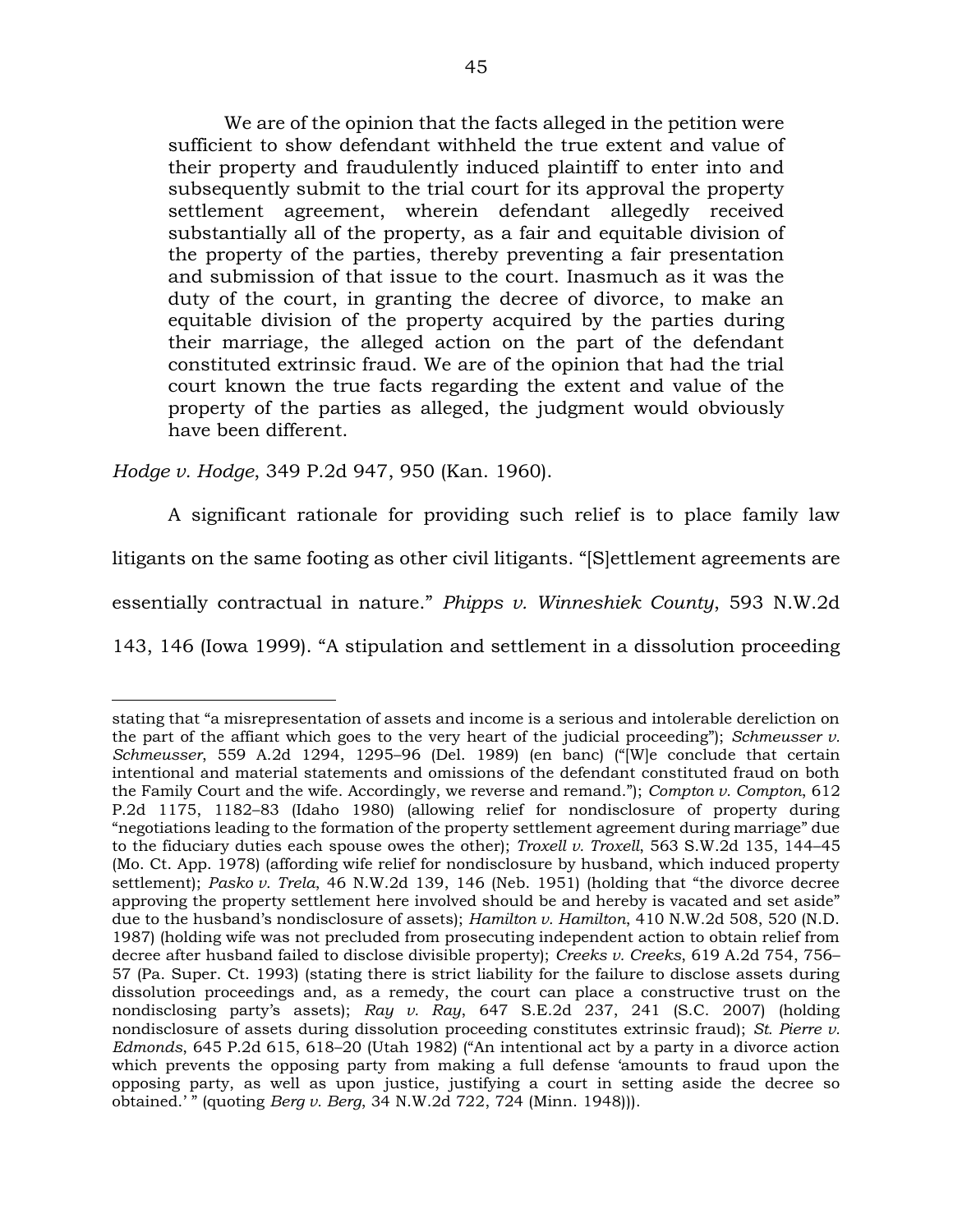is a contract between the parties." *In re Marriage of Jones*, 653 N.W.2d 589, 593– 94 (Iowa 2002). In non-family law litigation the parties can enter into a settlement agreement without court approval. In non-family law litigation, a party alleging fraud, misrepresentation, or concealment during the process of negotiating a settlement may seek relief, electing between rescission of the settlement agreement or an independent action for damages. *See Phipps*, 593 N.W.2d at 147. In family law litigation, the parties must present a settlement to the district court for approval and incorporation into the decree. *See In re Marriage of Udelhofen*, 538 N.W.2d 308, 310 (Iowa Ct. App. 1995). Because the district court must approve the settlement and incorporate the settlement into the decree, the only way to provide family law litigants the same relief as other litigants is to conclude settlement fraud is extrinsic and allow for a remedy. But the majority denies this and denies family law litigants the same relief this court affords all other civil litigants.

The majority's refusal to treat settlement fraud in dissolution proceedings as extrinsic fraud is particularly troubling because the fraud in dissolution proceedings is more egregious. As noted, in civil litigation the parties generally do not need to seek court approval of a settlement agreement. In civil litigation, where one party commits fraud during settlement, the party commits fraud against the other party. In dissolution cases, however, the district court must approve the parties' settlement. In dissolution cases, where one party commits fraud during settlement, the party commits fraud against the other and also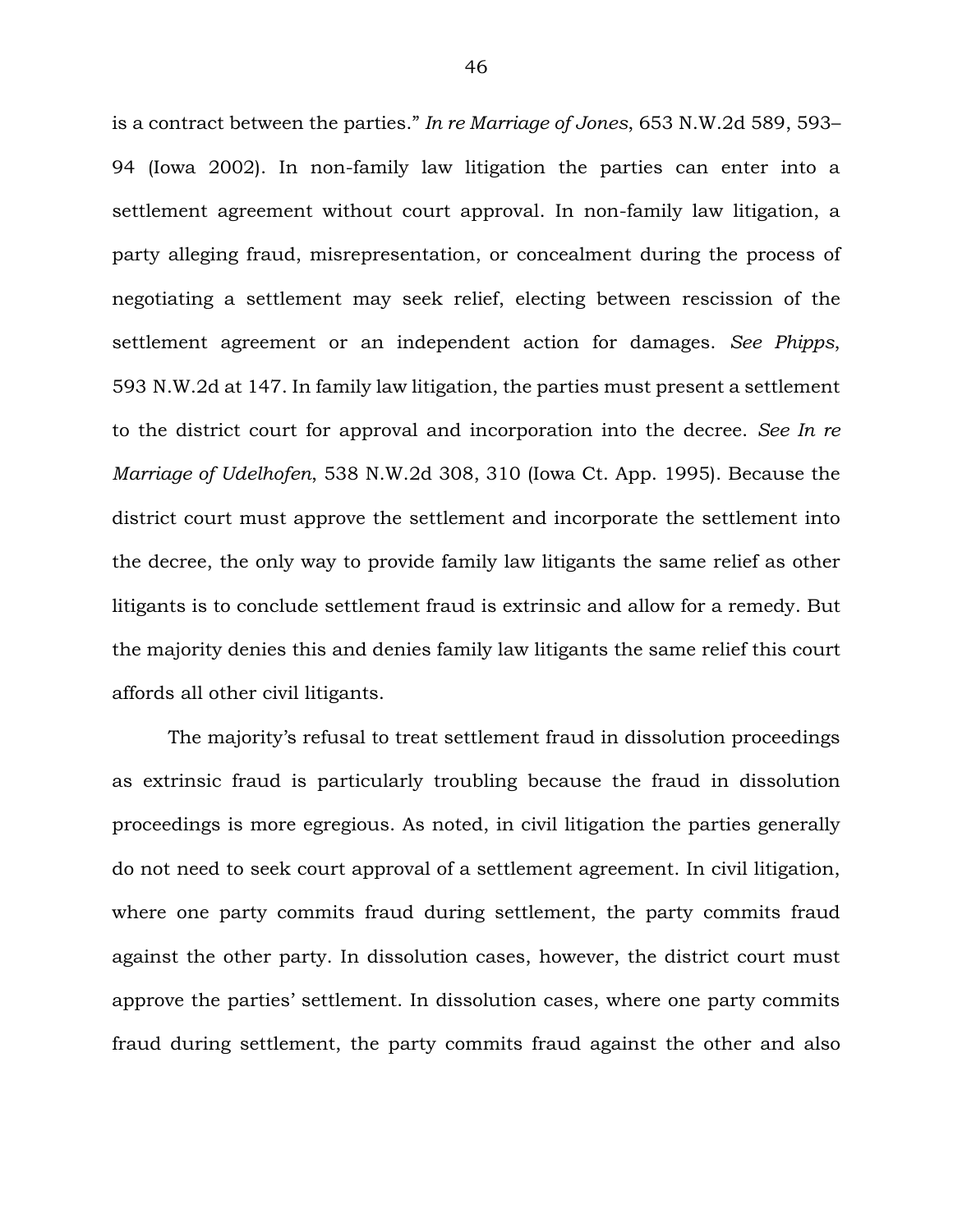perpetrates fraud on the district court. As the Supreme Court of Minnesota

explained, this greater fraud requires court intervention:

The [lower court] cited *Kupferman v. Consolidated Research & Mfg. Corp.*, 459 F.2d 1072, 1078 (2d Cir. 1972), as authority for the notion that fraud on the court only includes that species of fraud which defiles the court itself or is perpetrated by officers of the court. This court refuses to adopt such a narrow definition of fraud in marriage dissolution cases. While such a standard may be applicable to ordinary civil litigation, it has no place in family law. In dissolution cases, the court sits as a third party, representing all of the citizens of the State of Minnesota to see that a fair property distribution is made.

Because of the court's unique role in marriage dissolution cases, the narrow standard of fraud on the court articulated in [nonfamily law cases] is inappropriate. In a stipulated marriage dissolution, if one party defrauds the other, he or she necessarily defrauds the court which sits as a third party to the stipulation. This is significantly different from stipulations involving ordinary commercial parties and a court that is not a party to the stipulation. While we decline to outline a precise definition of fraud on the court, we will focus on whether the offending party engaged in an unconscionable scheme or plan to influence the court improperly. Under this approach, the difference between fraud and fraud on the court is primarily a difference of degree rather than kind.

*Maranda v. Maranda*, 449 N.W.2d 158, 165 (Minn. 1989) (en banc) (citations omitted).

Just consider the facts of this case. In this case, Greg committed fraud with respect to Susan during the settlement of their case. If this were non-family law litigation, Susan could seek to rescind the settlement agreement or sue for damages. In this case, however, Greg also perpetrated a fraud upon the district court. The stipulation to the court provided that "each party has fully disclosed all of their assets, income and liabilities to the other either in the form of financial affidavits or through sharing information." Paragraph 15 of the disclosure given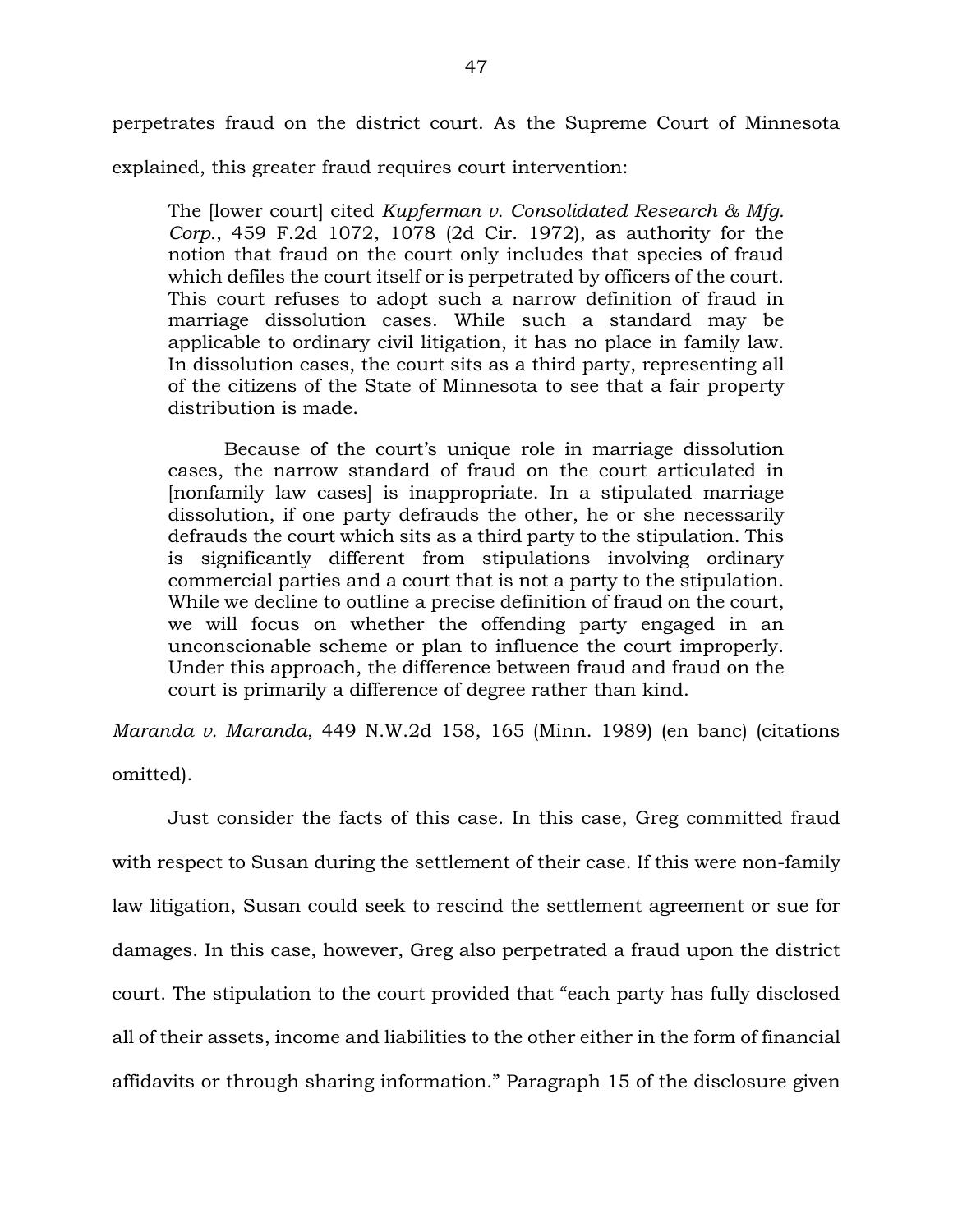to the district court provided for the division of securities and retirement plans, but Greg did not disclose the GE pension at issue in this case to the district court. Greg swore under oath that the disclosure and statements to the district court were true, but they were not. Even though the fraud is more egregious in this case and directly implicates the district court, the majority nonetheless concludes Susan is entitled to less relief than other civil litigants.

#### C.

I would adhere to our well-established precedents in this area, follow the better-reasoned authority from other jurisdictions, and hew to common sense, and hold that Greg's failure to disclose material assets to Susan and to the district court during the settlement of this dissolution action constitutes extrinsic fraud.

#### II.

The majority also concludes that it cannot remedy Greg's fraudulent nondisclosure because Susan should have acted with greater diligence to detect the fraud. The majority opinion rests on the erroneous premise that Susan had a duty to inquire further regarding Greg's pension. She did not. During pretrial settlement of this dissolution action, Greg had an affirmative obligation to disclose his property, including his pension.

There is a strong public policy in favor of amicable settlement of dissolution matters. Iowa Code section 598.7 (2016) provides for mediation in any dissolution of marriage action. This court "has found mandatory mediation or mandatory judicial settlement conferences to be effective in family law cases."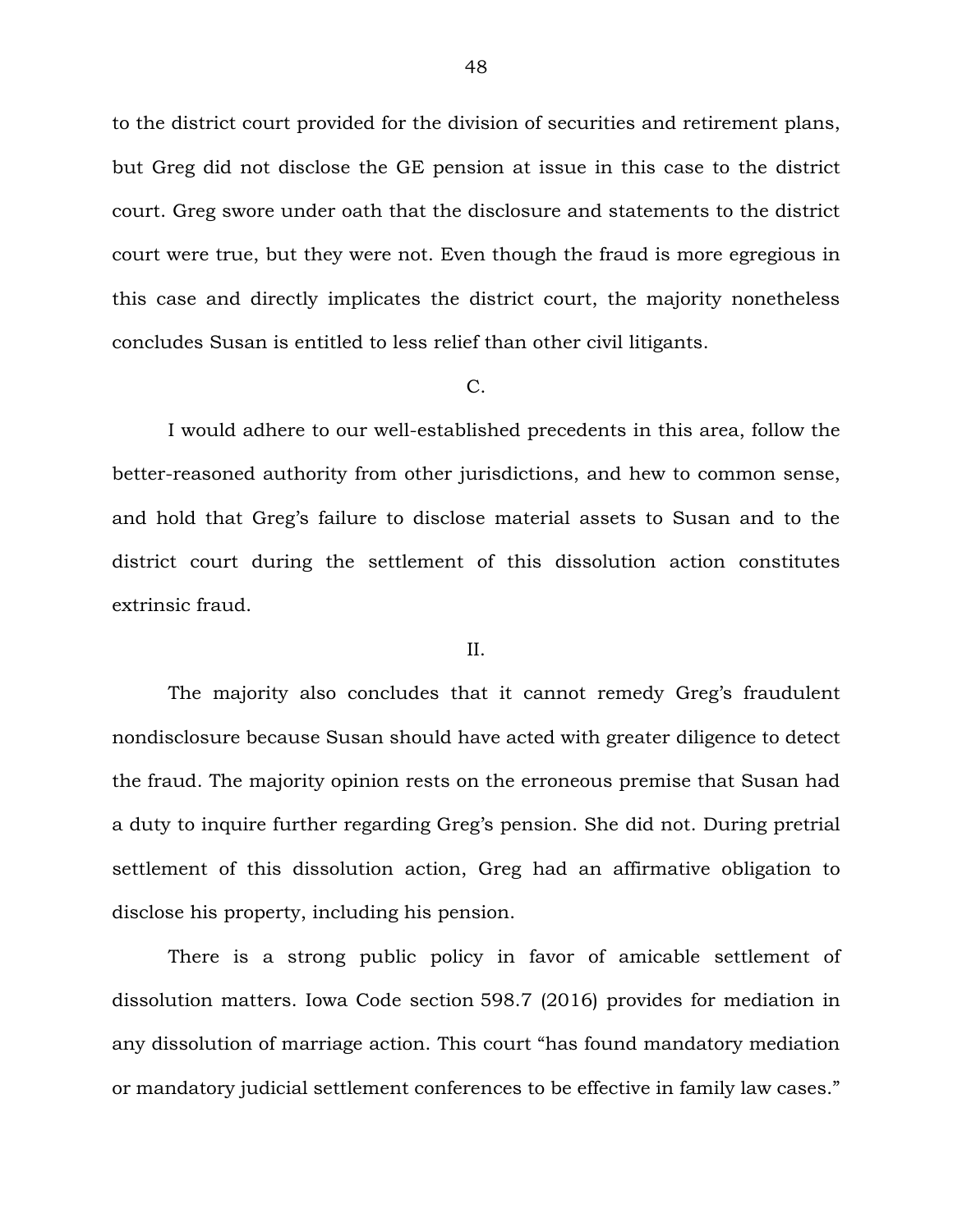Iowa Sup. Ct. Supervisory Order, *In the Matter of Mandatory Mediation in Family Law Cases* (Jan. 20, 2022). This court required each judicial district to create an "Informal Family Law Program" to "expedite[] the resolution of family law cases involving less complicated factual circumstances." Iowa Sup. Ct. Supervisory Order, *In the Matter of the Informal Family Law Trial Program for Self-Represented Litigants* (Dec. 1, 2020).

Critical to the successful settlement of dissolution proceedings is complete transparency with respect to the parties' property, which must be accounted for and equitably divided by the district court. Complete transparency is required by statute. Iowa Code section 598.13 provides:

1. *a.* Both parties shall disclose their financial status. A showing of special circumstances shall not be required before the disclosure is ordered. A statement of net worth set forth by affidavit on a form prescribed by the supreme court and furnished without charge by the clerk of the district court shall be filed by each party prior to the dissolution hearing. However, the parties may waive this requirement upon application of both parties and approval by the court.

*b.* Failure to comply with the requirements of this subsection constitutes failure to make discovery as provided in rule of civil procedure 1.517.

Complete transparency is also required by rule. Each party in a domestic relations action must provide, "without awaiting a discovery request," certain financial information and documentation, including a "current financial affidavit, including a description of all assets and liabilities." Iowa R. Civ. P. 1.500(1)(*d*)(1). Each party must also provide "[s]tatements of account or other documentation to support the assets or liabilities listed in the financial affidavit." *Id.* r. 1.500(1)(*d*)(4). And in this particular case, complete transparency was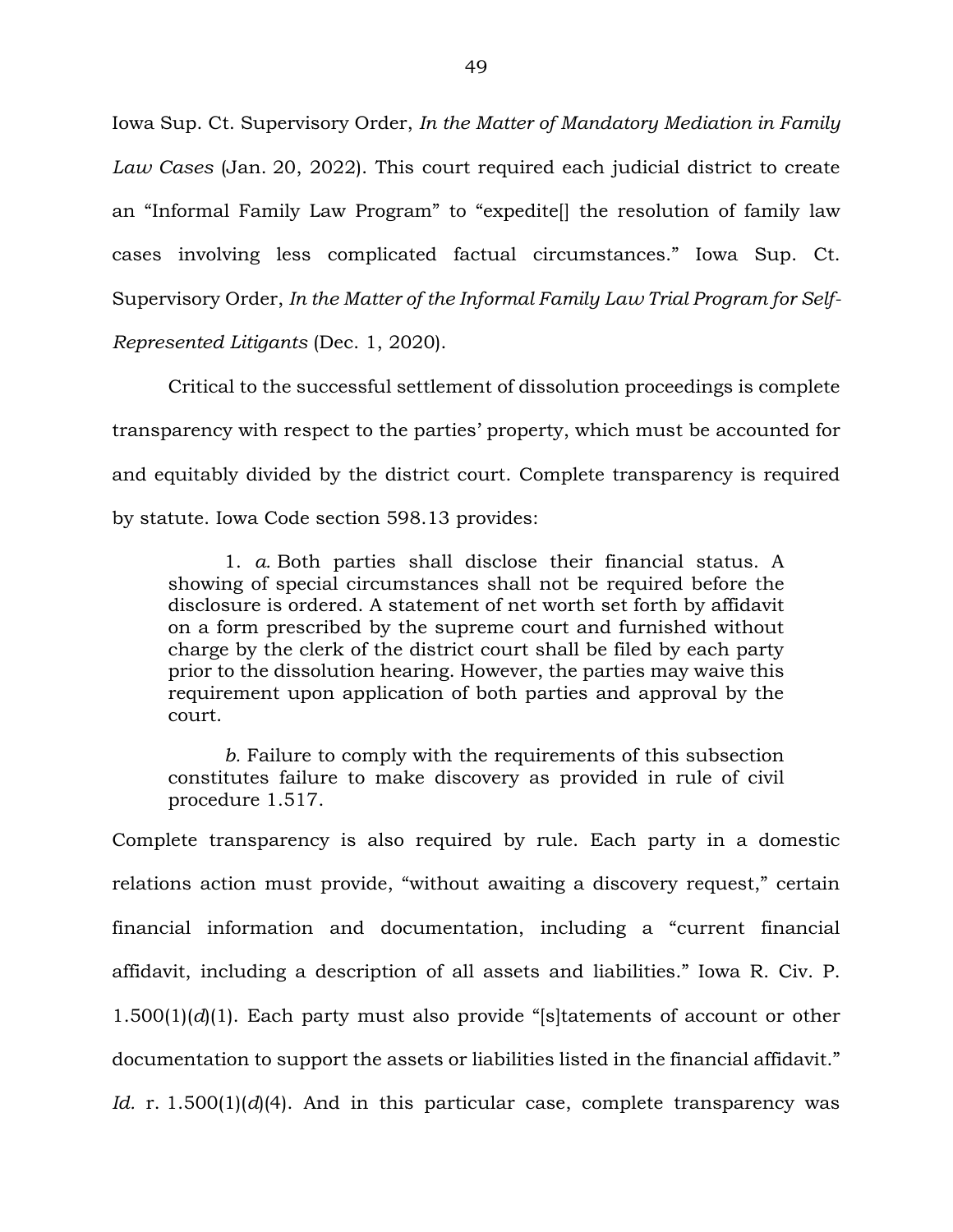required by court order. The district court ordered the parties to be transparent and disclose their financial information. The order specifically noted the requirement was "designed to encourage you and the other person in the case to exchange information and to discuss possible settlement of your case before going to trial." Statute, rule, and court order required Greg to affirmatively disclose his property, including his pension. Susan had no duty to diligence the matter further, and the majority errs in holding otherwise.

The majority's conclusion that Susan was required to conduct further inquiry undermines the public policy favoring settlement of dissolution actions. The majority's holding also incents parties to commit fraud during settlement negotiations in the hope they can get away with it, as Greg does today. The majority's holding in this case incents lawyers and litigants to not settle cases and to instead conduct further discovery out of necessity to ensure that all material property has been identified. The district court got it exactly right in concluding that Greg's gamesmanship cannot be rewarded:

Greg had multiple opportunities and was under multiple obligations to affirmatively fully disclose all of his assets, particularly his retirement assets. He did not do so. [Susan's counsel] had no obligation to investigate something that Greg had failed to advise her even existed. Greg should not in any way be rewarded for engaging in this kind of gamesmanship, fraud and secretion of assets.

The majority rewards Greg and perverts the orderly administration of justice in this case and in future cases by incenting similar conduct by other litigants.

III.

I cannot agree with the majority's limited view of this court's authority to administer justice. This court has sufficient authority to police misconduct